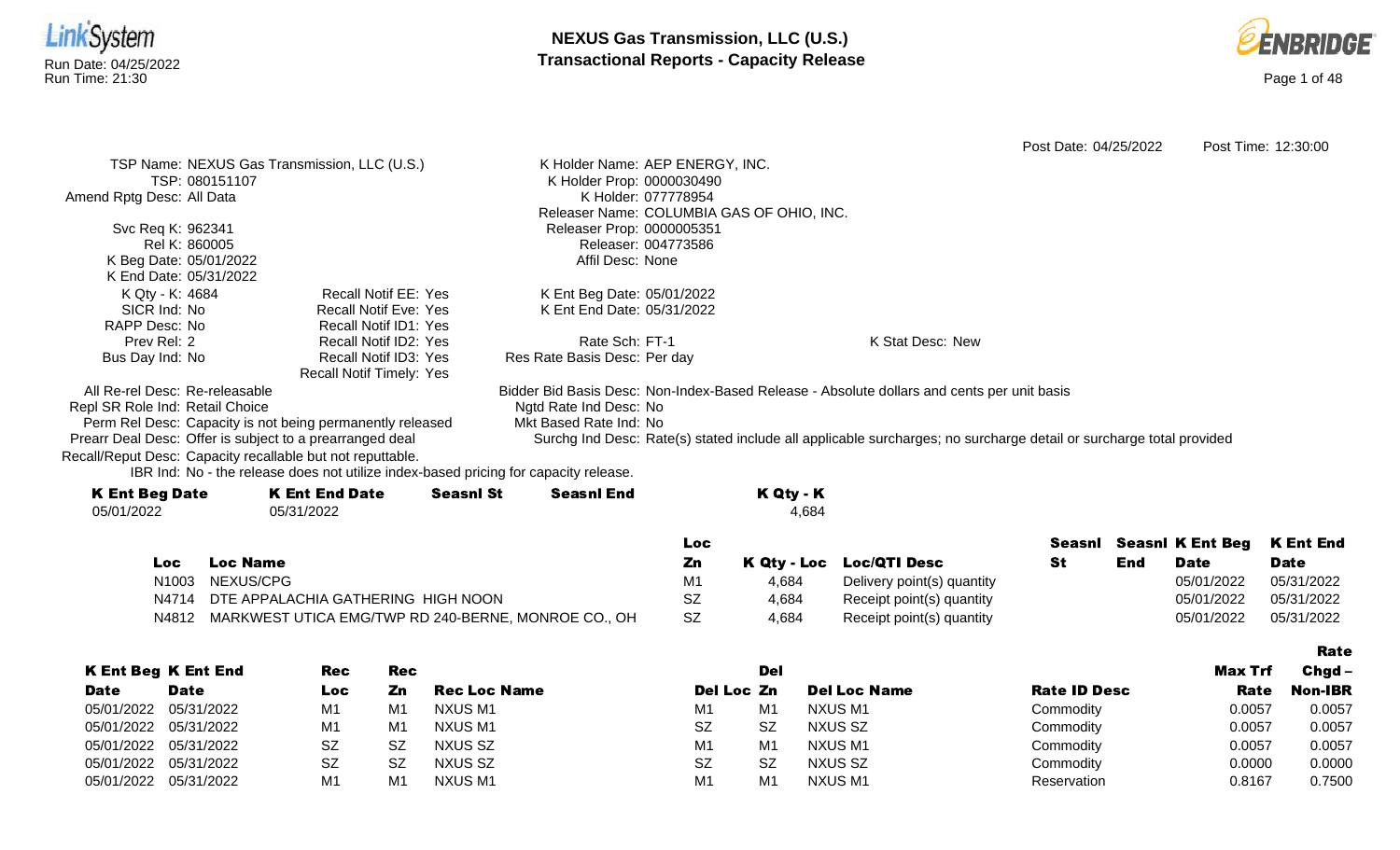

| <b>K Ent Beg K Ent End</b><br>Rec |             |      | Rec | <b>Del</b>   |            |  |                     |                     |        | Chgd -  |
|-----------------------------------|-------------|------|-----|--------------|------------|--|---------------------|---------------------|--------|---------|
| <b>Date</b>                       | <b>Date</b> | Loc. | Zn  | Rec Loc Name | Del Loc Zn |  | <b>Del Loc Name</b> | <b>Rate ID Desc</b> | Rate   | Non-IBR |
| 05/01/2022 05/31/2022             |             |      |     | NXUS SZ      |            |  | NXUS SZ             | Reservation         | 0.1498 | 0.0000  |

RETAIL CHOICE RECALLABLE FOR ADMINISTRATIVE PURPOSES

# Terms/Notes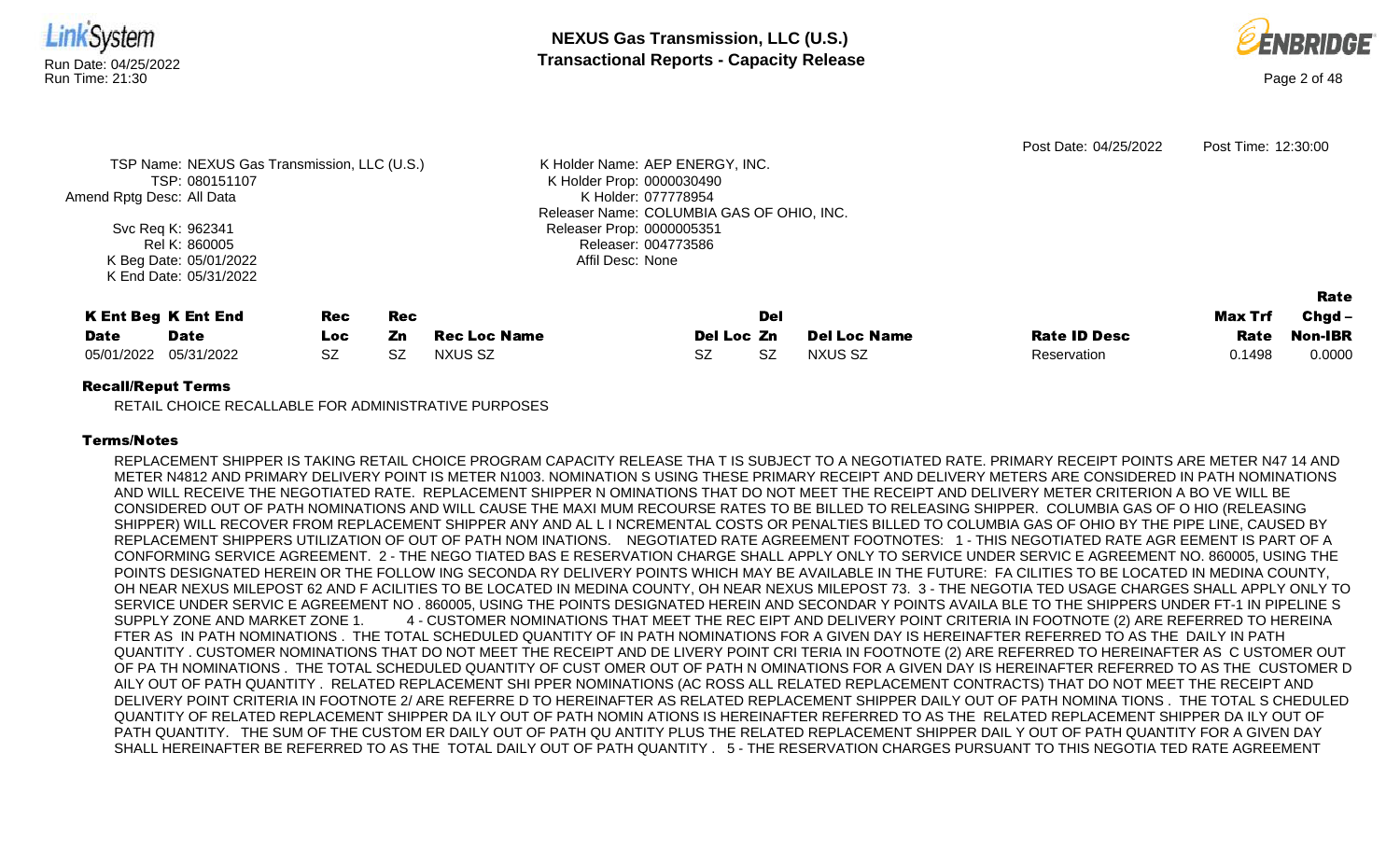



Post Date: 04/25/2022 Post Time: 12:30:00

TSP Name: NEXUS Gas Transmission, LLC (U.S.) TSP: 080151107 Amend Rptg Desc: All Data

> Svc Req K: 962341 Rel K: 860005 K Beg Date: 05/01/2022 K End Date: 05/31/2022

K Holder Name: AEP ENERGY, INC. K Holder Prop: 0000030490 K Holder: 077778954 Releaser Name: COLUMBIA GAS OF OHIO, INC. Releaser Prop: 0000005351 Releaser: 004773586 Affil Desc: None

# Terms/Notes

WILL BE CALCULATED DAILY. THE DAILY EQUIVALENT OF TH E NEGOTIATED BASE RESERVATION CHARGE (AS ADJU STED IN ACCORDANCE WITH THE ABOVE) SHALL APPLY EACH DAY TO THE GREATER O F A) ZERO OR B) THE MDQ LES S THE TOTAL DAILY OUT OF PATH QUANTITY. THE DAILY EQUIVALENT RECOURSE R ATE (AS SUCH TERM IS DEFINED HEREIN AND AS SUCH TERM APPLIES TO THE RESE RVATION CHARGE) (INCLUSIVE OF ALL RESERVAT ION SURCHARGES AND OTHER RESER VATION CHARGES) SHALL APPLY EACH DAY TO T HE LESSER OF A) THE MDQ OR B) T HE TOTAL DAILY OUT OF PATH QUANTITY.

Bid Evaluation Terms:- NET REVENUE;

Surcharge Footnote: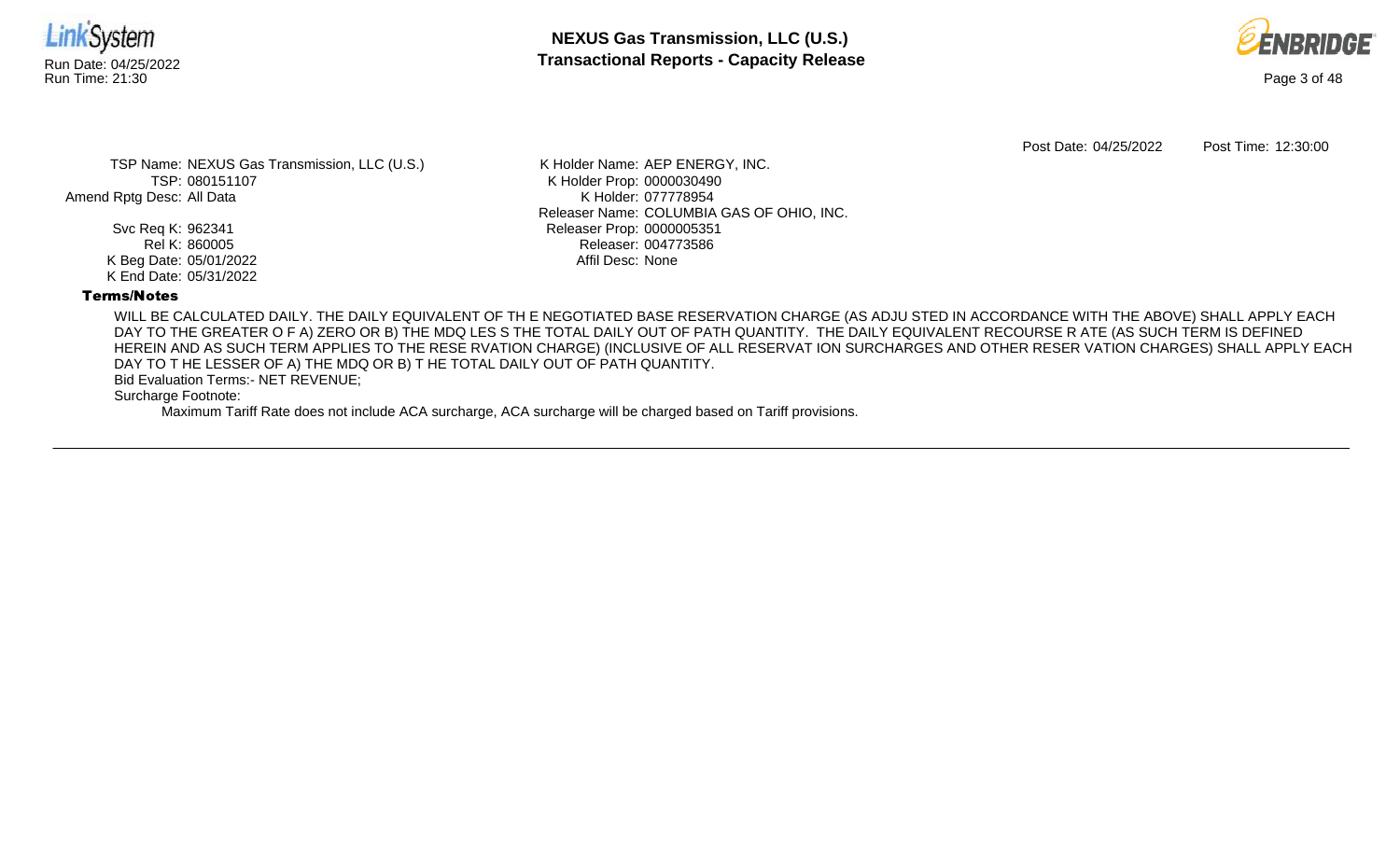



Rate

Post Date: 04/25/2022 Post Time: 14:30:00 TSP Name: NEXUS Gas Transmission, LLC (U.S.) TSP: 080151107 Amend Rptg Desc: All Data Svc Req K: 962346 Rel K: 860005 K Beg Date: 05/01/2022 K End Date: 05/31/2022 K Holder Name: DIRECT ENERGY BUSINESS MARKETING,LLC K Holder Prop: 0000030205 K Holder: 078790103 Releaser Name: COLUMBIA GAS OF OHIO, INC. Releaser Prop: 0000005351 Releaser: 004773586 Affil Desc: None K Qty - K: 228 SICR Ind: No RAPP Desc: No Prev Rel: 2 Bus Day Ind: No Recall Notif EE: Yes Recall Notif Eve: Yes Recall Notif ID1: Yes Recall Notif ID2: Yes Recall Notif ID3: Yes Recall Notif Timely: Yes K Ent Beg Date: 05/01/2022 K Ent End Date: 05/31/2022 Rate Sch: FT-1 Res Rate Basis Desc: Per day K Stat Desc: New All Re-rel Desc: Re-releasable Repl SR Role Ind: Retail Choice Perm Rel Desc: Capacity is not being permanently released Prearr Deal Desc: Offer is subject to a prearranged deal Bidder Bid Basis Desc: Non-Index-Based Release - Absolute dollars and cents per unit basis Ngtd Rate Ind Desc: Yes Mkt Based Rate Ind: No Surchg Ind Desc: Rate(s) stated include all applicable surcharges; no surcharge detail or surcharge total provided

Recall/Reput Desc: Capacity recallable but not reputtable.

IBR Ind: No - the release does not utilize index-based pricing for capacity release.

| <b>K Ent Beg Date</b> | <b>K Ent End Date</b> | <b>Seasnl St</b> | Seasnl End | K Qty - K |
|-----------------------|-----------------------|------------------|------------|-----------|
| 05/01/2022            | 05/31/2022            |                  |            | 228       |
|                       |                       |                  |            |           |

|       |                                                     | Loc |     |                            | Seasnl |     | <b>Seasni K Ent Beg K Ent End</b> |            |
|-------|-----------------------------------------------------|-----|-----|----------------------------|--------|-----|-----------------------------------|------------|
| Loc   | Loc Name                                            |     |     | K Qty - Loc Loc/QTI Desc   |        | End | <b>Date</b>                       | Date       |
|       | N1003 NEXUS/CPG                                     |     | 228 | Delivery point(s) quantity |        |     | 05/01/2022                        | 05/31/2022 |
|       | N4714 DTE APPALACHIA GATHERING HIGH NOON            |     | 228 | Receipt point(s) quantity  |        |     | 05/01/2022                        | 05/31/2022 |
| N4812 | MARKWEST UTICA EMG/TWP RD 240-BERNE, MONROE CO., OH | SZ  | 228 | Receipt point(s) quantity  |        |     | 05/01/2022                        | 05/31/2022 |

|             |                            |            |           |                     |                |           |                     |                     |         | -----   |
|-------------|----------------------------|------------|-----------|---------------------|----------------|-----------|---------------------|---------------------|---------|---------|
|             | <b>K Ent Beg K Ent End</b> | <b>Rec</b> | Rec       |                     |                | Del       |                     |                     | Max Trf | Chgd -  |
| <b>Date</b> | <b>Date</b>                | Loc        | Zn        | <b>Rec Loc Name</b> | Del Loc Zn     |           | <b>Del Loc Name</b> | <b>Rate ID Desc</b> | Rate    | Non-IBR |
| 05/01/2022  | 05/31/2022                 | M1         | M1        | NXUS M1             | M1             | M1        | NXUS M1             | Commodity           | 0.0057  | 0.0057  |
|             | 05/01/2022 05/31/2022      | M1         | M1        | NXUS M1             | <b>SZ</b>      | SZ        | NXUS SZ             | Commodity           | 0.0057  | 0.0057  |
| 05/01/2022  | 05/31/2022                 | <b>SZ</b>  | <b>SZ</b> | NXUS SZ             | M <sub>1</sub> | M1        | NXUS M1             | Commodity           | 0.0057  | 0.0057  |
| 05/01/2022  | 05/31/2022                 | <b>SZ</b>  | SZ        | NXUS SZ             | <b>SZ</b>      | <b>SZ</b> | NXUS SZ             | Commodity           | 0.0000  | 0.0000  |
| 05/01/2022  | 05/31/2022                 | M1         | M1        | NXUS M1             | M1             | M1        | NXUS M1             | Reservation         | 0.8167  | 0.7500  |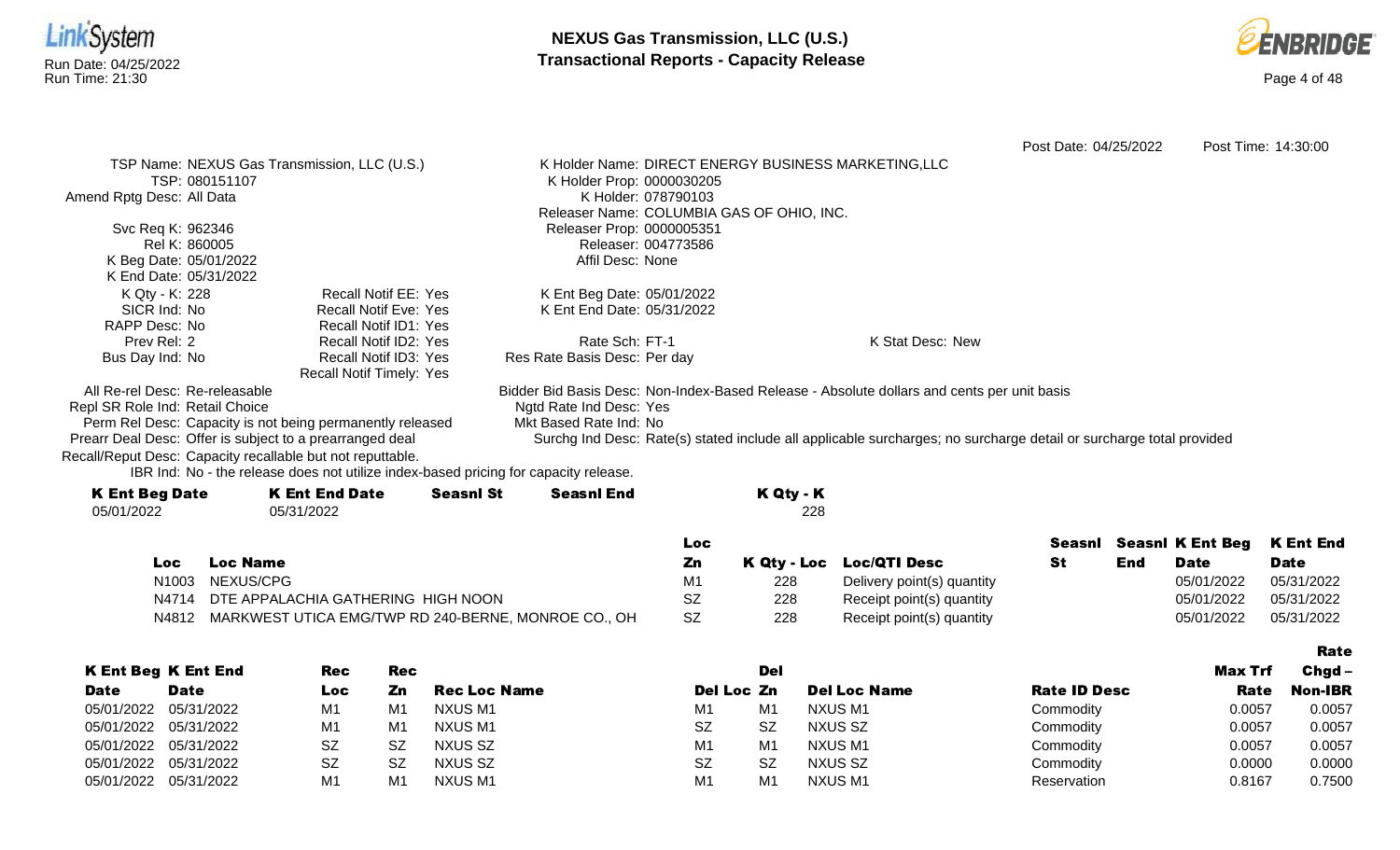

RETAIL CHOICE RECALLABLE FOR ADMINISTRATIVE PURPOSES

# Terms/Notes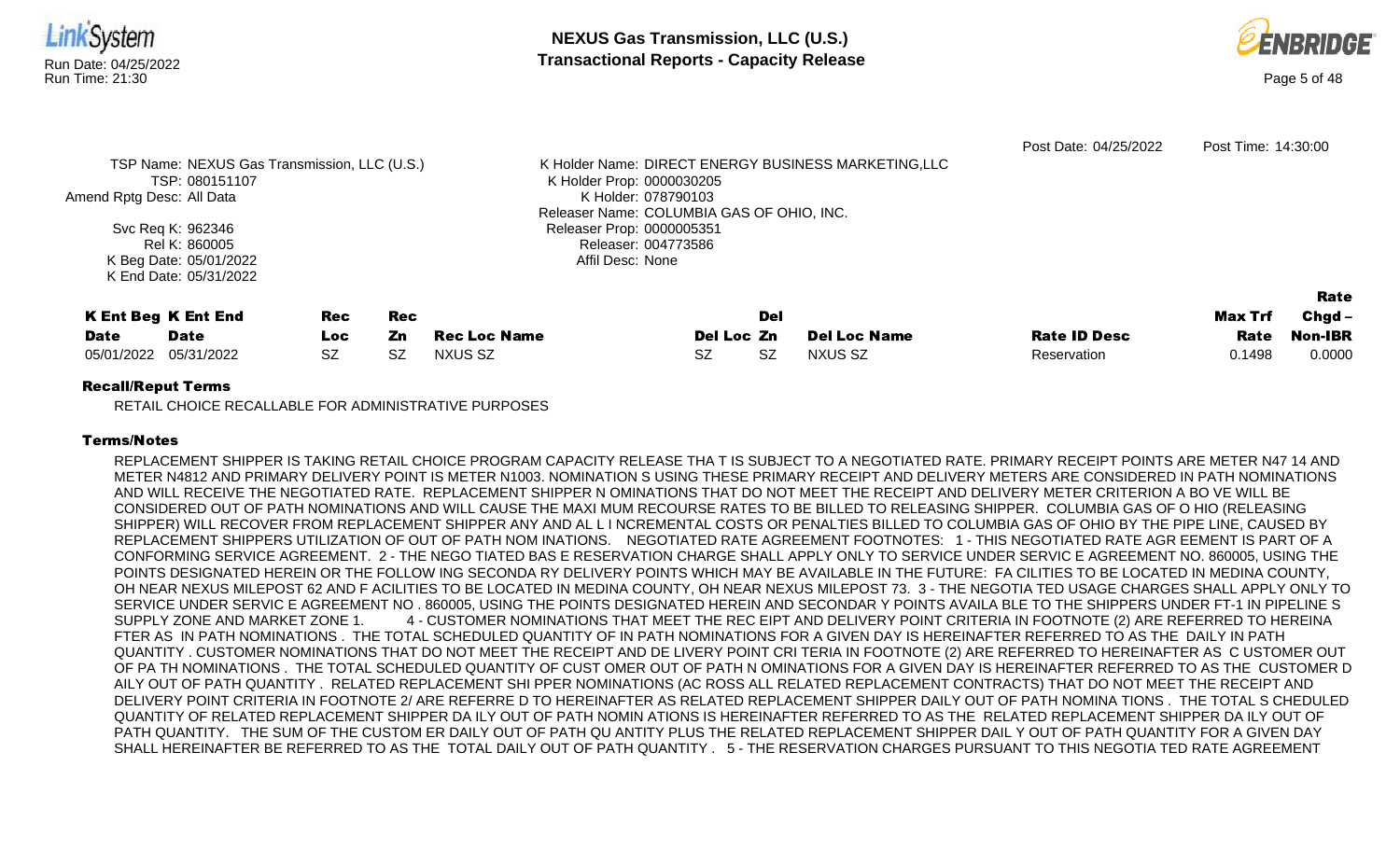



Post Date: 04/25/2022 Post Time: 14:30:00

TSP Name: NEXUS Gas Transmission, LLC (U.S.) TSP: 080151107 Amend Rptg Desc: All Data

> Svc Req K: 962346 Rel K: 860005 K Beg Date: 05/01/2022 K End Date: 05/31/2022

K Holder Name: DIRECT ENERGY BUSINESS MARKETING,LLC K Holder Prop: 0000030205 K Holder: 078790103 Releaser Name: COLUMBIA GAS OF OHIO, INC. Releaser Prop: 0000005351 Releaser: 004773586 Affil Desc: None

# Terms/Notes

WILL BE CALCULATED DAILY. THE DAILY EQUIVALENT OF TH E NEGOTIATED BASE RESERVATION CHARGE (AS ADJU STED IN ACCORDANCE WITH THE ABOVE) SHALL APPLY EACH DAY TO THE GREATER O F A) ZERO OR B) THE MDQ LES S THE TOTAL DAILY OUT OF PATH QUANTITY. THE DAILY EQUIVALENT RECOURSE R ATE (AS SUCH TERM IS DEFINED HEREIN AND AS SUCH TERM APPLIES TO THE RESE RVATION CHARGE) (INCLUSIVE OF ALL RESERVAT ION SURCHARGES AND OTHER RESER VATION CHARGES) SHALL APPLY EACH DAY TO T HE LESSER OF A) THE MDQ OR B) T HE TOTAL DAILY OUT OF PATH QUANTITY.

Bid Evaluation Terms:- NET REVENUE;

Surcharge Footnote: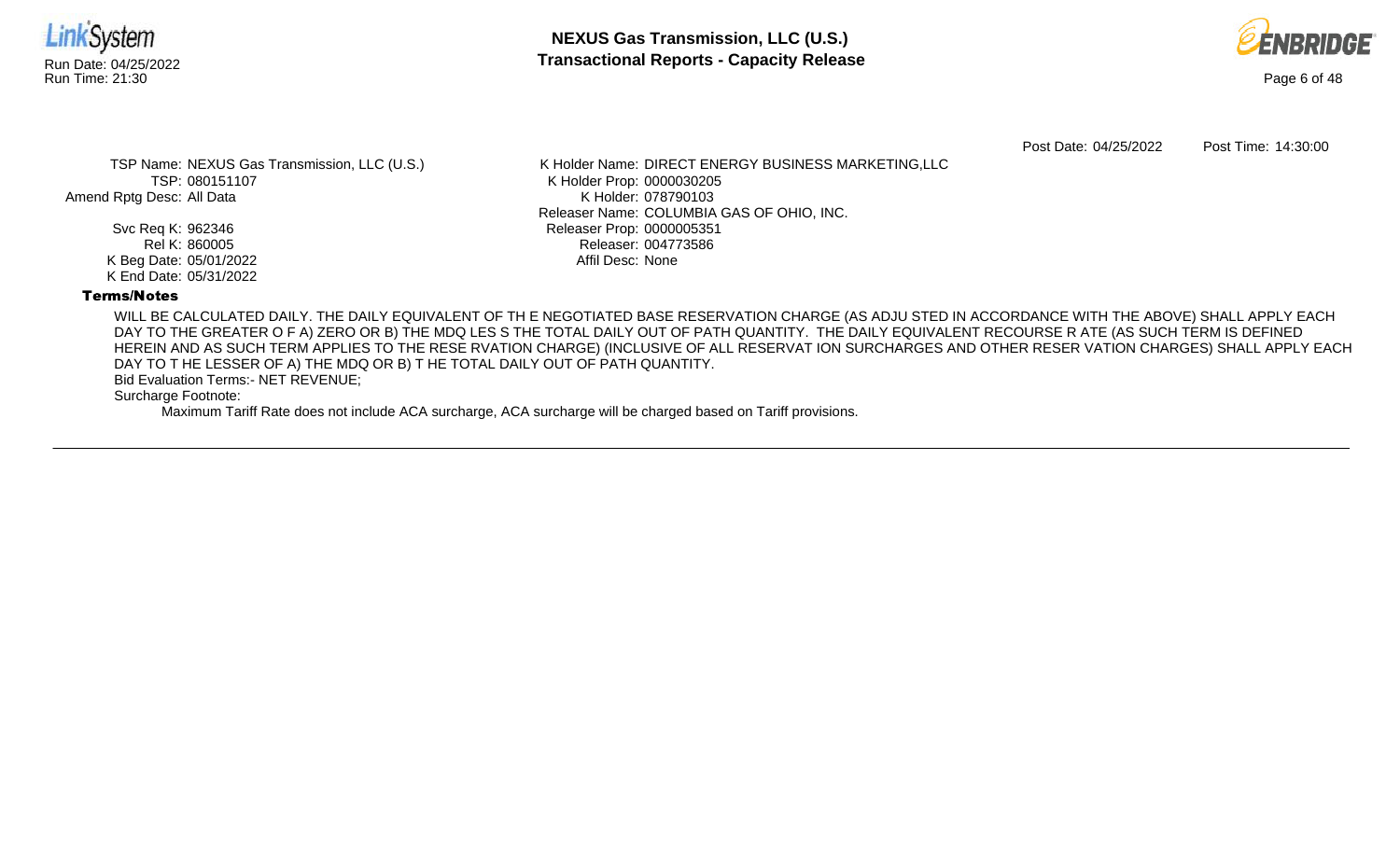



Rate

Post Date: 04/25/2022 Post Time: 14:30:00 TSP Name: NEXUS Gas Transmission, LLC (U.S.) TSP: 080151107 Amend Rptg Desc: All Data Svc Req K: 962347 Rel K: 860005 K Beg Date: 05/01/2022 K End Date: 05/31/2022 K Holder Name: DIRECT ENERGY BUSINESS MARKETING,LLC K Holder Prop: 0000030205 K Holder: 078790103 Releaser Name: COLUMBIA GAS OF OHIO, INC. Releaser Prop: 0000005351 Releaser: 004773586 Affil Desc: None K Qty - K: 272 SICR Ind: No RAPP Desc: No Prev Rel: 2 Bus Day Ind: No Recall Notif EE: Yes Recall Notif Eve: Yes Recall Notif ID1: Yes Recall Notif ID2: Yes Recall Notif ID3: Yes Recall Notif Timely: Yes K Ent Beg Date: 05/01/2022 K Ent End Date: 05/31/2022 Rate Sch: FT-1 Res Rate Basis Desc: Per day K Stat Desc: New All Re-rel Desc: Re-releasable Repl SR Role Ind: Retail Choice Perm Rel Desc: Capacity is not being permanently released Prearr Deal Desc: Offer is subject to a prearranged deal Bidder Bid Basis Desc: Non-Index-Based Release - Absolute dollars and cents per unit basis Ngtd Rate Ind Desc: Yes Mkt Based Rate Ind: No Surchg Ind Desc: Rate(s) stated include all applicable surcharges; no surcharge detail or surcharge total provided

Recall/Reput Desc: Capacity recallable but not reputtable.

IBR Ind: No - the release does not utilize index-based pricing for capacity release.

| <b>K Ent Beg Date</b> | <b>K Ent End Date</b> | <b>Seasnl St</b> | Seasnl End | K Qty - K |
|-----------------------|-----------------------|------------------|------------|-----------|
| 05/01/2022            | 05/31/2022            |                  |            |           |
|                       |                       |                  |            |           |

|       |                                                     | Loc       |     |                            | Seasnl |     | <b>Seasni K Ent Beg K Ent End</b> |             |
|-------|-----------------------------------------------------|-----------|-----|----------------------------|--------|-----|-----------------------------------|-------------|
| Loc   | <b>Loc Name</b>                                     | Zn        |     | K Qty - Loc Loc/QTI Desc   |        | End | Date                              | <b>Date</b> |
| N1003 | NEXUS/CPG                                           | M1        | 272 | Delivery point(s) quantity |        |     | 05/01/2022                        | 05/31/2022  |
|       | N4714 DTE APPALACHIA GATHERING HIGH NOON            | SZ        | 272 | Receipt point(s) quantity  |        |     | 05/01/2022                        | 05/31/2022  |
| N4812 | MARKWEST UTICA EMG/TWP RD 240-BERNE, MONROE CO., OH | <b>SZ</b> | 272 | Receipt point(s) quantity  |        |     | 05/01/2022                        | 05/31/2022  |

|             |                            |           |           |                     |                |            |                     |                     |         | -----          |
|-------------|----------------------------|-----------|-----------|---------------------|----------------|------------|---------------------|---------------------|---------|----------------|
|             | <b>K Ent Beg K Ent End</b> | Rec       | Rec       |                     |                | <b>Del</b> |                     |                     | Max Trf | $Chgd -$       |
| <b>Date</b> | <b>Date</b>                | Loc       | Zn        | <b>Rec Loc Name</b> | Del Loc Zn     |            | <b>Del Loc Name</b> | <b>Rate ID Desc</b> | Rate    | <b>Non-IBR</b> |
| 05/01/2022  | 05/31/2022                 | M1        | M1        | NXUS M1             | M1             | M1         | <b>NXUS M1</b>      | Commodity           | 0.0057  | 0.0057         |
| 05/01/2022  | 05/31/2022                 | M1        | M1        | NXUS M1             | <b>SZ</b>      | <b>SZ</b>  | NXUS SZ             | Commodity           | 0.0057  | 0.0057         |
| 05/01/2022  | 05/31/2022                 | SZ        | <b>SZ</b> | <b>NXUS SZ</b>      | M <sub>1</sub> | M1         | <b>NXUS M1</b>      | Commodity           | 0.0057  | 0.0057         |
| 05/01/2022  | 05/31/2022                 | <b>SZ</b> | -SZ       | NXUS SZ             | <b>SZ</b>      | <b>SZ</b>  | NXUS SZ             | Commodity           | 0.0000  | 0.0000         |
| 05/01/2022  | 05/31/2022                 | M1        | M1        | NXUS M1             | M1             | M1         | <b>NXUS M1</b>      | Reservation         | 0.8167  | 0.7500         |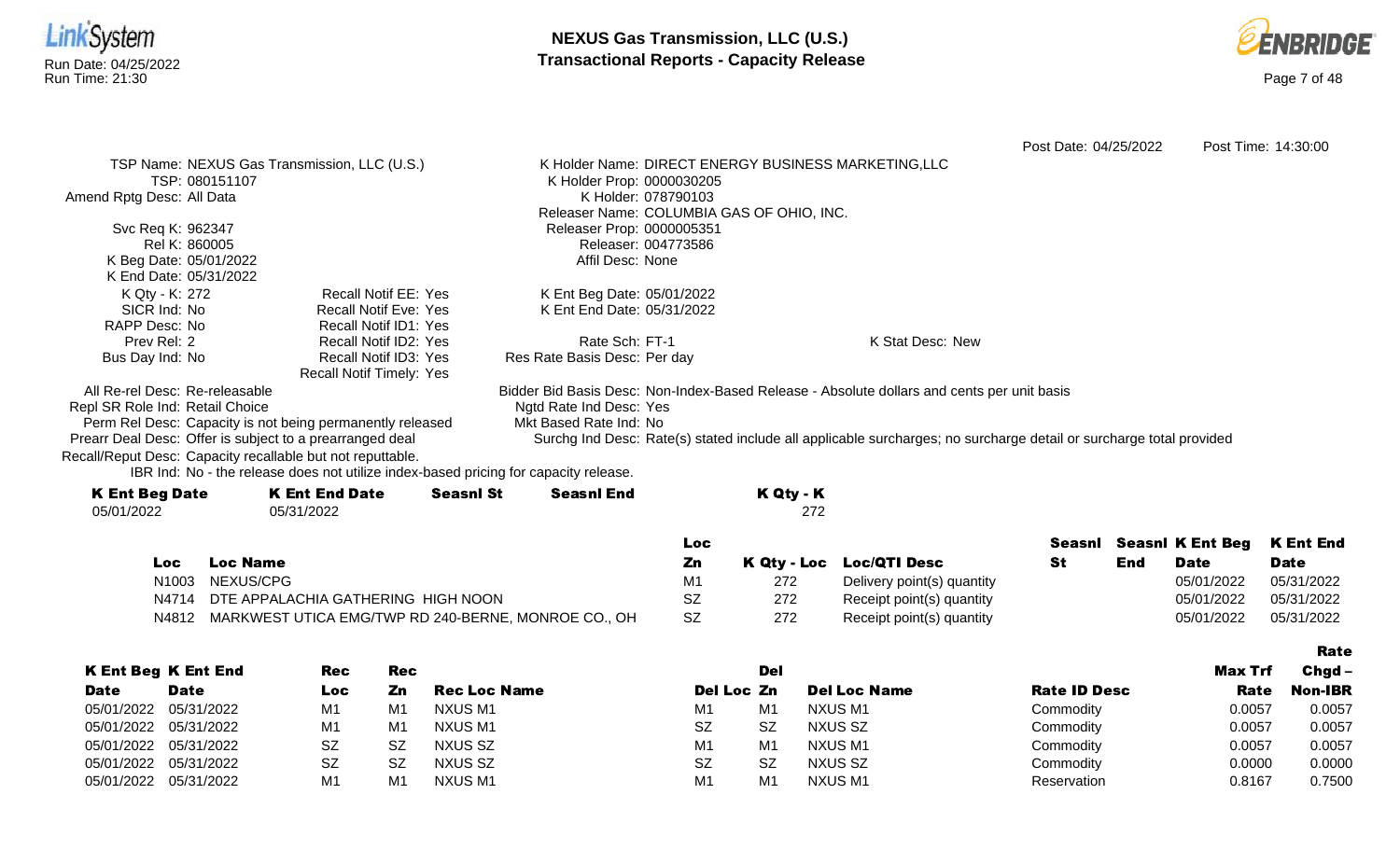

RETAIL CHOICE RECALLABLE FOR ADMINISTRATIVE PURPOSES

# Terms/Notes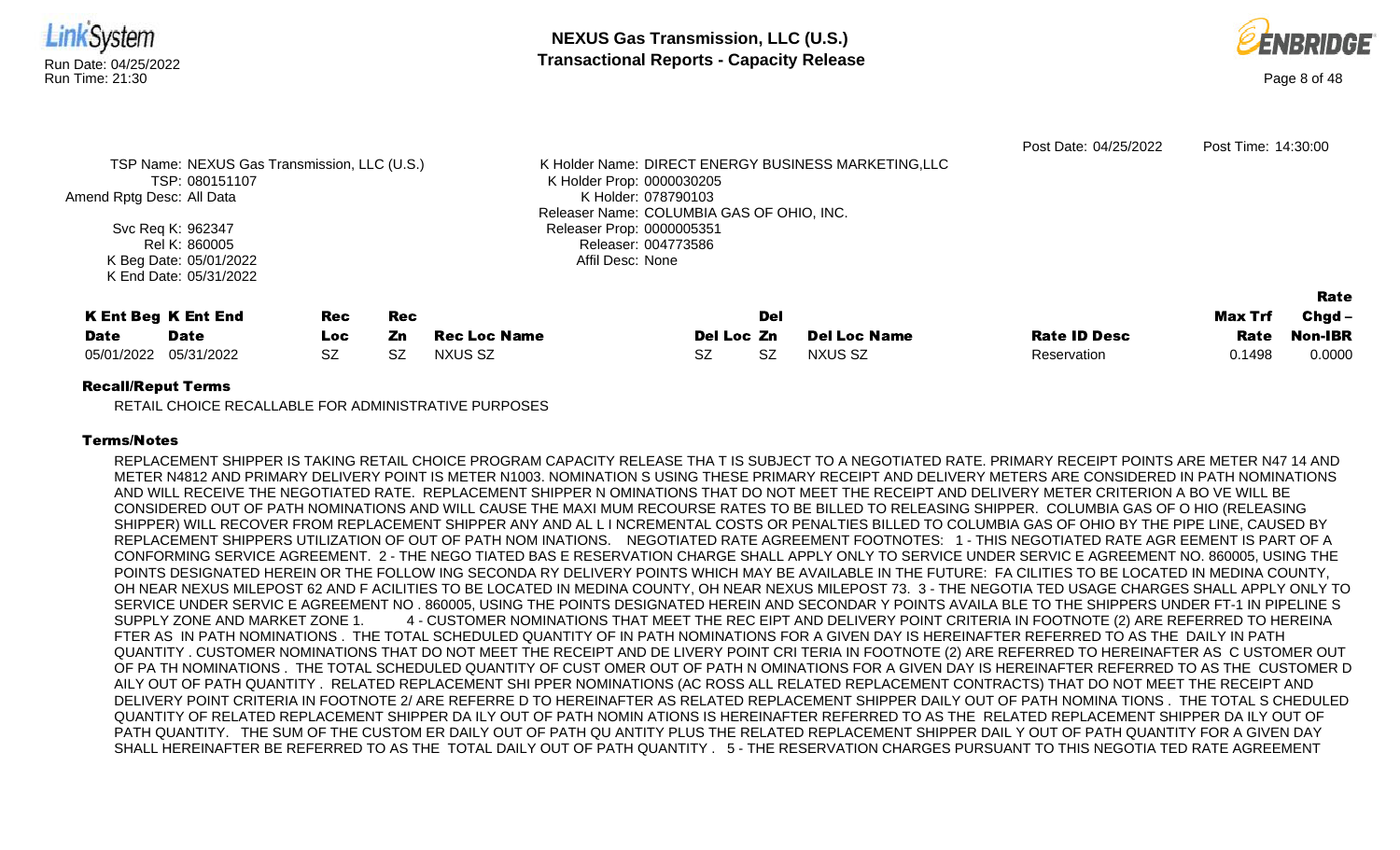



Post Date: 04/25/2022 Post Time: 14:30:00

TSP Name: NEXUS Gas Transmission, LLC (U.S.) TSP: 080151107 Amend Rptg Desc: All Data

> Svc Req K: 962347 Rel K: 860005 K Beg Date: 05/01/2022 K End Date: 05/31/2022

K Holder Name: DIRECT ENERGY BUSINESS MARKETING,LLC K Holder Prop: 0000030205 K Holder: 078790103 Releaser Name: COLUMBIA GAS OF OHIO, INC. Releaser Prop: 0000005351 Releaser: 004773586 Affil Desc: None

# Terms/Notes

WILL BE CALCULATED DAILY. THE DAILY EQUIVALENT OF TH E NEGOTIATED BASE RESERVATION CHARGE (AS ADJU STED IN ACCORDANCE WITH THE ABOVE) SHALL APPLY EACH DAY TO THE GREATER O F A) ZERO OR B) THE MDQ LES S THE TOTAL DAILY OUT OF PATH QUANTITY. THE DAILY EQUIVALENT RECOURSE R ATE (AS SUCH TERM IS DEFINED HEREIN AND AS SUCH TERM APPLIES TO THE RESE RVATION CHARGE) (INCLUSIVE OF ALL RESERVAT ION SURCHARGES AND OTHER RESER VATION CHARGES) SHALL APPLY EACH DAY TO T HE LESSER OF A) THE MDQ OR B) T HE TOTAL DAILY OUT OF PATH QUANTITY.

Bid Evaluation Terms:- NET REVENUE;

Surcharge Footnote: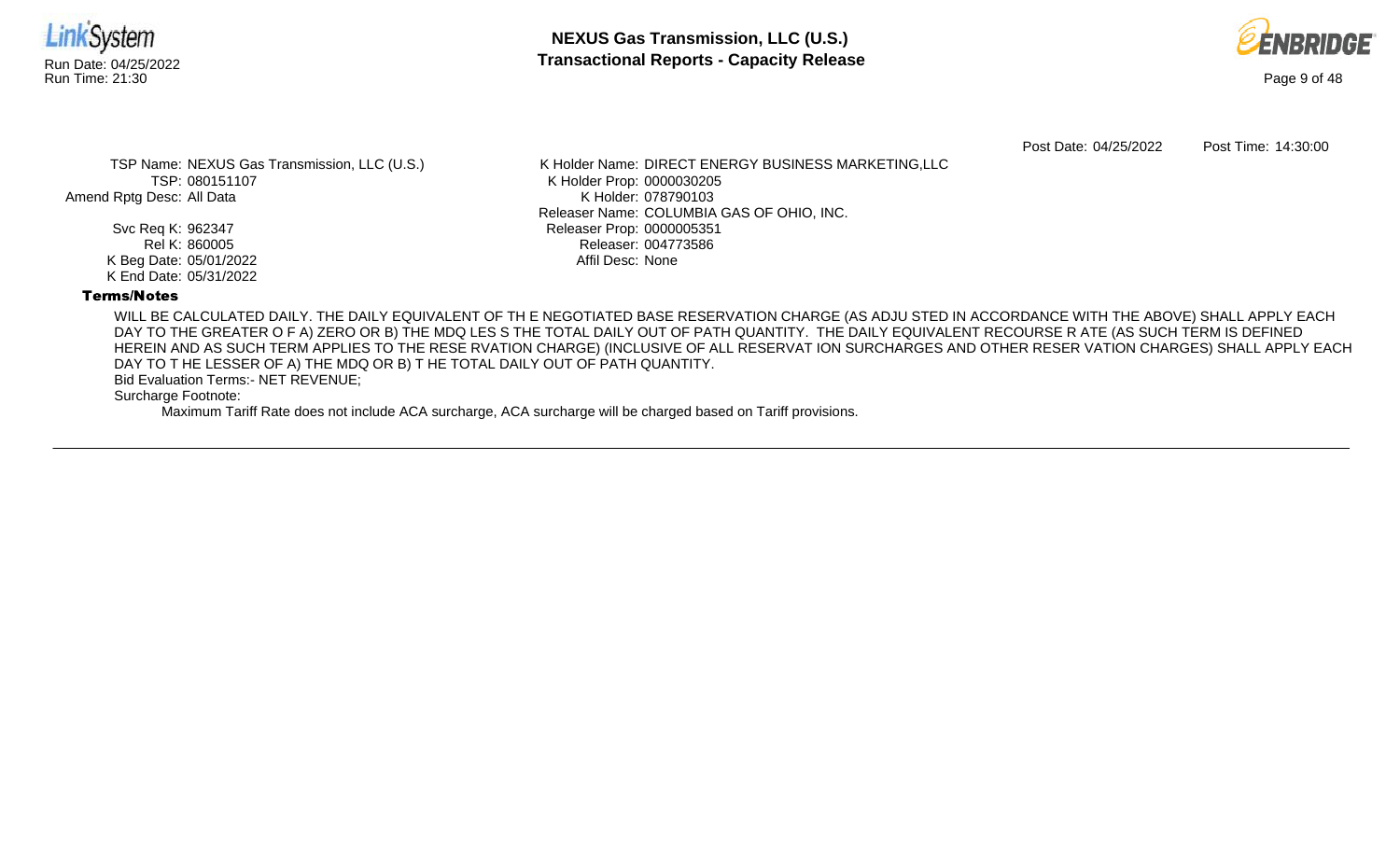



|                                                                                      |                                                                                                                    |           |                            | Post Date: 04/25/2022 |     |                                | Post Time: 14:30:00 |
|--------------------------------------------------------------------------------------|--------------------------------------------------------------------------------------------------------------------|-----------|----------------------------|-----------------------|-----|--------------------------------|---------------------|
| TSP Name: NEXUS Gas Transmission, LLC (U.S.)                                         | K Holder Name: DIRECT ENERGY BUSINESS MARKETING, LLC                                                               |           |                            |                       |     |                                |                     |
| TSP: 080151107                                                                       | K Holder Prop: 0000030205                                                                                          |           |                            |                       |     |                                |                     |
| Amend Rptg Desc: All Data                                                            | K Holder: 078790103                                                                                                |           |                            |                       |     |                                |                     |
|                                                                                      | Releaser Name: COLUMBIA GAS OF OHIO, INC.                                                                          |           |                            |                       |     |                                |                     |
| Svc Req K: 962348                                                                    | Releaser Prop: 0000005351                                                                                          |           |                            |                       |     |                                |                     |
| Rel K: 860005                                                                        | Releaser: 004773586                                                                                                |           |                            |                       |     |                                |                     |
| K Beg Date: 05/01/2022                                                               | Affil Desc: None                                                                                                   |           |                            |                       |     |                                |                     |
| K End Date: 05/31/2022                                                               |                                                                                                                    |           |                            |                       |     |                                |                     |
| K Qty - K: 206<br><b>Recall Notif EE: Yes</b>                                        | K Ent Beg Date: 05/01/2022                                                                                         |           |                            |                       |     |                                |                     |
| SICR Ind: No<br><b>Recall Notif Eve: Yes</b>                                         | K Ent End Date: 05/31/2022                                                                                         |           |                            |                       |     |                                |                     |
| RAPP Desc: No<br>Recall Notif ID1: Yes                                               |                                                                                                                    |           |                            |                       |     |                                |                     |
| Prev Rel: 2<br>Recall Notif ID2: Yes                                                 | Rate Sch: FT-1                                                                                                     |           | K Stat Desc: New           |                       |     |                                |                     |
| Bus Day Ind: No<br>Recall Notif ID3: Yes                                             | Res Rate Basis Desc: Per day                                                                                       |           |                            |                       |     |                                |                     |
| Recall Notif Timely: Yes                                                             |                                                                                                                    |           |                            |                       |     |                                |                     |
| All Re-rel Desc: Re-releasable                                                       | Bidder Bid Basis Desc: Non-Index-Based Release - Absolute dollars and cents per unit basis                         |           |                            |                       |     |                                |                     |
| Repl SR Role Ind: Retail Choice                                                      | Ngtd Rate Ind Desc: Yes                                                                                            |           |                            |                       |     |                                |                     |
| Perm Rel Desc: Capacity is not being permanently released                            | Mkt Based Rate Ind: No                                                                                             |           |                            |                       |     |                                |                     |
| Prearr Deal Desc: Offer is subject to a prearranged deal                             | Surchg Ind Desc: Rate(s) stated include all applicable surcharges; no surcharge detail or surcharge total provided |           |                            |                       |     |                                |                     |
| Recall/Reput Desc: Capacity recallable but not reputtable.                           |                                                                                                                    |           |                            |                       |     |                                |                     |
| IBR Ind: No - the release does not utilize index-based pricing for capacity release. |                                                                                                                    |           |                            |                       |     |                                |                     |
| <b>K Ent End Date</b><br><b>K Ent Beg Date</b><br><b>Seasnl St</b>                   | <b>Seasnl End</b>                                                                                                  | K Qty - K |                            |                       |     |                                |                     |
| 05/31/2022<br>05/01/2022                                                             |                                                                                                                    | 206       |                            |                       |     |                                |                     |
|                                                                                      | Loc                                                                                                                |           |                            |                       |     | <b>Seasni</b> Seasni K Ent Beg | <b>K Ent End</b>    |
| <b>Loc Name</b><br><b>Loc</b>                                                        | Zn                                                                                                                 |           | K Qty - Loc Loc/QTI Desc   | <b>St</b>             | End | <b>Date</b>                    | <b>Date</b>         |
| NEXUS/CPG<br>N <sub>1003</sub>                                                       | M1                                                                                                                 | 206       | Delivery point(s) quantity |                       |     | 05/01/2022                     | 05/31/2022          |
| DTE APPALACHIA GATHERING HIGH NOON<br>N4714                                          | <b>SZ</b>                                                                                                          | 206       | Receipt point(s) quantity  |                       |     | 05/01/2022                     | 05/31/2022          |

N4812 MARKWEST UTICA EMG/TWP RD 240-BERNE, MONROE CO., OH SZ 206 Receipt point(s) quantity 05/01/2022 05/31/2022 05/31/2022

|             |                            |                |                |                     |                |     |                     |                     |                | Rate           |
|-------------|----------------------------|----------------|----------------|---------------------|----------------|-----|---------------------|---------------------|----------------|----------------|
|             | <b>K Ent Beg K Ent End</b> | <b>Rec</b>     | <b>Rec</b>     |                     |                | Del |                     |                     | <b>Max Trf</b> | $Chgd -$       |
| <b>Date</b> | <b>Date</b>                | Loc            | Zn             | <b>Rec Loc Name</b> | Del Loc Zn     |     | <b>Del Loc Name</b> | <b>Rate ID Desc</b> | Rate           | <b>Non-IBR</b> |
| 05/01/2022  | 05/31/2022                 | M1             | M <sub>1</sub> | NXUS M1             | M1             | M1  | NXUS M1             | Commodity           | 0.0057         | 0.0057         |
|             | 05/01/2022 05/31/2022      | M <sub>1</sub> | M1             | NXUS M1             | <b>SZ</b>      | SZ  | NXUS SZ             | Commodity           | 0.0057         | 0.0057         |
|             | 05/01/2022 05/31/2022      | <b>SZ</b>      | <b>SZ</b>      | NXUS SZ             | M <sub>1</sub> | M1  | NXUS M1             | Commodity           | 0.0057         | 0.0057         |
|             | 05/01/2022 05/31/2022      | <b>SZ</b>      | <b>SZ</b>      | NXUS SZ             | <b>SZ</b>      | SZ  | NXUS SZ             | Commodity           | 0.0000         | 0.0000         |
| 05/01/2022  | 05/31/2022                 | M1             | M1             | NXUS M1             | M1             | M1  | NXUS M1             | Reservation         | 0.8167         | 0.7500         |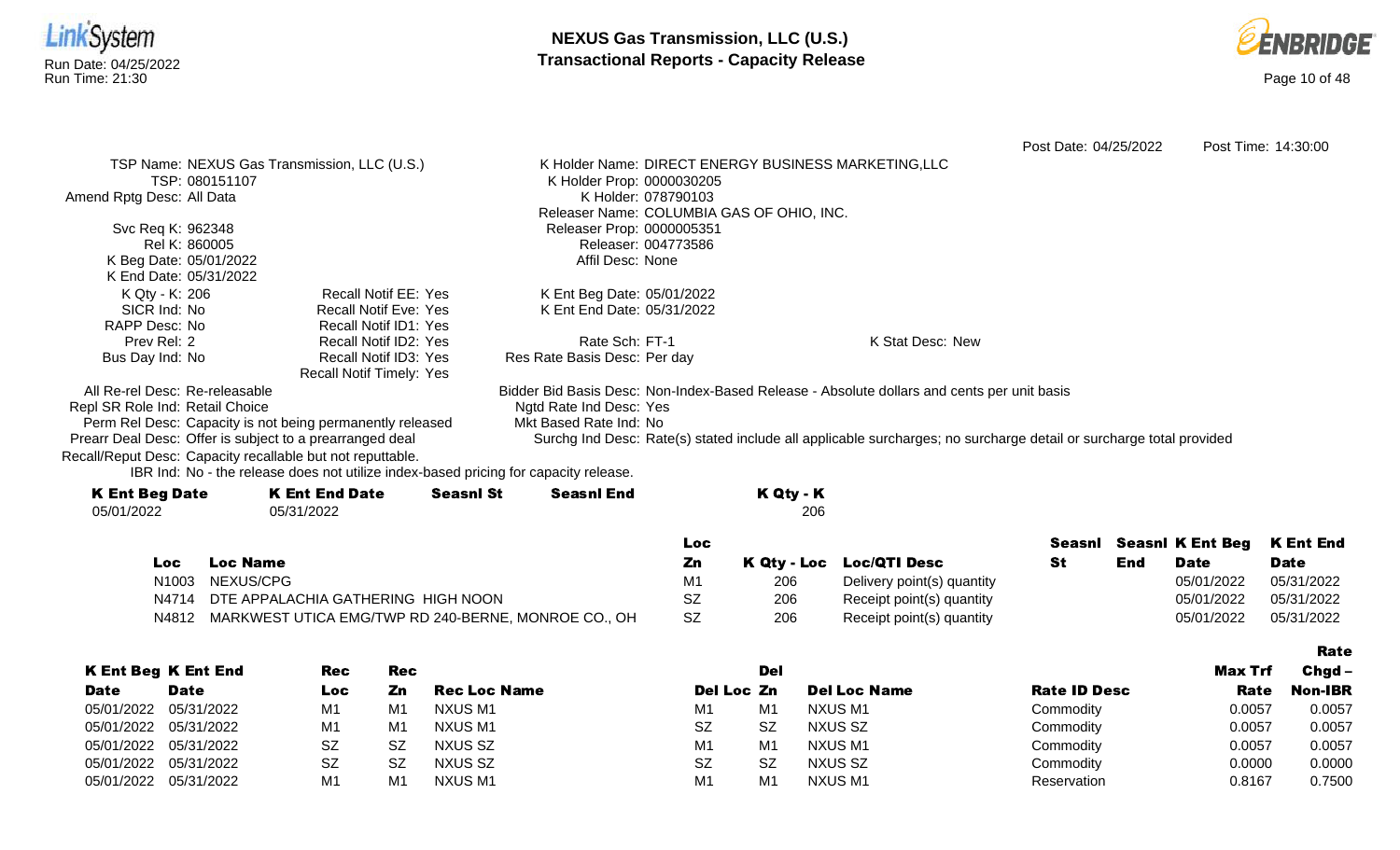

RETAIL CHOICE RECALLABLE FOR ADMINISTRATIVE PURPOSES

# Terms/Notes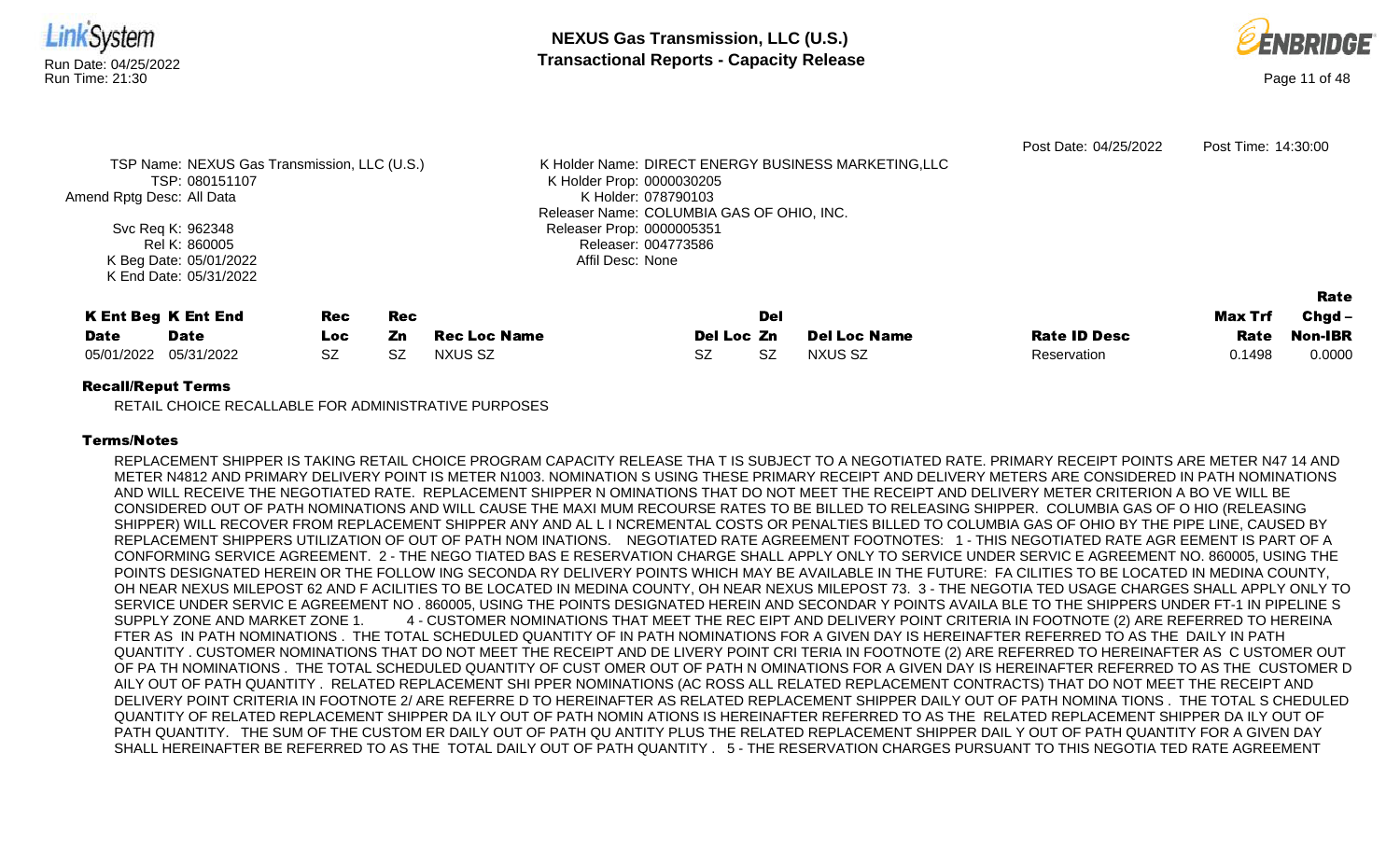



Post Date: 04/25/2022 Post Time: 14:30:00

TSP Name: NEXUS Gas Transmission, LLC (U.S.) TSP: 080151107 Amend Rptg Desc: All Data

> Svc Req K: 962348 Rel K: 860005 K Beg Date: 05/01/2022 K End Date: 05/31/2022

K Holder Name: DIRECT ENERGY BUSINESS MARKETING,LLC K Holder Prop: 0000030205 K Holder: 078790103 Releaser Name: COLUMBIA GAS OF OHIO, INC. Releaser Prop: 0000005351 Releaser: 004773586 Affil Desc: None

# Terms/Notes

WILL BE CALCULATED DAILY. THE DAILY EQUIVALENT OF TH E NEGOTIATED BASE RESERVATION CHARGE (AS ADJU STED IN ACCORDANCE WITH THE ABOVE) SHALL APPLY EACH DAY TO THE GREATER O F A) ZERO OR B) THE MDQ LES S THE TOTAL DAILY OUT OF PATH QUANTITY. THE DAILY EQUIVALENT RECOURSE R ATE (AS SUCH TERM IS DEFINED HEREIN AND AS SUCH TERM APPLIES TO THE RESE RVATION CHARGE) (INCLUSIVE OF ALL RESERVAT ION SURCHARGES AND OTHER RESER VATION CHARGES) SHALL APPLY EACH DAY TO T HE LESSER OF A) THE MDQ OR B) T HE TOTAL DAILY OUT OF PATH QUANTITY.

Bid Evaluation Terms:- NET REVENUE;

Surcharge Footnote: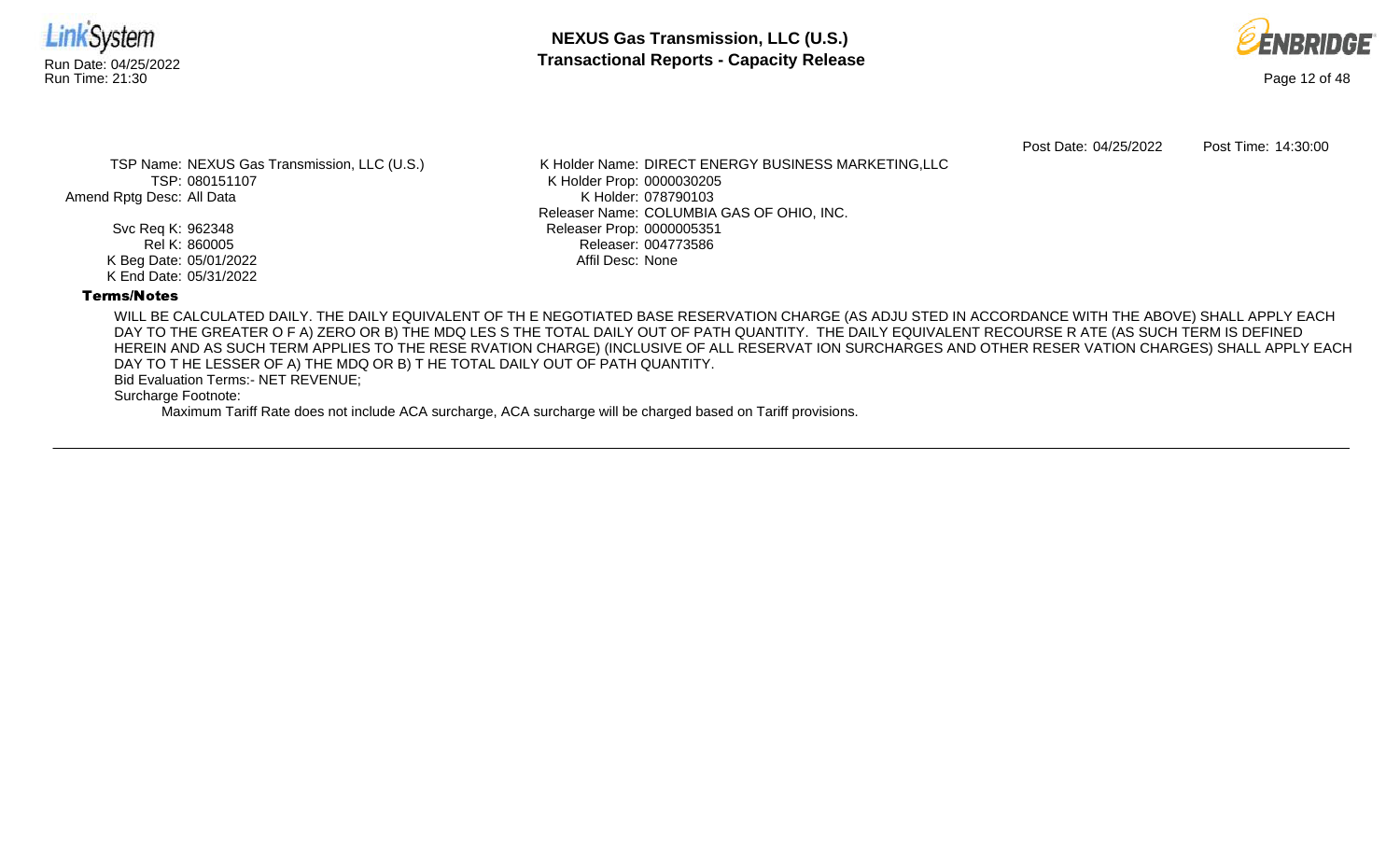



Rate

Post Date: 04/25/2022 Post Time: 14:30:00 TSP Name: NEXUS Gas Transmission, LLC (U.S.) TSP: 080151107 Amend Rptg Desc: All Data Svc Req K: 962349 Rel K: 860005 K Beg Date: 05/01/2022 K End Date: 05/31/2022 K Holder Name: DIRECT ENERGY BUSINESS MARKETING,LLC K Holder Prop: 0000030205 K Holder: 078790103 Releaser Name: COLUMBIA GAS OF OHIO, INC. Releaser Prop: 0000005351 Releaser: 004773586 Affil Desc: None K Qty - K: 9507 SICR Ind: No RAPP Desc: No Prev Rel: 2 Bus Day Ind: No Recall Notif EE: Yes Recall Notif Eve: Yes Recall Notif ID1: Yes Recall Notif ID2: Yes Recall Notif ID3: Yes Recall Notif Timely: Yes K Ent Beg Date: 05/01/2022 K Ent End Date: 05/31/2022 Rate Sch: FT-1 Res Rate Basis Desc: Per day K Stat Desc: New All Re-rel Desc: Re-releasable Repl SR Role Ind: Retail Choice Perm Rel Desc: Capacity is not being permanently released Prearr Deal Desc: Offer is subject to a prearranged deal Bidder Bid Basis Desc: Non-Index-Based Release - Absolute dollars and cents per unit basis Ngtd Rate Ind Desc: Yes Mkt Based Rate Ind: No Surchg Ind Desc: Rate(s) stated include all applicable surcharges; no surcharge detail or surcharge total provided

Recall/Reput Desc: Capacity recallable but not reputtable.

IBR Ind: No - the release does not utilize index-based pricing for capacity release.

| <b>K Ent Beg Date</b> | <b>K Ent End Date</b> | <b>Seasnl St</b> | <b>Seasnl End</b> | K Qty - K |
|-----------------------|-----------------------|------------------|-------------------|-----------|
| 05/01/2022            | 05/31/2022            |                  |                   | 9.507     |
|                       |                       |                  |                   |           |

|       |                                                     | Loc       |       |                            | Seasnl |     | <b>Seasni K Ent Beg K Ent End</b> |             |
|-------|-----------------------------------------------------|-----------|-------|----------------------------|--------|-----|-----------------------------------|-------------|
| Loc   | Loc Name                                            | Ζn        |       | K Qty - Loc Loc/QTI Desc   |        | End | <b>Date</b>                       | <b>Date</b> |
|       | N1003 NEXUS/CPG                                     | M1        | 9.507 | Delivery point(s) quantity |        |     | 05/01/2022                        | 05/31/2022  |
|       | N4714 DTE APPALACHIA GATHERING HIGH NOON            | SZ        | 9.507 | Receipt point(s) quantity  |        |     | 05/01/2022                        | 05/31/2022  |
| N4812 | MARKWEST UTICA EMG/TWP RD 240-BERNE, MONROE CO., OH | <b>SZ</b> | 9,507 | Receipt point(s) quantity  |        |     | 05/01/2022                        | 05/31/2022  |

|                       |                            |     |     |              |                |           |                     |                     |         | .        |
|-----------------------|----------------------------|-----|-----|--------------|----------------|-----------|---------------------|---------------------|---------|----------|
|                       | <b>K Ent Beg K Ent End</b> | Rec | Rec |              |                | Del       |                     |                     | Max Trf | $Chgd -$ |
| <b>Date</b>           | <b>Date</b>                | Loc | Zn  | Rec Loc Name | Del Loc Zn     |           | <b>Del Loc Name</b> | <b>Rate ID Desc</b> | Rate    | Non-IBR  |
| 05/01/2022            | 05/31/2022                 | M1  | M1  | NXUS M1      | M1             | M1        | <b>NXUS M1</b>      | Commodity           | 0.0057  | 0.0057   |
| 05/01/2022 05/31/2022 |                            | M٬  | M1  | NXUS M1      | <b>SZ</b>      | <b>SZ</b> | NXUS SZ             | Commodity           | 0.0057  | 0.0057   |
| 05/01/2022 05/31/2022 |                            | SZ  | SZ  | NXUS SZ      | M <sub>1</sub> | M1        | <b>NXUS M1</b>      | Commodity           | 0.0057  | 0.0057   |
| 05/01/2022 05/31/2022 |                            | SZ  | SZ  | NXUS SZ      | <b>SZ</b>      | SZ        | NXUS SZ             | Commodity           | 0.0000  | 0.0000   |
| 05/01/2022 05/31/2022 |                            | M٬  | M1  | NXUS M1      | M <sub>1</sub> | M1        | NXUS M1             | Reservation         | 0.8167  | 0.7500   |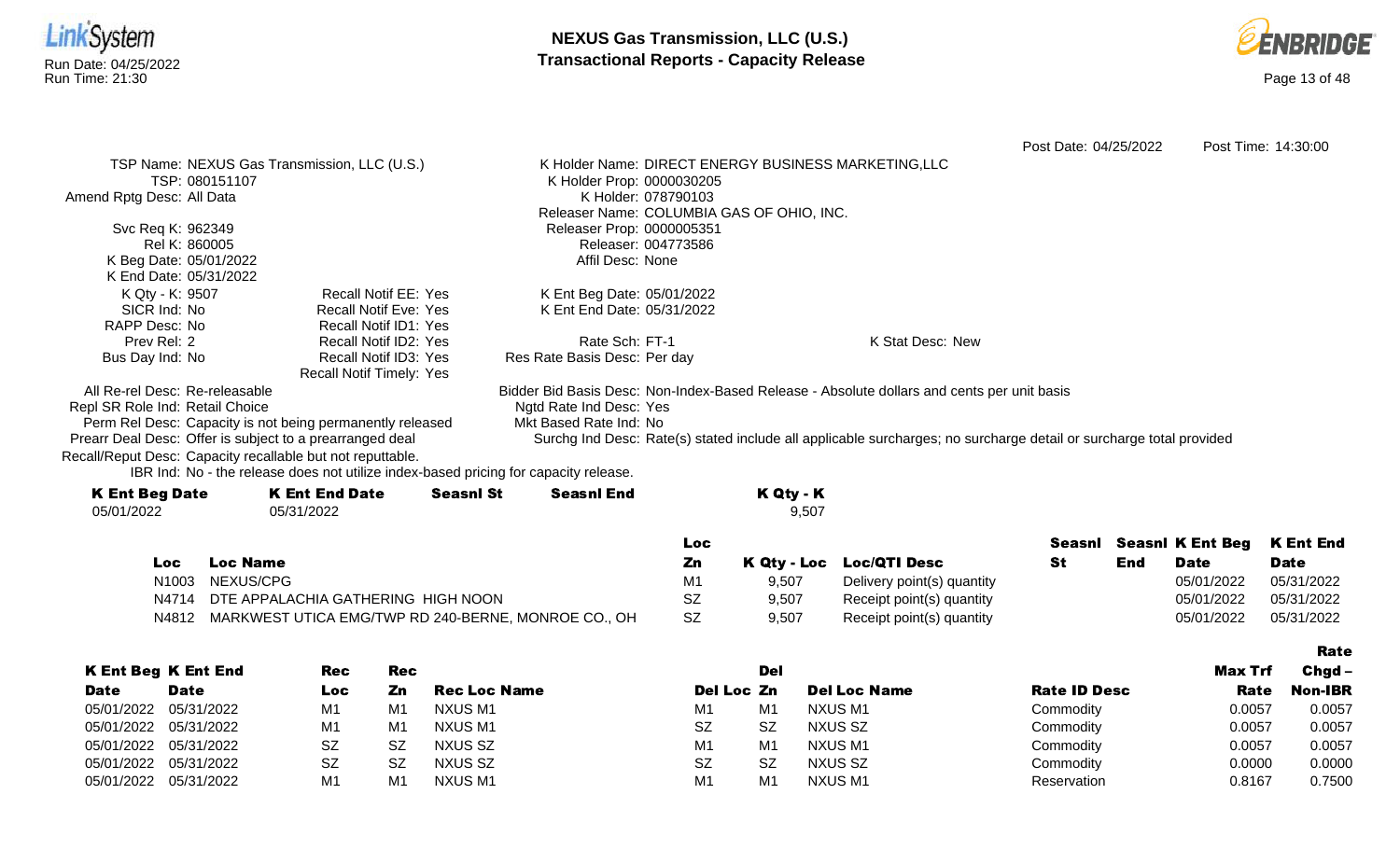

RETAIL CHOICE RECALLABLE FOR ADMINISTRATIVE PURPOSES

# Terms/Notes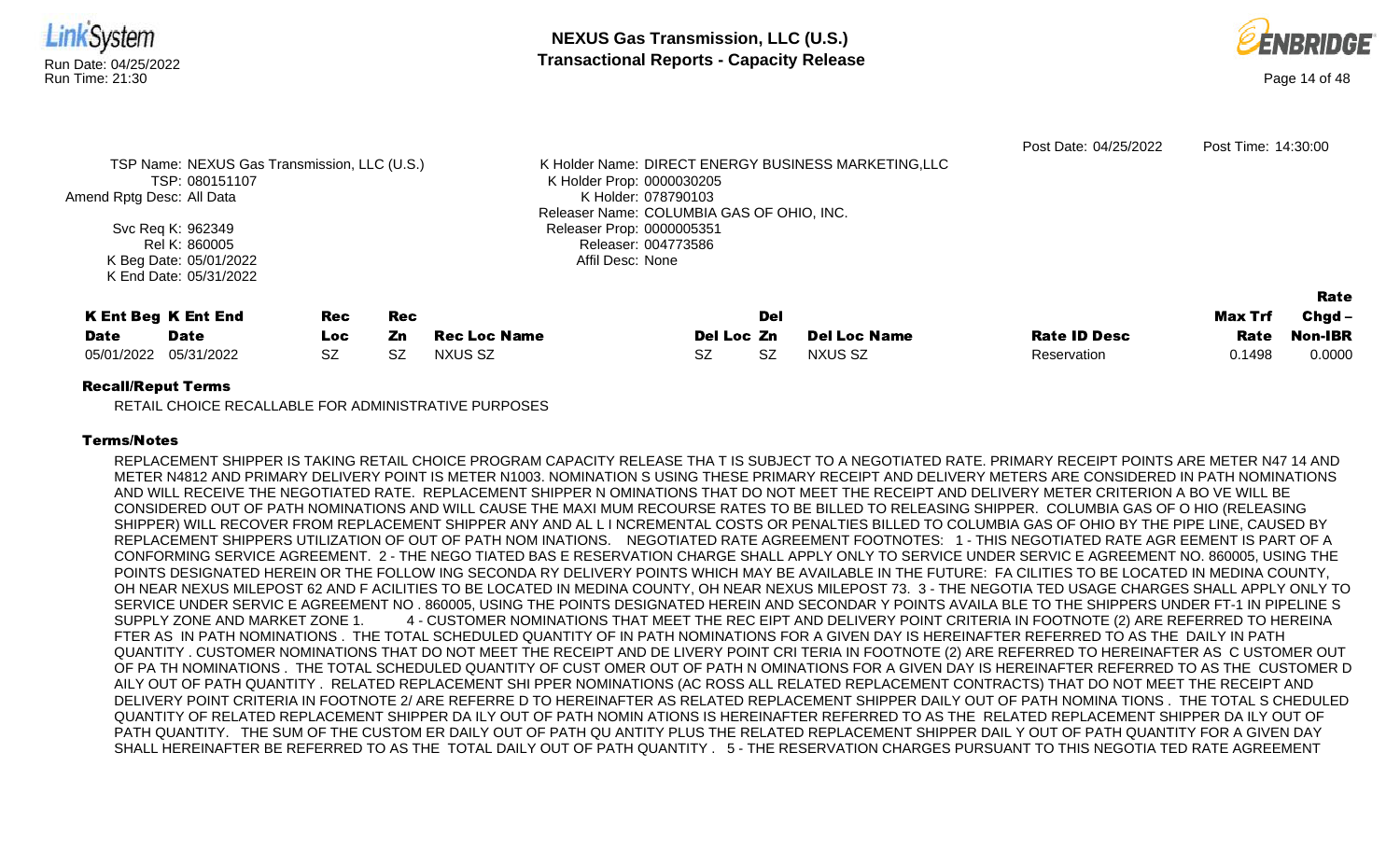



Post Date: 04/25/2022 Post Time: 14:30:00

TSP Name: NEXUS Gas Transmission, LLC (U.S.) TSP: 080151107 Amend Rptg Desc: All Data

> Svc Req K: 962349 Rel K: 860005 K Beg Date: 05/01/2022 K End Date: 05/31/2022

K Holder Name: DIRECT ENERGY BUSINESS MARKETING,LLC K Holder Prop: 0000030205 K Holder: 078790103 Releaser Name: COLUMBIA GAS OF OHIO, INC. Releaser Prop: 0000005351 Releaser: 004773586 Affil Desc: None

# Terms/Notes

WILL BE CALCULATED DAILY. THE DAILY EQUIVALENT OF TH E NEGOTIATED BASE RESERVATION CHARGE (AS ADJU STED IN ACCORDANCE WITH THE ABOVE) SHALL APPLY EACH DAY TO THE GREATER O F A) ZERO OR B) THE MDQ LES S THE TOTAL DAILY OUT OF PATH QUANTITY. THE DAILY EQUIVALENT RECOURSE R ATE (AS SUCH TERM IS DEFINED HEREIN AND AS SUCH TERM APPLIES TO THE RESE RVATION CHARGE) (INCLUSIVE OF ALL RESERVAT ION SURCHARGES AND OTHER RESER VATION CHARGES) SHALL APPLY EACH DAY TO T HE LESSER OF A) THE MDQ OR B) T HE TOTAL DAILY OUT OF PATH QUANTITY.

Bid Evaluation Terms:- NET REVENUE;

Surcharge Footnote: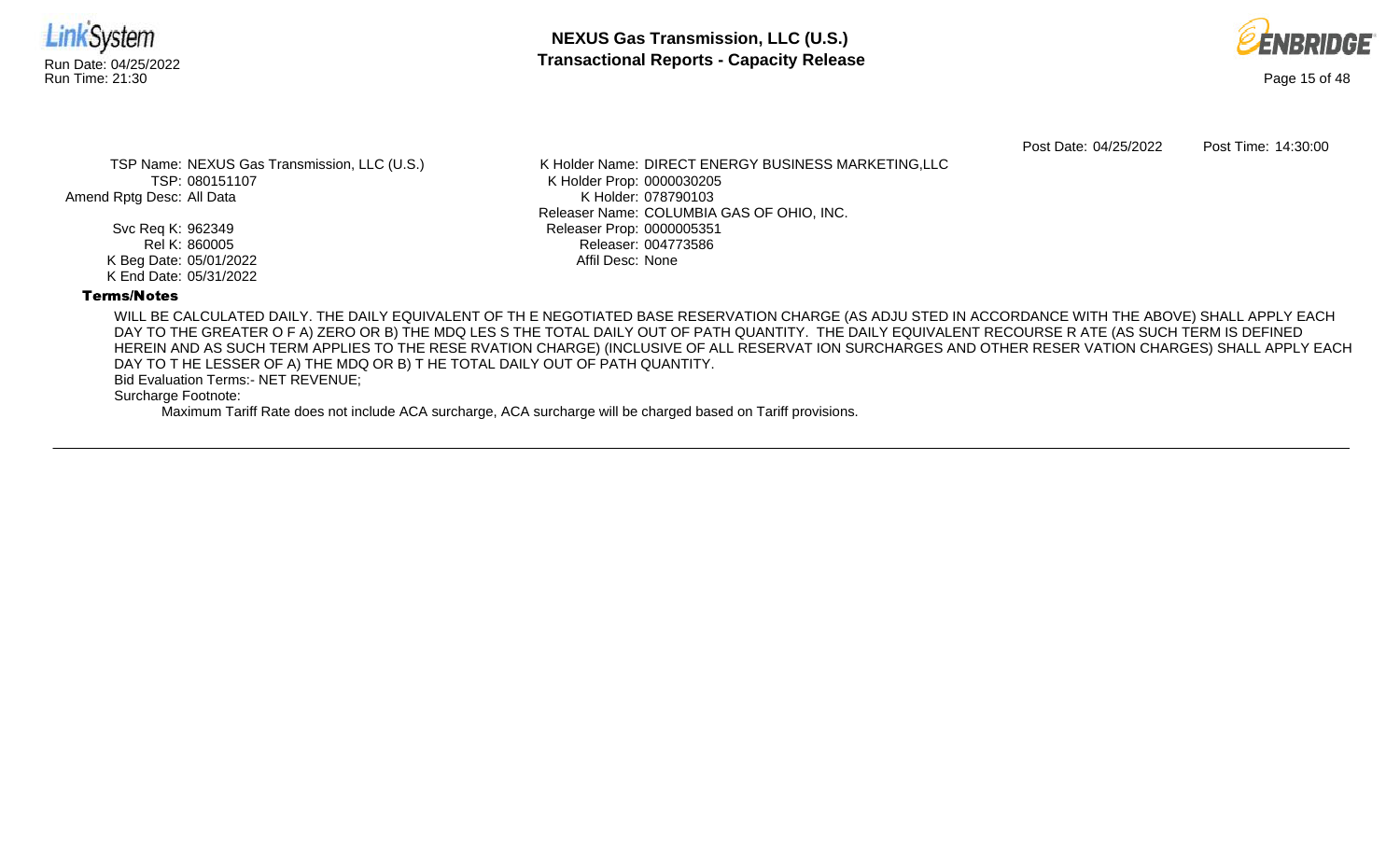



| <b>Loc</b>                                                 | <b>Loc Name</b>                                                                      | Zn                                                                                                                 |           | K Qty - Loc Loc/QTI Desc | St                    | End | <b>Date</b>             | <b>Date</b>         |
|------------------------------------------------------------|--------------------------------------------------------------------------------------|--------------------------------------------------------------------------------------------------------------------|-----------|--------------------------|-----------------------|-----|-------------------------|---------------------|
|                                                            |                                                                                      | <b>Loc</b>                                                                                                         |           |                          | Seasnl                |     | <b>SeasnI K Ent Beg</b> | <b>K Ent End</b>    |
| 05/01/2022                                                 | 05/31/2022                                                                           |                                                                                                                    | 8         |                          |                       |     |                         |                     |
| <b>K Ent Beg Date</b>                                      | <b>K Ent End Date</b><br><b>Seasnl St</b>                                            | <b>Seasnl End</b>                                                                                                  | K Qty - K |                          |                       |     |                         |                     |
|                                                            | IBR Ind: No - the release does not utilize index-based pricing for capacity release. |                                                                                                                    |           |                          |                       |     |                         |                     |
| Recall/Reput Desc: Capacity recallable but not reputtable. |                                                                                      |                                                                                                                    |           |                          |                       |     |                         |                     |
| Prearr Deal Desc: Offer is subject to a prearranged deal   |                                                                                      | Surchg Ind Desc: Rate(s) stated include all applicable surcharges; no surcharge detail or surcharge total provided |           |                          |                       |     |                         |                     |
|                                                            | Perm Rel Desc: Capacity is not being permanently released                            | Mkt Based Rate Ind: No                                                                                             |           |                          |                       |     |                         |                     |
| Repl SR Role Ind: Retail Choice                            |                                                                                      | Ngtd Rate Ind Desc: Yes                                                                                            |           |                          |                       |     |                         |                     |
| All Re-rel Desc: Re-releasable                             |                                                                                      | Bidder Bid Basis Desc: Non-Index-Based Release - Absolute dollars and cents per unit basis                         |           |                          |                       |     |                         |                     |
|                                                            | <b>Recall Notif Timely: Yes</b>                                                      |                                                                                                                    |           |                          |                       |     |                         |                     |
| Bus Day Ind: No                                            | Recall Notif ID3: Yes                                                                | Res Rate Basis Desc: Per day                                                                                       |           |                          |                       |     |                         |                     |
| Prev Rel: 2                                                | Recall Notif ID2: Yes                                                                | Rate Sch: FT-1                                                                                                     |           | K Stat Desc: New         |                       |     |                         |                     |
| SICR Ind: No<br>RAPP Desc: No                              | <b>Recall Notif Eve: Yes</b><br><b>Recall Notif ID1: Yes</b>                         | K Ent End Date: 05/31/2022                                                                                         |           |                          |                       |     |                         |                     |
| $K Qty - K: 8$                                             | Recall Notif EE: Yes                                                                 | K Ent Beg Date: 05/01/2022                                                                                         |           |                          |                       |     |                         |                     |
| K End Date: 05/31/2022                                     |                                                                                      |                                                                                                                    |           |                          |                       |     |                         |                     |
| K Beg Date: 05/01/2022                                     |                                                                                      | Affil Desc: None                                                                                                   |           |                          |                       |     |                         |                     |
| Rel K: 860005                                              |                                                                                      | Releaser: 004773586                                                                                                |           |                          |                       |     |                         |                     |
| Svc Req K: 962350                                          |                                                                                      | Releaser Prop: 0000005351                                                                                          |           |                          |                       |     |                         |                     |
|                                                            |                                                                                      | Releaser Name: COLUMBIA GAS OF OHIO, INC.                                                                          |           |                          |                       |     |                         |                     |
| Amend Rptg Desc: All Data                                  |                                                                                      | K Holder: 078790103                                                                                                |           |                          |                       |     |                         |                     |
| TSP: 080151107                                             |                                                                                      | K Holder Prop: 0000030205                                                                                          |           |                          |                       |     |                         |                     |
|                                                            | TSP Name: NEXUS Gas Transmission, LLC (U.S.)                                         | K Holder Name: DIRECT ENERGY BUSINESS MARKETING, LLC                                                               |           |                          |                       |     |                         |                     |
|                                                            |                                                                                      |                                                                                                                    |           |                          | Post Date: 04/25/2022 |     |                         | Post Time: 14:30:00 |

| Loc   | Loc Name                                            | Ζn             | K Qty - Loc Loc/QTI Desc   | End | <b>Date</b> | <b>Date</b> |
|-------|-----------------------------------------------------|----------------|----------------------------|-----|-------------|-------------|
|       | N1003 NEXUS/CPG                                     | M <sup>1</sup> | Delivery point(s) quantity |     | 05/01/2022  | 05/31/2022  |
|       | N4714 DTE APPALACHIA GATHERING HIGH NOON            |                | Receipt point(s) quantity  |     | 05/01/2022  | 05/31/2022  |
| N4812 | MARKWEST UTICA EMG/TWP RD 240-BERNE, MONROE CO., OH |                | Receipt point(s) quantity  |     | 05/01/2022  | 05/31/2022  |

|                       |                            |                |           |                     |                |                |                     |                     |                | <b>Rate</b>    |
|-----------------------|----------------------------|----------------|-----------|---------------------|----------------|----------------|---------------------|---------------------|----------------|----------------|
|                       | <b>K Ent Beg K Ent End</b> | Rec            | Rec       |                     |                | Del            |                     |                     | <b>Max Trf</b> | $Chgd -$       |
| Date                  | <b>Date</b>                | Loc            | Zn        | <b>Rec Loc Name</b> | Del Loc Zn     |                | <b>Del Loc Name</b> | <b>Rate ID Desc</b> | Rate           | <b>Non-IBR</b> |
| 05/01/2022            | 05/31/2022                 | M <sub>1</sub> | M1        | NXUS M1             | M1             | M1             | NXUS M1             | Commodity           | 0.0057         | 0.0057         |
| 05/01/2022 05/31/2022 |                            | M <sub>1</sub> | M1        | NXUS M1             | SZ             | <b>SZ</b>      | NXUS SZ             | Commodity           | 0.0057         | 0.0057         |
| 05/01/2022 05/31/2022 |                            | SZ             | <b>SZ</b> | NXUS SZ             | M <sub>1</sub> | M1             | NXUS M1             | Commodity           | 0.0057         | 0.0057         |
| 05/01/2022 05/31/2022 |                            | SZ             | -SZ       | NXUS SZ             | <b>SZ</b>      | <b>SZ</b>      | NXUS SZ             | Commodity           | 0.0000         | 0.0000         |
| 05/01/2022            | 05/31/2022                 | M1             | M1        | NXUS M1             | M1             | M <sub>1</sub> | NXUS M1             | Reservation         | 0.8167         | 0.7500         |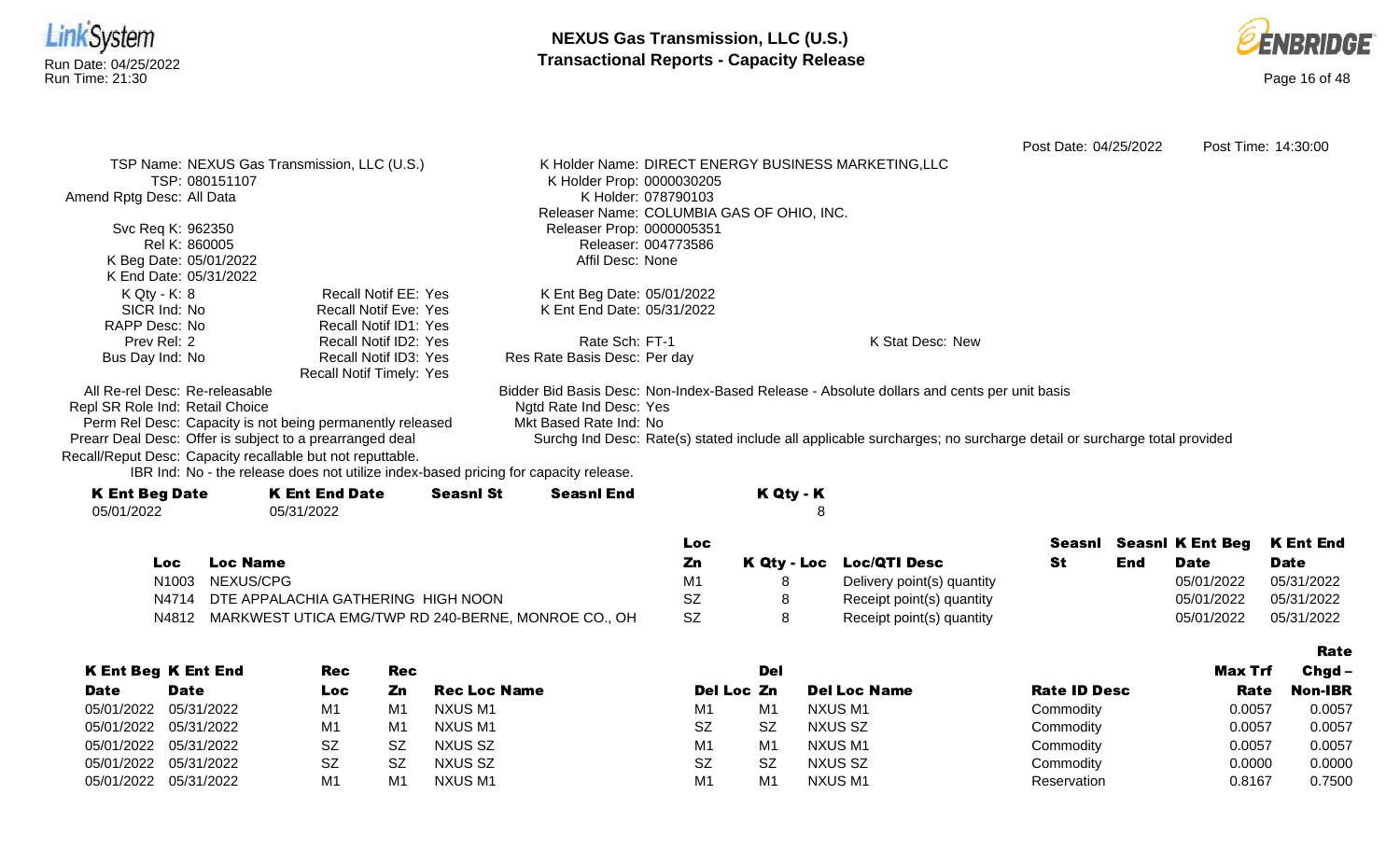

RETAIL CHOICE RECALLABLE FOR ADMINISTRATIVE PURPOSES

# Terms/Notes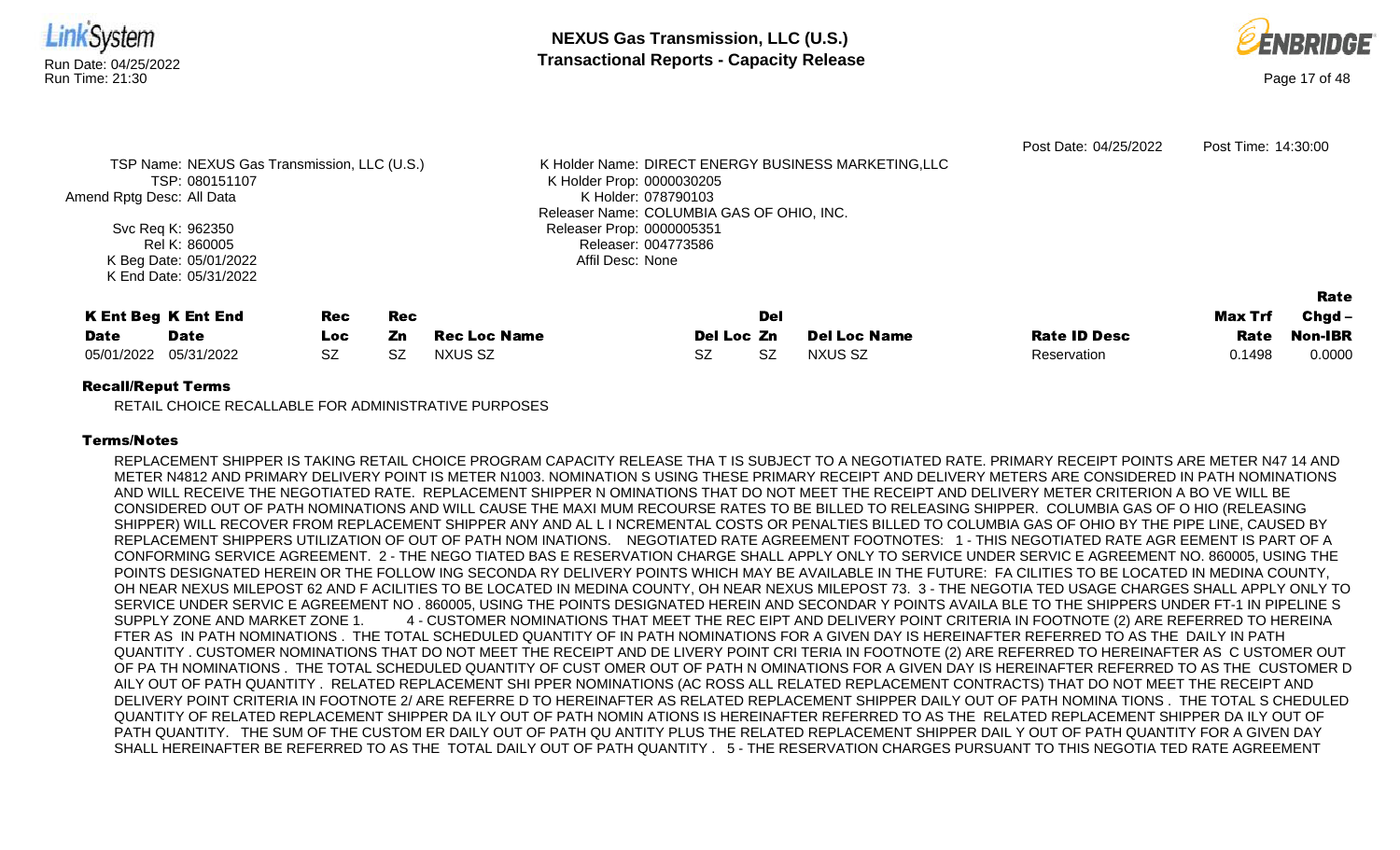



Post Date: 04/25/2022 Post Time: 14:30:00

TSP Name: NEXUS Gas Transmission, LLC (U.S.) TSP: 080151107 Amend Rptg Desc: All Data

> Svc Req K: 962350 Rel K: 860005 K Beg Date: 05/01/2022 K End Date: 05/31/2022

K Holder Name: DIRECT ENERGY BUSINESS MARKETING,LLC K Holder Prop: 0000030205 K Holder: 078790103 Releaser Name: COLUMBIA GAS OF OHIO, INC. Releaser Prop: 0000005351 Releaser: 004773586 Affil Desc: None

# Terms/Notes

WILL BE CALCULATED DAILY. THE DAILY EQUIVALENT OF TH E NEGOTIATED BASE RESERVATION CHARGE (AS ADJU STED IN ACCORDANCE WITH THE ABOVE) SHALL APPLY EACH DAY TO THE GREATER O F A) ZERO OR B) THE MDQ LES S THE TOTAL DAILY OUT OF PATH QUANTITY. THE DAILY EQUIVALENT RECOURSE R ATE (AS SUCH TERM IS DEFINED HEREIN AND AS SUCH TERM APPLIES TO THE RESE RVATION CHARGE) (INCLUSIVE OF ALL RESERVAT ION SURCHARGES AND OTHER RESER VATION CHARGES) SHALL APPLY EACH DAY TO T HE LESSER OF A) THE MDQ OR B) T HE TOTAL DAILY OUT OF PATH QUANTITY.

Bid Evaluation Terms:- NET REVENUE;

Surcharge Footnote: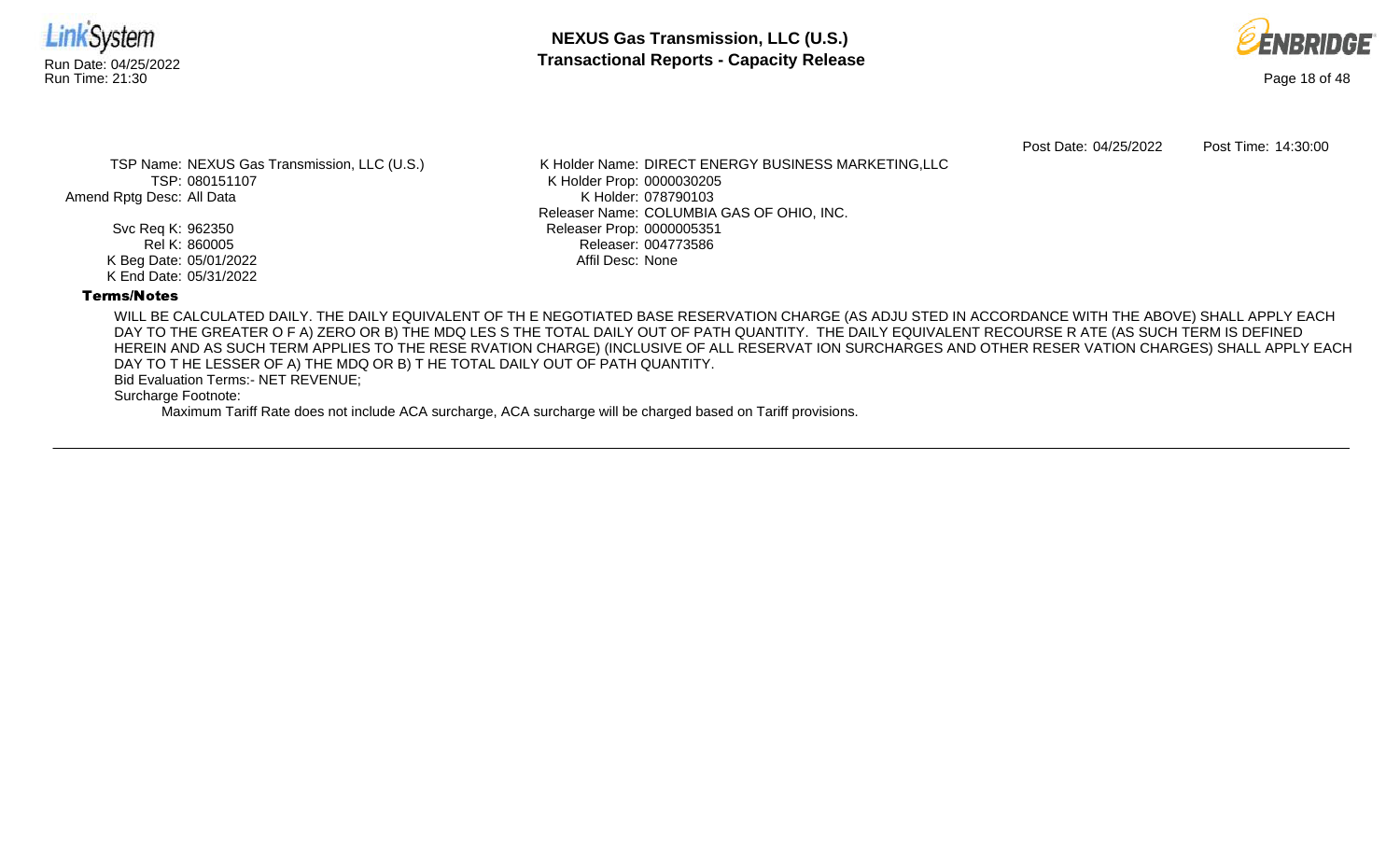



|                                 |                                                                                      |                  |                                                                                            |            |           |                                                                                                                    | Post Date: 04/25/2022 |     |                         | Post Time: 14:30:00 |
|---------------------------------|--------------------------------------------------------------------------------------|------------------|--------------------------------------------------------------------------------------------|------------|-----------|--------------------------------------------------------------------------------------------------------------------|-----------------------|-----|-------------------------|---------------------|
|                                 | TSP Name: NEXUS Gas Transmission, LLC (U.S.)                                         |                  | K Holder Name: DTE ENERGY TRADING, INC.                                                    |            |           |                                                                                                                    |                       |     |                         |                     |
|                                 | TSP: 080151107                                                                       |                  | K Holder Prop: 0000027961                                                                  |            |           |                                                                                                                    |                       |     |                         |                     |
| Amend Rptg Desc: All Data       |                                                                                      |                  | K Holder: 179989231                                                                        |            |           |                                                                                                                    |                       |     |                         |                     |
|                                 |                                                                                      |                  | Releaser Name: COLUMBIA GAS OF OHIO, INC.                                                  |            |           |                                                                                                                    |                       |     |                         |                     |
| Svc Req K: 962351               |                                                                                      |                  | Releaser Prop: 0000005351                                                                  |            |           |                                                                                                                    |                       |     |                         |                     |
| Rel K: 860005                   |                                                                                      |                  | Releaser: 004773586                                                                        |            |           |                                                                                                                    |                       |     |                         |                     |
| K Beg Date: 05/01/2022          |                                                                                      |                  | Affil Desc: TSP                                                                            |            |           |                                                                                                                    |                       |     |                         |                     |
| K End Date: 05/31/2022          |                                                                                      |                  |                                                                                            |            |           |                                                                                                                    |                       |     |                         |                     |
| K Qty - K: 7362                 | <b>Recall Notif EE: Yes</b>                                                          |                  | K Ent Beg Date: 05/01/2022                                                                 |            |           |                                                                                                                    |                       |     |                         |                     |
| SICR Ind: No                    | <b>Recall Notif Eve: Yes</b>                                                         |                  | K Ent End Date: 05/31/2022                                                                 |            |           |                                                                                                                    |                       |     |                         |                     |
| RAPP Desc: No                   | Recall Notif ID1: Yes                                                                |                  |                                                                                            |            |           |                                                                                                                    |                       |     |                         |                     |
| Prev Rel: 2                     | Recall Notif ID2: Yes                                                                |                  | Rate Sch: FT-1                                                                             |            |           | K Stat Desc: New                                                                                                   |                       |     |                         |                     |
| Bus Day Ind: No                 | Recall Notif ID3: Yes                                                                |                  | Res Rate Basis Desc: Per day                                                               |            |           |                                                                                                                    |                       |     |                         |                     |
|                                 | Recall Notif Timely: Yes                                                             |                  |                                                                                            |            |           |                                                                                                                    |                       |     |                         |                     |
| All Re-rel Desc: Re-releasable  |                                                                                      |                  | Bidder Bid Basis Desc: Non-Index-Based Release - Absolute dollars and cents per unit basis |            |           |                                                                                                                    |                       |     |                         |                     |
| Repl SR Role Ind: Retail Choice |                                                                                      |                  | Ngtd Rate Ind Desc: No                                                                     |            |           |                                                                                                                    |                       |     |                         |                     |
|                                 | Perm Rel Desc: Capacity is not being permanently released                            |                  | Mkt Based Rate Ind: No                                                                     |            |           |                                                                                                                    |                       |     |                         |                     |
|                                 | Prearr Deal Desc: Offer is subject to a prearranged deal                             |                  |                                                                                            |            |           | Surchg Ind Desc: Rate(s) stated include all applicable surcharges; no surcharge detail or surcharge total provided |                       |     |                         |                     |
|                                 | Recall/Reput Desc: Capacity recallable but not reputtable.                           |                  |                                                                                            |            |           |                                                                                                                    |                       |     |                         |                     |
|                                 | IBR Ind: No - the release does not utilize index-based pricing for capacity release. |                  |                                                                                            |            |           |                                                                                                                    |                       |     |                         |                     |
| <b>K Ent Beg Date</b>           | <b>K Ent End Date</b>                                                                | <b>Seasnl St</b> | <b>Seasnl End</b>                                                                          |            | K Qty - K |                                                                                                                    |                       |     |                         |                     |
| 05/01/2022                      | 05/31/2022                                                                           |                  |                                                                                            |            | 7,362     |                                                                                                                    |                       |     |                         |                     |
|                                 |                                                                                      |                  |                                                                                            |            |           |                                                                                                                    |                       |     |                         |                     |
|                                 |                                                                                      |                  |                                                                                            | <b>Loc</b> |           |                                                                                                                    | Seasnl                |     | <b>Seasnl K Ent Beg</b> | <b>K Ent End</b>    |
| Loc.                            | <b>Loc Name</b>                                                                      |                  |                                                                                            | Zn         |           | K Qty - Loc Loc/QTI Desc                                                                                           | St                    | End | <b>Date</b>             | <b>Date</b>         |

| Loc.  | Loc Name                                                  | Zn        |       | K Qtv - Loc Loc/QTI Desc   | End | <b>Date</b> | Date       |
|-------|-----------------------------------------------------------|-----------|-------|----------------------------|-----|-------------|------------|
| N1003 | NEXUS/CPG                                                 |           | 7,362 | Delivery point(s) quantity |     | 05/01/2022  | 05/31/2022 |
| N4714 | DTE APPALACHIA GATHERING HIGH NOON                        | <b>SZ</b> | 7,362 | Receipt point(s) quantity  |     | 05/01/2022  | 05/31/2022 |
|       | N4812 MARKWEST UTICA EMG/TWP RD 240-BERNE, MONROE CO., OH | <b>SZ</b> | 7,362 | Receipt point(s) quantity  |     | 05/01/2022  | 05/31/2022 |

|             |                            |            |     |                     |            |                |                     |                     |                | <b>Rate</b>    |
|-------------|----------------------------|------------|-----|---------------------|------------|----------------|---------------------|---------------------|----------------|----------------|
|             | <b>K Ent Beg K Ent End</b> | <b>Rec</b> | Rec |                     |            | Del            |                     |                     | <b>Max Trf</b> | $Chgd -$       |
| <b>Date</b> | <b>Date</b>                | Loc        | Zn  | <b>Rec Loc Name</b> | Del Loc Zn |                | <b>Del Loc Name</b> | <b>Rate ID Desc</b> | Rate           | <b>Non-IBR</b> |
| 05/01/2022  | 05/31/2022                 | M1         | M1  | NXUS M1             | M1         | M <sub>1</sub> | NXUS M1             | Commodity           | 0.0057         | 0.0057         |
|             | 05/01/2022 05/31/2022      | M1         | M1  | NXUS M1             | SZ         | <b>SZ</b>      | NXUS SZ             | Commodity           | 0.0057         | 0.0057         |
|             | 05/01/2022 05/31/2022      | SZ         | .SZ | NXUS SZ             | M1         | M <sub>1</sub> | NXUS M1             | Commodity           | 0.0057         | 0.0057         |
|             | 05/01/2022 05/31/2022      | <b>SZ</b>  | SZ  | NXUS SZ             | <b>SZ</b>  | <b>SZ</b>      | NXUS SZ             | Commodity           | 0.0000         | 0.0000         |
| 05/01/2022  | 05/31/2022                 | M٬         | M1  | NXUS M1             | M1         | M <sub>1</sub> | NXUS M1             | Reservation         | 0.8167         | 0.7500         |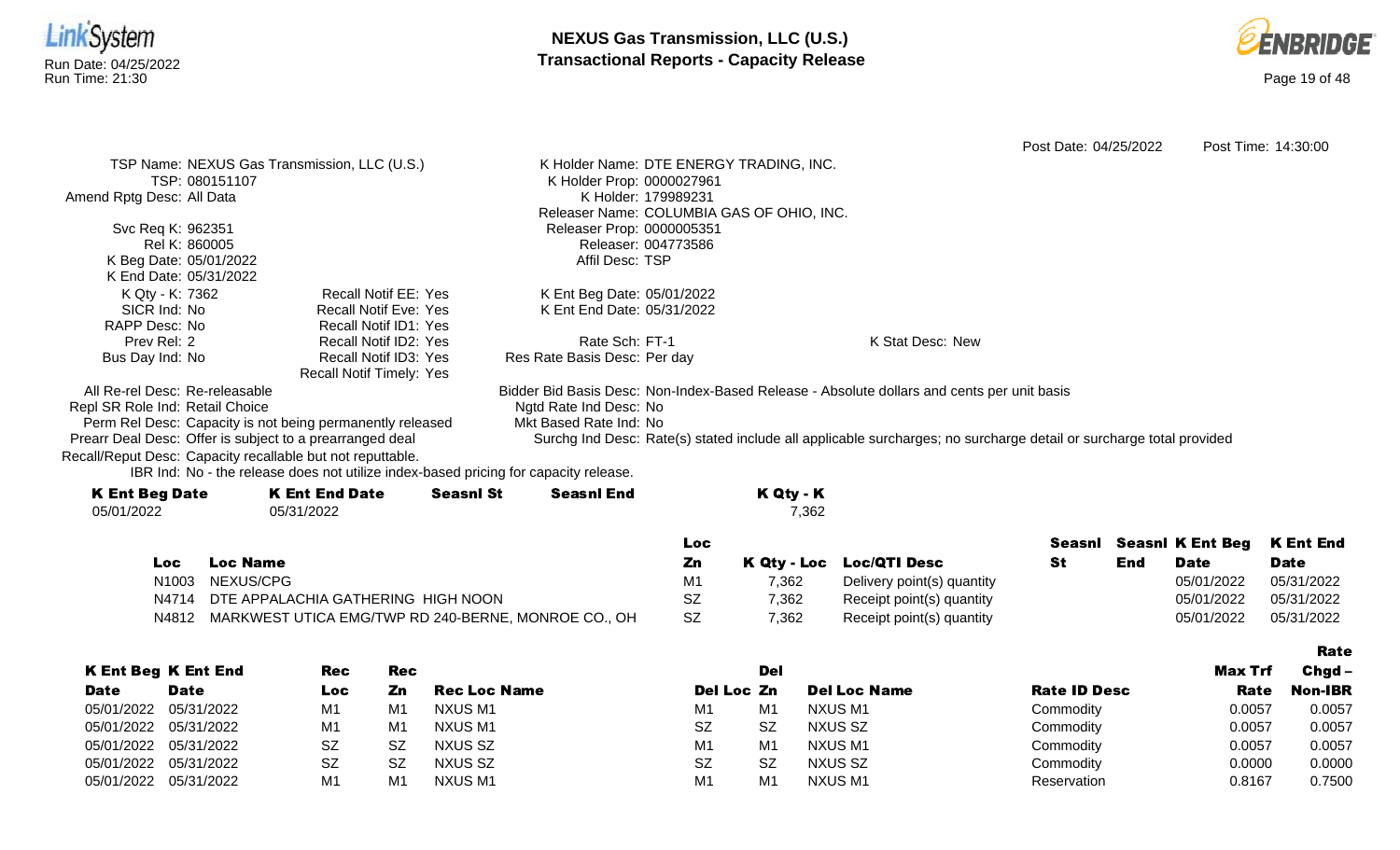



|                            |                                              |      |            |                     |                                           |           |                     | Post Date: 04/25/2022 | Post Time: 14:30:00 |                |
|----------------------------|----------------------------------------------|------|------------|---------------------|-------------------------------------------|-----------|---------------------|-----------------------|---------------------|----------------|
|                            | TSP Name: NEXUS Gas Transmission, LLC (U.S.) |      |            |                     | K Holder Name: DTE ENERGY TRADING, INC.   |           |                     |                       |                     |                |
|                            | TSP: 080151107                               |      |            |                     | K Holder Prop: 0000027961                 |           |                     |                       |                     |                |
| Amend Rptg Desc: All Data  |                                              |      |            |                     | K Holder: 179989231                       |           |                     |                       |                     |                |
|                            |                                              |      |            |                     | Releaser Name: COLUMBIA GAS OF OHIO, INC. |           |                     |                       |                     |                |
|                            | Svc Req K: 962351                            |      |            |                     | Releaser Prop: 0000005351                 |           |                     |                       |                     |                |
|                            | Rel K: 860005                                |      |            |                     | Releaser: 004773586                       |           |                     |                       |                     |                |
|                            | K Beg Date: 05/01/2022                       |      |            |                     | Affil Desc: TSP                           |           |                     |                       |                     |                |
|                            | K End Date: 05/31/2022                       |      |            |                     |                                           |           |                     |                       |                     |                |
|                            |                                              |      |            |                     |                                           |           |                     |                       |                     | Rate           |
| <b>K Ent Beg K Ent End</b> |                                              | Rec  | <b>Rec</b> |                     |                                           | Del       |                     |                       | Max Trf             | $Chgd -$       |
| <b>Date</b>                | <b>Date</b>                                  | Loc. | Zn         | <b>Rec Loc Name</b> | Del Loc Zn                                |           | <b>Del Loc Name</b> | <b>Rate ID Desc</b>   | Rate                | <b>Non-IBR</b> |
| 05/01/2022                 | 05/31/2022                                   | SZ   | SZ         | NXUS SZ             | SZ                                        | <b>SZ</b> | NXUS SZ             | Reservation           | 0.1498              | 0.0000         |

RETAIL CHOICE RECALLABLE FOR ADMINISTRATIVE PURPOSES

# Terms/Notes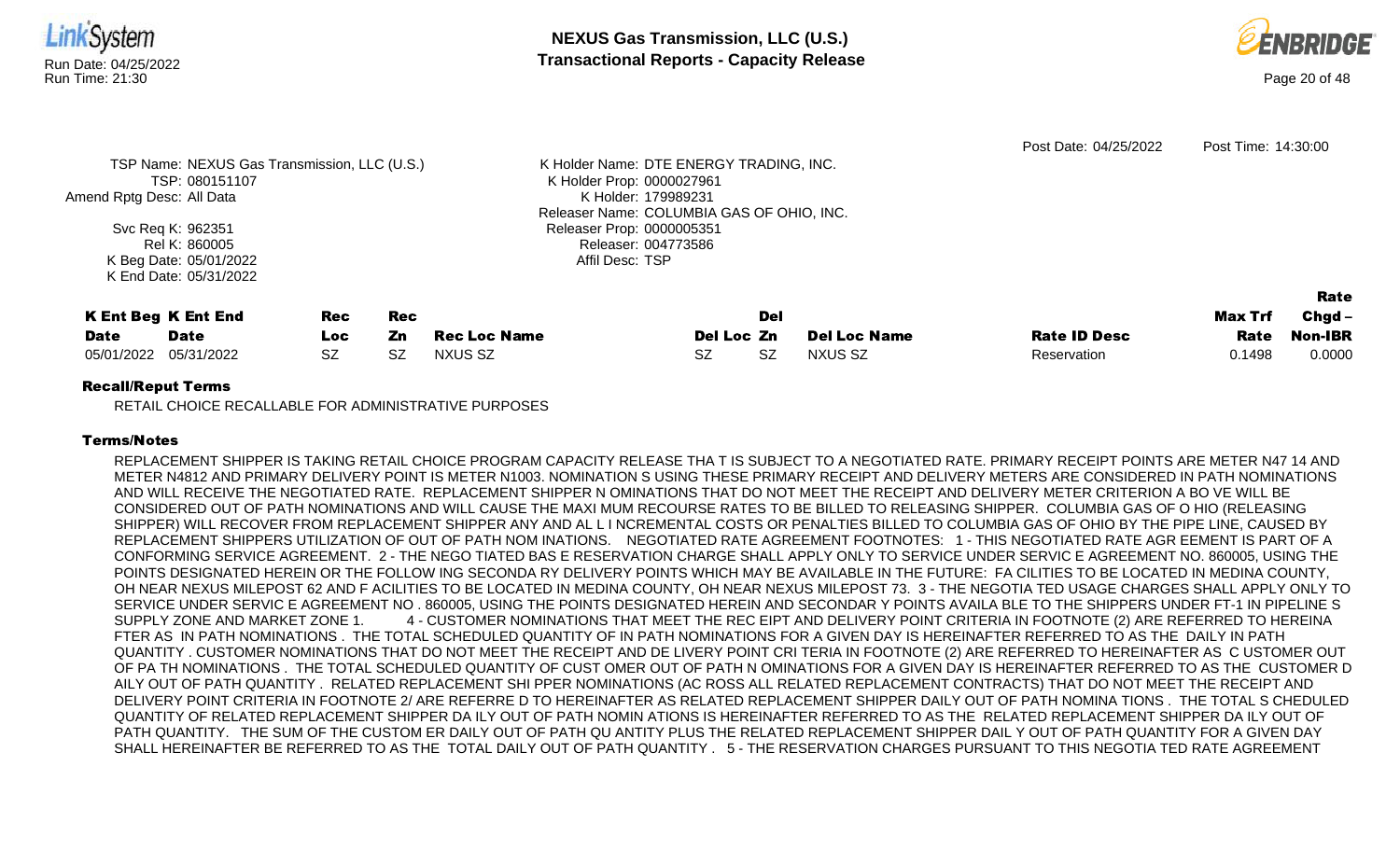



Post Date: 04/25/2022 Post Time: 14:30:00

TSP Name: NEXUS Gas Transmission, LLC (U.S.) TSP: 080151107 Amend Rptg Desc: All Data

> Svc Req K: 962351 Rel K: 860005 K Beg Date: 05/01/2022 K End Date: 05/31/2022

K Holder Name: DTE ENERGY TRADING, INC. K Holder Prop: 0000027961 K Holder: 179989231 Releaser Name: COLUMBIA GAS OF OHIO, INC. Releaser Prop: 0000005351 Releaser: 004773586 Affil Desc: TSP

# Terms/Notes

WILL BE CALCULATED DAILY. THE DAILY EQUIVALENT OF TH E NEGOTIATED BASE RESERVATION CHARGE (AS ADJU STED IN ACCORDANCE WITH THE ABOVE) SHALL APPLY EACH DAY TO THE GREATER O F A) ZERO OR B) THE MDQ LES S THE TOTAL DAILY OUT OF PATH QUANTITY. THE DAILY EQUIVALENT RECOURSE R ATE (AS SUCH TERM IS DEFINED HEREIN AND AS SUCH TERM APPLIES TO THE RESE RVATION CHARGE) (INCLUSIVE OF ALL RESERVAT ION SURCHARGES AND OTHER RESER VATION CHARGES) SHALL APPLY EACH DAY TO T HE LESSER OF A) THE MDQ OR B) T HE TOTAL DAILY OUT OF PATH QUANTITY.

Bid Evaluation Terms:- NET REVENUE;

Surcharge Footnote: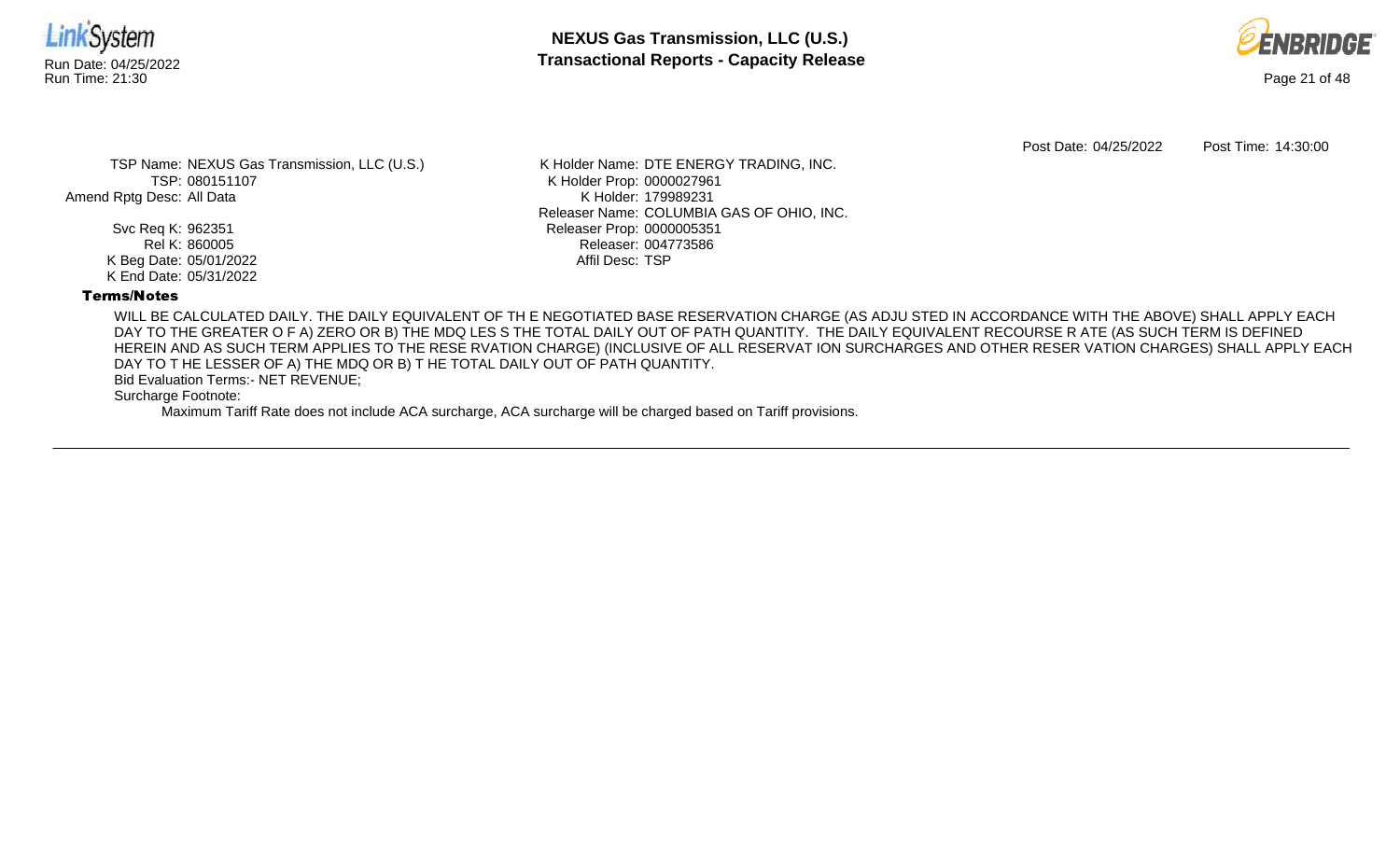



|                                                            |                                                                                      |                  |                              |                                            | Post Date: 04/25/2022                                                                                              | Post Time: 18:00:00 |
|------------------------------------------------------------|--------------------------------------------------------------------------------------|------------------|------------------------------|--------------------------------------------|--------------------------------------------------------------------------------------------------------------------|---------------------|
|                                                            | TSP Name: NEXUS Gas Transmission, LLC (U.S.)                                         |                  |                              | K Holder Name: NORDIC ENERGY SERVICES, LLC |                                                                                                                    |                     |
| TSP: 080151107                                             |                                                                                      |                  | K Holder Prop: 0000029404    |                                            |                                                                                                                    |                     |
| Amend Rptg Desc: All Data                                  |                                                                                      |                  |                              | K Holder: 138398644                        |                                                                                                                    |                     |
|                                                            |                                                                                      |                  |                              | Releaser Name: COLUMBIA GAS OF OHIO, INC.  |                                                                                                                    |                     |
| Svc Req K: 962356                                          |                                                                                      |                  | Releaser Prop: 0000005351    |                                            |                                                                                                                    |                     |
| Rel K: 860005                                              |                                                                                      |                  |                              | Releaser: 004773586                        |                                                                                                                    |                     |
| K Beg Date: 05/01/2022                                     |                                                                                      |                  | Affil Desc: None             |                                            |                                                                                                                    |                     |
| K End Date: 05/31/2022                                     |                                                                                      |                  |                              |                                            |                                                                                                                    |                     |
| K Qty - K: 32                                              | Recall Notif EE: Yes                                                                 |                  | K Ent Beg Date: 05/01/2022   |                                            |                                                                                                                    |                     |
| SICR Ind: No                                               | <b>Recall Notif Eve: Yes</b>                                                         |                  | K Ent End Date: 05/31/2022   |                                            |                                                                                                                    |                     |
| RAPP Desc: No                                              | Recall Notif ID1: Yes                                                                |                  |                              |                                            |                                                                                                                    |                     |
| Prev Rel: 2                                                | Recall Notif ID2: Yes                                                                |                  | Rate Sch: FT-1               |                                            | K Stat Desc: New                                                                                                   |                     |
| Bus Day Ind: No                                            | Recall Notif ID3: Yes                                                                |                  | Res Rate Basis Desc: Per day |                                            |                                                                                                                    |                     |
|                                                            | Recall Notif Timely: Yes                                                             |                  |                              |                                            |                                                                                                                    |                     |
| All Re-rel Desc: Re-releasable                             |                                                                                      |                  |                              |                                            | Bidder Bid Basis Desc: Non-Index-Based Release - Absolute dollars and cents per unit basis                         |                     |
| Repl SR Role Ind: Retail Choice                            |                                                                                      |                  | Ngtd Rate Ind Desc: No       |                                            |                                                                                                                    |                     |
| Perm Rel Desc: Capacity is not being permanently released  |                                                                                      |                  | Mkt Based Rate Ind: No       |                                            |                                                                                                                    |                     |
| Prearr Deal Desc: Offer is subject to a prearranged deal   |                                                                                      |                  |                              |                                            | Surchg Ind Desc: Rate(s) stated include all applicable surcharges; no surcharge detail or surcharge total provided |                     |
| Recall/Reput Desc: Capacity recallable but not reputtable. |                                                                                      |                  |                              |                                            |                                                                                                                    |                     |
|                                                            | IBR Ind: No - the release does not utilize index-based pricing for capacity release. |                  |                              |                                            |                                                                                                                    |                     |
| <b>K Ent Beg Date</b>                                      | <b>K Ent End Date</b>                                                                | <b>Seasnl St</b> | <b>Seasnl End</b>            | K Qty - K                                  |                                                                                                                    |                     |
| 05/01/2022                                                 | 05/31/2022                                                                           |                  |                              | 32                                         |                                                                                                                    |                     |

|       |                                                     | Loc |    |                            |     | Seasni Seasni K Ent Beg K Ent End |            |
|-------|-----------------------------------------------------|-----|----|----------------------------|-----|-----------------------------------|------------|
| LOC   | <b>Loc Name</b>                                     | Zn  |    | K Qty - Loc Loc/QTI Desc   | End | <b>Date</b>                       | Date       |
| N1003 | NEXUS/CPG                                           | M1  |    | Delivery point(s) quantity |     | 05/01/2022                        | 05/31/2022 |
|       | N4714 DTE APPALACHIA GATHERING HIGH NOON            | SZ  | 32 | Receipt point(s) quantity  |     | 05/01/2022                        | 05/31/2022 |
| N4812 | MARKWEST UTICA EMG/TWP RD 240-BERNE, MONROE CO., OH | SZ  |    | Receipt point(s) quantity  |     | 05/01/2022                        | 05/31/2022 |

|             |                            |           |           |                     |                |                |                     |                     |         | Rate           |
|-------------|----------------------------|-----------|-----------|---------------------|----------------|----------------|---------------------|---------------------|---------|----------------|
|             | <b>K Ent Beg K Ent End</b> | Rec       | Rec       |                     |                | Del            |                     |                     | Max Trf | $Chqd -$       |
| <b>Date</b> | <b>Date</b>                | Loc       | Zn        | <b>Rec Loc Name</b> | Del Loc Zn     |                | <b>Del Loc Name</b> | <b>Rate ID Desc</b> | Rate    | <b>Non-IBR</b> |
| 05/01/2022  | 05/31/2022                 | M1        | M1        | NXUS M1             | M1             | M1             | NXUS M1             | Commodity           | 0.0057  | 0.0057         |
|             | 05/01/2022 05/31/2022      | M1        | M1        | NXUS M1             | <b>SZ</b>      | .SZ            | NXUS SZ             | Commodity           | 0.0057  | 0.0057         |
|             | 05/01/2022 05/31/2022      | <b>SZ</b> | <b>SZ</b> | NXUS SZ             | M <sub>1</sub> | M <sub>1</sub> | NXUS M1             | Commodity           | 0.0057  | 0.0057         |
|             | 05/01/2022 05/31/2022      | <b>SZ</b> | -SZ       | NXUS SZ             | <b>SZ</b>      | <b>SZ</b>      | NXUS SZ             | Commodity           | 0.0000  | 0.0000         |
|             | 05/01/2022 05/31/2022      | M1        | M1        | NXUS M1             | M1             | M <sub>1</sub> | NXUS M1             | Reservation         | 0.8167  | 0.7500         |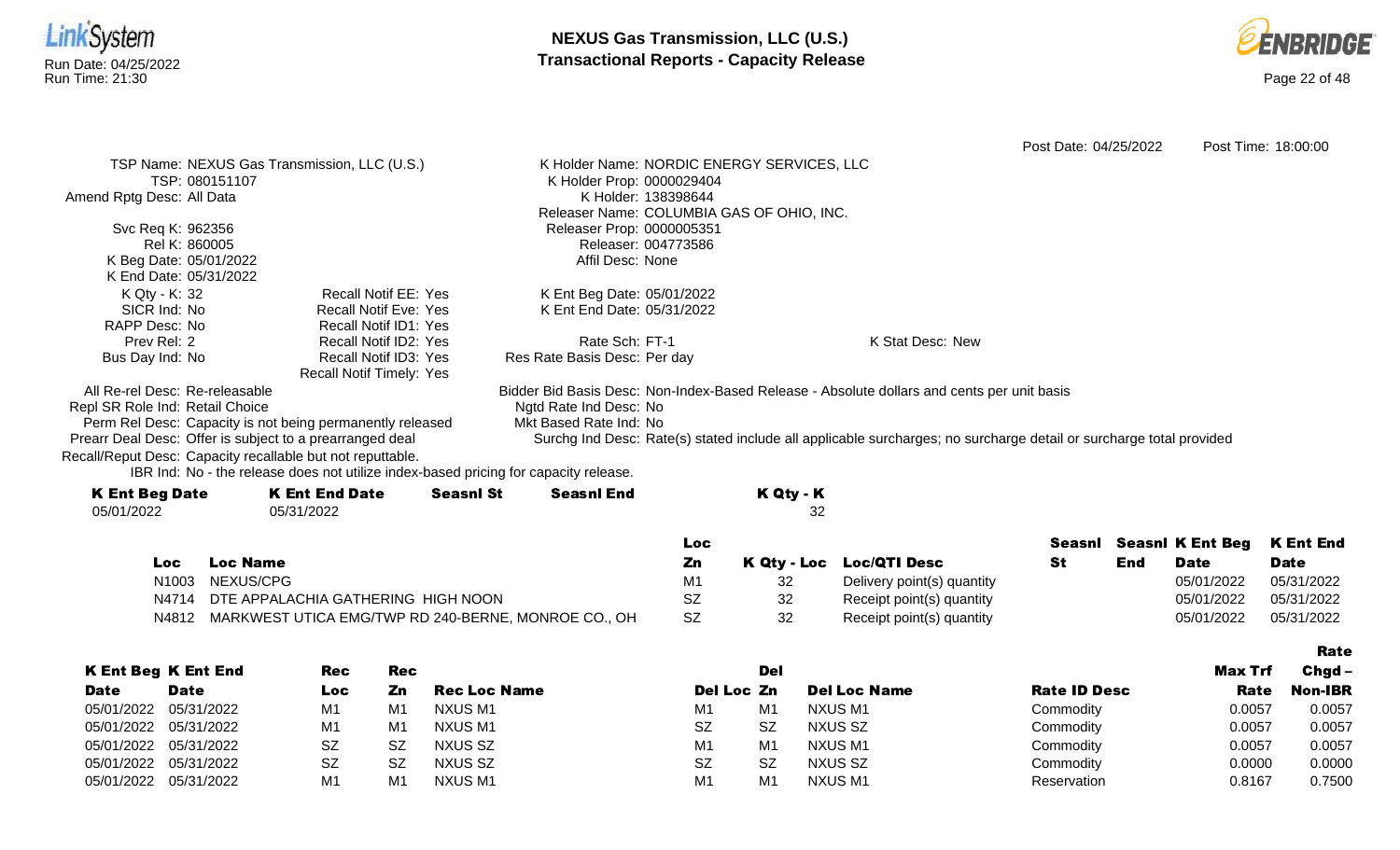

| <b>Date</b> | <b>Date</b>           | Loc |     | <b>Zn</b> Rec Loc Name |     | Del Loc Zn Del Loc Name | <b>Rate ID Desc</b> |        | <b>Rate Non-IBR</b> |
|-------------|-----------------------|-----|-----|------------------------|-----|-------------------------|---------------------|--------|---------------------|
|             | 05/01/2022 05/31/2022 |     | -SZ | NXUS SZ                | .SZ | <b>NXUS SZ</b>          | Reservation         | 0.1498 | 0.0000              |

RETAIL CHOICE RECALLABLE FOR ADMINISTRATIVE PURPOSES

# Terms/Notes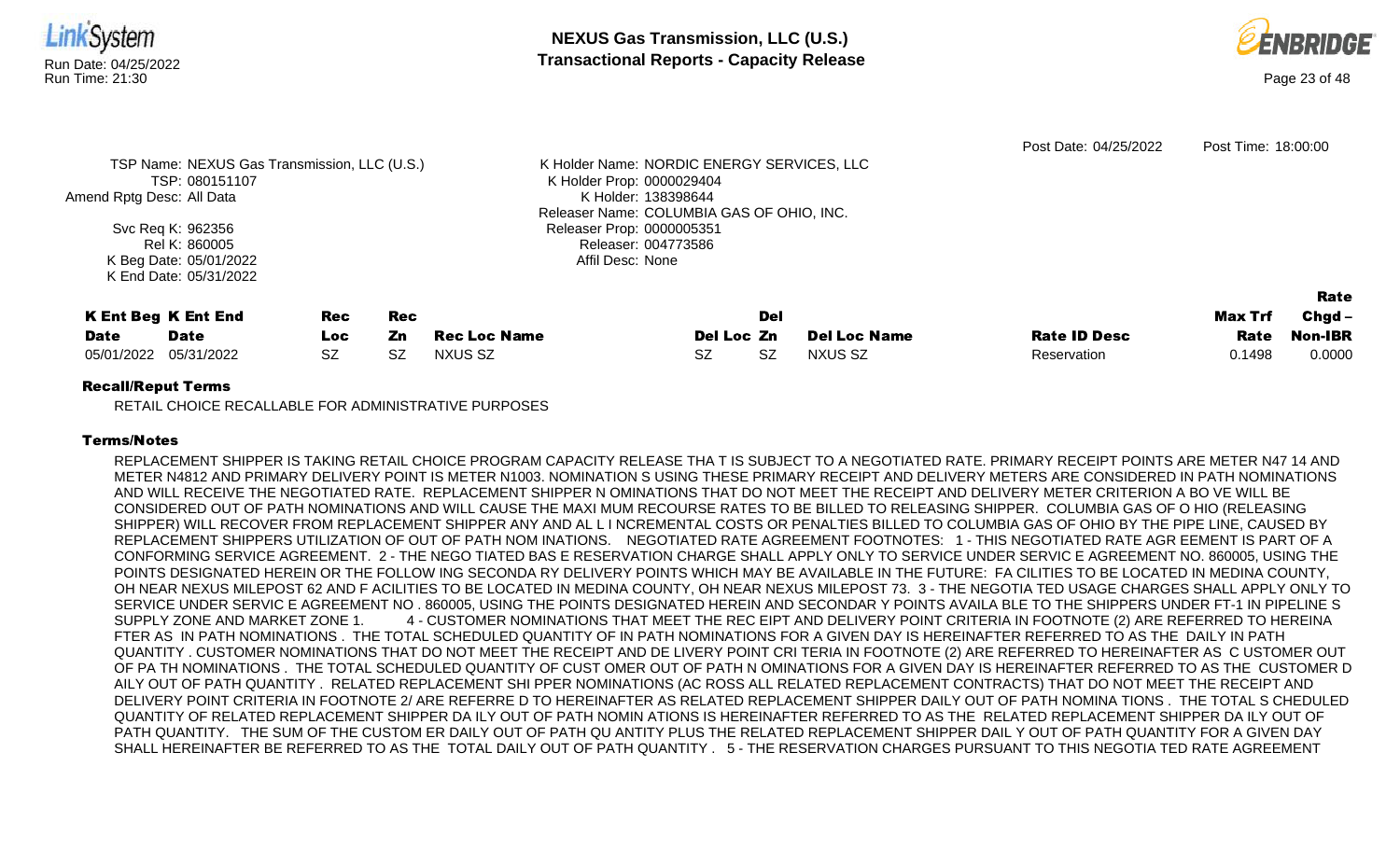



Post Date: 04/25/2022 Post Time: 18:00:00

TSP Name: NEXUS Gas Transmission, LLC (U.S.) TSP: 080151107 Amend Rptg Desc: All Data

> Svc Req K: 962356 Rel K: 860005 K Beg Date: 05/01/2022 K End Date: 05/31/2022

K Holder Name: NORDIC ENERGY SERVICES, LLC K Holder Prop: 0000029404 K Holder: 138398644 Releaser Name: COLUMBIA GAS OF OHIO, INC. Releaser Prop: 0000005351 Releaser: 004773586 Affil Desc: None

# Terms/Notes

WILL BE CALCULATED DAILY. THE DAILY EQUIVALENT OF TH E NEGOTIATED BASE RESERVATION CHARGE (AS ADJU STED IN ACCORDANCE WITH THE ABOVE) SHALL APPLY EACH DAY TO THE GREATER O F A) ZERO OR B) THE MDQ LES S THE TOTAL DAILY OUT OF PATH QUANTITY. THE DAILY EQUIVALENT RECOURSE R ATE (AS SUCH TERM IS DEFINED HEREIN AND AS SUCH TERM APPLIES TO THE RESE RVATION CHARGE) (INCLUSIVE OF ALL RESERVAT ION SURCHARGES AND OTHER RESER VATION CHARGES) SHALL APPLY EACH DAY TO T HE LESSER OF A) THE MDQ OR B) T HE TOTAL DAILY OUT OF PATH QUANTITY.

Bid Evaluation Terms:- NET REVENUE;

Surcharge Footnote: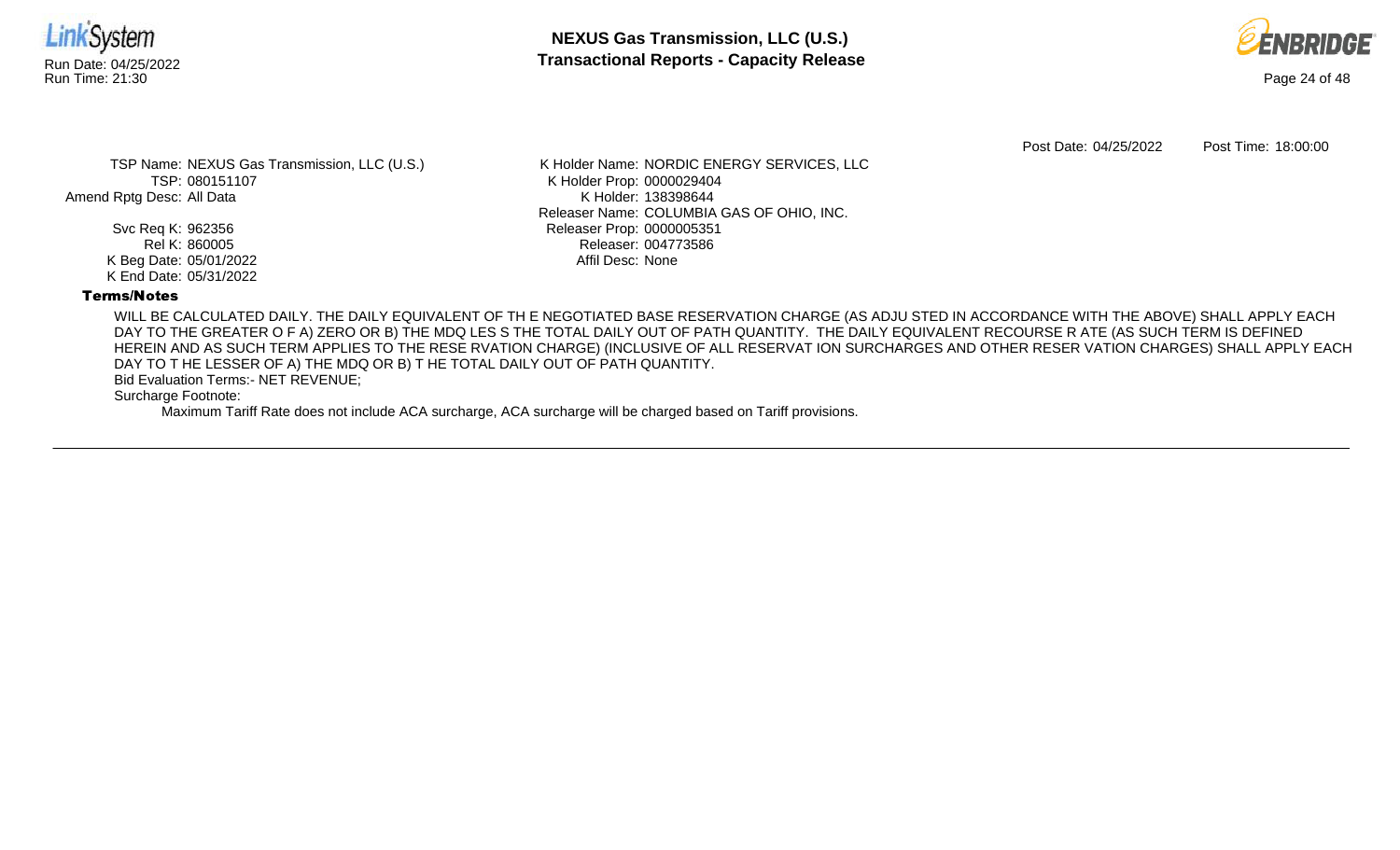



Post Date: 04/25/2022 Post Time: 18:00:00 TSP Name: NEXUS Gas Transmission, LLC (U.S.) TSP: 080151107 Amend Rptg Desc: All Data Svc Req K: 962355 Rel K: 860005 K Beg Date: 05/01/2022 K End Date: 05/31/2022 K Holder Name: REALGY, LLC K Holder Prop: 0000029238 K Holder: 126561641 Releaser Name: COLUMBIA GAS OF OHIO, INC. Releaser Prop: 0000005351 Releaser: 004773586 Affil Desc: None K Qty - K: 17 SICR Ind: No RAPP Desc: No Prev Rel: 2 Bus Day Ind: No Recall Notif EE: Yes Recall Notif Eve: Yes Recall Notif ID1: Yes Recall Notif ID2: Yes Recall Notif ID3: Yes Recall Notif Timely: Yes K Ent Beg Date: 05/01/2022 K Ent End Date: 05/31/2022 Rate Sch: FT-1 Res Rate Basis Desc: Per day K Stat Desc: New All Re-rel Desc: Re-releasable Repl SR Role Ind: Retail Choice Perm Rel Desc: Capacity is not being permanently released Prearr Deal Desc: Offer is subject to a prearranged deal Bidder Bid Basis Desc: Non-Index-Based Release - Absolute dollars and cents per unit basis Ngtd Rate Ind Desc: No Mkt Based Rate Ind: No Surchg Ind Desc: Rate(s) stated include all applicable surcharges; no surcharge detail or surcharge total provided Recall/Reput Desc: Capacity recallable but not reputtable. IBR Ind: No - the release does not utilize index-based pricing for capacity release. K Ent Beg Date K Ent End Date Seasnl St Seasnl End K Qty - K 05/01/2022 05/31/2022 17

|       |                                                     | Loc |                            | Seasnl |     |             | Seasni K Ent Beg K Ent End |
|-------|-----------------------------------------------------|-----|----------------------------|--------|-----|-------------|----------------------------|
| Loc   | <b>Loc Name</b>                                     | Zn  | K Qty - Loc Loc/QTI Desc   |        | End | <b>Date</b> | <b>Date</b>                |
| N1003 | NEXUS/CPG                                           | M1  | Delivery point(s) quantity |        |     | 05/01/2022  | 05/31/2022                 |
| N4714 | DTE APPALACHIA GATHERING HIGH NOON                  | SZ  | Receipt point(s) quantity  |        |     | 05/01/2022  | 05/31/2022                 |
| N4812 | MARKWEST UTICA EMG/TWP RD 240-BERNE, MONROE CO., OH | .SZ | Receipt point(s) quantity  |        |     | 05/01/2022  | 05/31/2022                 |

|             |                            |           |           |                     |            |                |                     |                     |         | Rate           |
|-------------|----------------------------|-----------|-----------|---------------------|------------|----------------|---------------------|---------------------|---------|----------------|
|             | <b>K Ent Beg K Ent End</b> | Rec       | Rec       |                     |            | Del            |                     |                     | Max Trf | $Chgd -$       |
| <b>Date</b> | <b>Date</b>                | Loc       | Zn        | <b>Rec Loc Name</b> | Del Loc Zn |                | <b>Del Loc Name</b> | <b>Rate ID Desc</b> | Rate    | <b>Non-IBR</b> |
| 05/01/2022  | 05/31/2022                 | M1        | M1        | NXUS M1             | M1         | M1             | NXUS M1             | Commodity           | 0.0057  | 0.0057         |
|             | 05/01/2022 05/31/2022      | M1        | M1        | NXUS M1             | SZ         | SZ             | NXUS SZ             | Commodity           | 0.0057  | 0.0057         |
|             | 05/01/2022 05/31/2022      | <b>SZ</b> | <b>SZ</b> | NXUS SZ             | M1         | M <sub>1</sub> | <b>NXUS M1</b>      | Commodity           | 0.0057  | 0.0057         |
| 05/01/2022  | 05/31/2022                 | <b>SZ</b> | <b>SZ</b> | NXUS SZ             | <b>SZ</b>  | SZ             | NXUS SZ             | Commodity           | 0.0000  | 0.0000         |
| 05/01/2022  | 05/31/2022                 |           | M1        | NXUS M1             | M1         | M1             | NXUS M1             | Reservation         | 0.8167  | 0.7500         |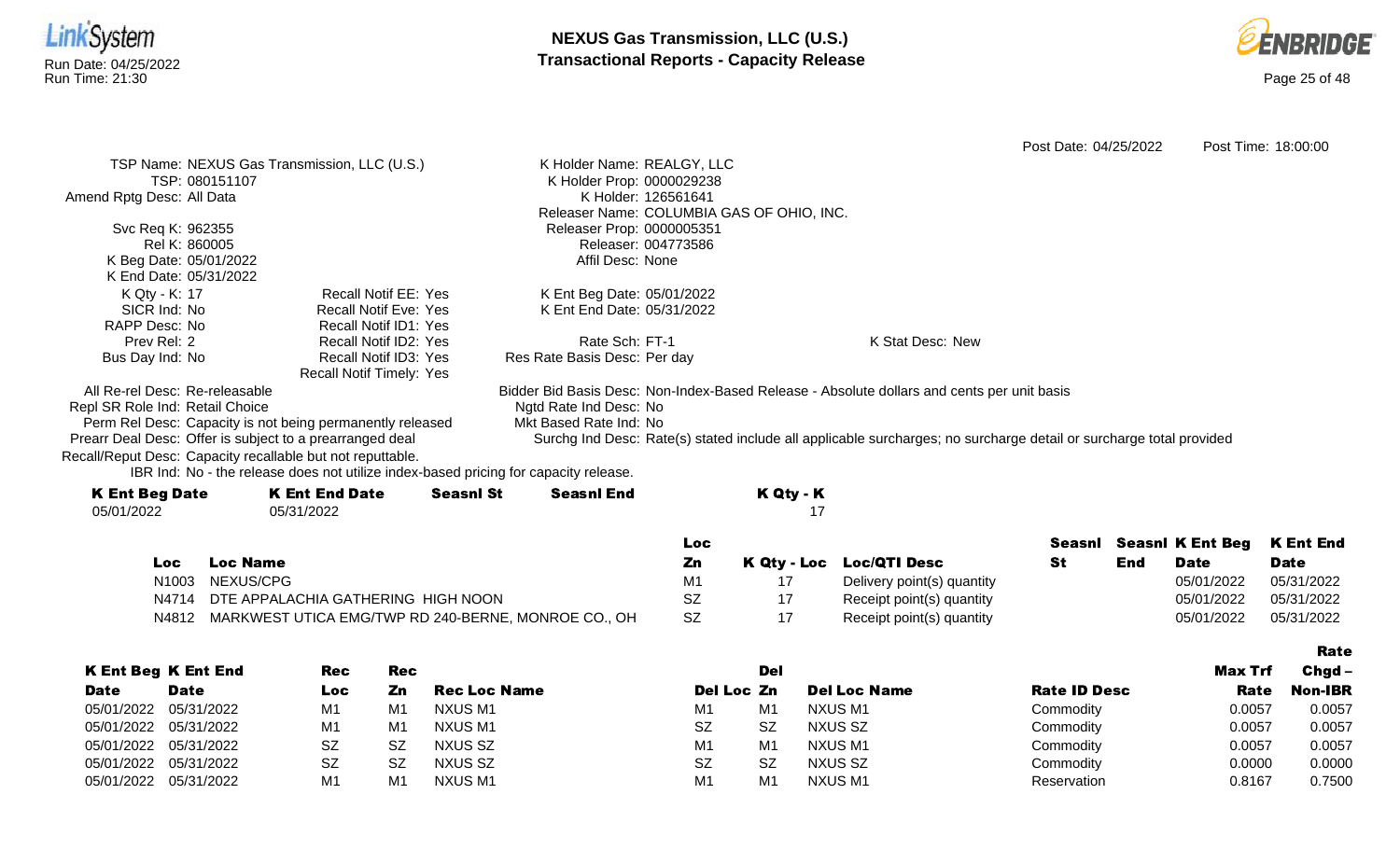



|                            |                                              |           |     |                     |                                           |           |                     | Post Date: 04/25/2022 | Post Time: 18:00:00 |                |
|----------------------------|----------------------------------------------|-----------|-----|---------------------|-------------------------------------------|-----------|---------------------|-----------------------|---------------------|----------------|
|                            | TSP Name: NEXUS Gas Transmission, LLC (U.S.) |           |     |                     | K Holder Name: REALGY, LLC                |           |                     |                       |                     |                |
|                            | TSP: 080151107                               |           |     |                     | K Holder Prop: 0000029238                 |           |                     |                       |                     |                |
| Amend Rptg Desc: All Data  |                                              |           |     |                     | K Holder: 126561641                       |           |                     |                       |                     |                |
|                            |                                              |           |     |                     | Releaser Name: COLUMBIA GAS OF OHIO, INC. |           |                     |                       |                     |                |
|                            | Svc Req K: 962355                            |           |     |                     | Releaser Prop: 0000005351                 |           |                     |                       |                     |                |
|                            | Rel K: 860005                                |           |     |                     | Releaser: 004773586                       |           |                     |                       |                     |                |
|                            | K Beg Date: 05/01/2022                       |           |     |                     | Affil Desc: None                          |           |                     |                       |                     |                |
|                            | K End Date: 05/31/2022                       |           |     |                     |                                           |           |                     |                       |                     |                |
|                            |                                              |           |     |                     |                                           |           |                     |                       |                     | Rate           |
| <b>K Ent Beg K Ent End</b> |                                              | Rec       | Rec |                     |                                           | Del       |                     |                       | Max Trf             | $Chgd -$       |
| <b>Date</b>                | <b>Date</b>                                  | Loc.      | Zn  | <b>Rec Loc Name</b> | Del Loc Zn                                |           | <b>Del Loc Name</b> | <b>Rate ID Desc</b>   | Rate                | <b>Non-IBR</b> |
| 05/01/2022                 | 05/31/2022                                   | <b>SZ</b> | SZ. | <b>NXUS SZ</b>      | SZ.                                       | <b>SZ</b> | <b>NXUS SZ</b>      | Reservation           | 0.1498              | 0.0000         |
| $D = -11/D = 0.14$         |                                              |           |     |                     |                                           |           |                     |                       |                     |                |

RETAIL CHOICE RECALLABLE FOR ADMINISTRATIVE PURPOSES

# Terms/Notes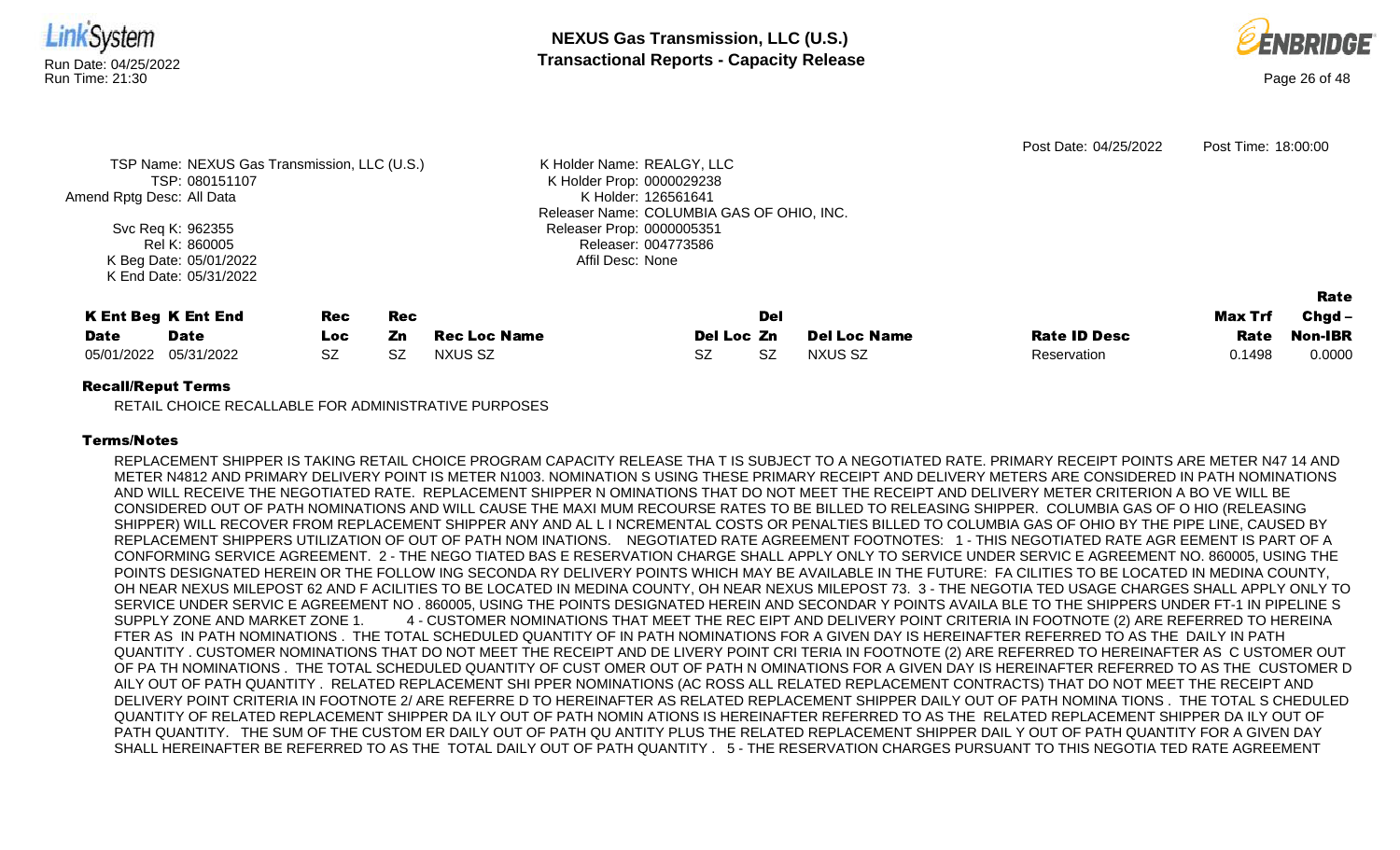



Post Date: 04/25/2022 Post Time: 18:00:00

TSP Name: NEXUS Gas Transmission, LLC (U.S.) TSP: 080151107 Amend Rptg Desc: All Data

> Svc Req K: 962355 Rel K: 860005 K Beg Date: 05/01/2022 K End Date: 05/31/2022

K Holder Name: REALGY, LLC K Holder Prop: 0000029238 K Holder: 126561641 Releaser Name: COLUMBIA GAS OF OHIO, INC. Releaser Prop: 0000005351 Releaser: 004773586 Affil Desc: None

# Terms/Notes

WILL BE CALCULATED DAILY. THE DAILY EQUIVALENT OF TH E NEGOTIATED BASE RESERVATION CHARGE (AS ADJU STED IN ACCORDANCE WITH THE ABOVE) SHALL APPLY EACH DAY TO THE GREATER O F A) ZERO OR B) THE MDQ LES S THE TOTAL DAILY OUT OF PATH QUANTITY. THE DAILY EQUIVALENT RECOURSE R ATE (AS SUCH TERM IS DEFINED HEREIN AND AS SUCH TERM APPLIES TO THE RESE RVATION CHARGE) (INCLUSIVE OF ALL RESERVAT ION SURCHARGES AND OTHER RESER VATION CHARGES) SHALL APPLY EACH DAY TO T HE LESSER OF A) THE MDQ OR B) T HE TOTAL DAILY OUT OF PATH QUANTITY.

Bid Evaluation Terms:- NET REVENUE;

Surcharge Footnote: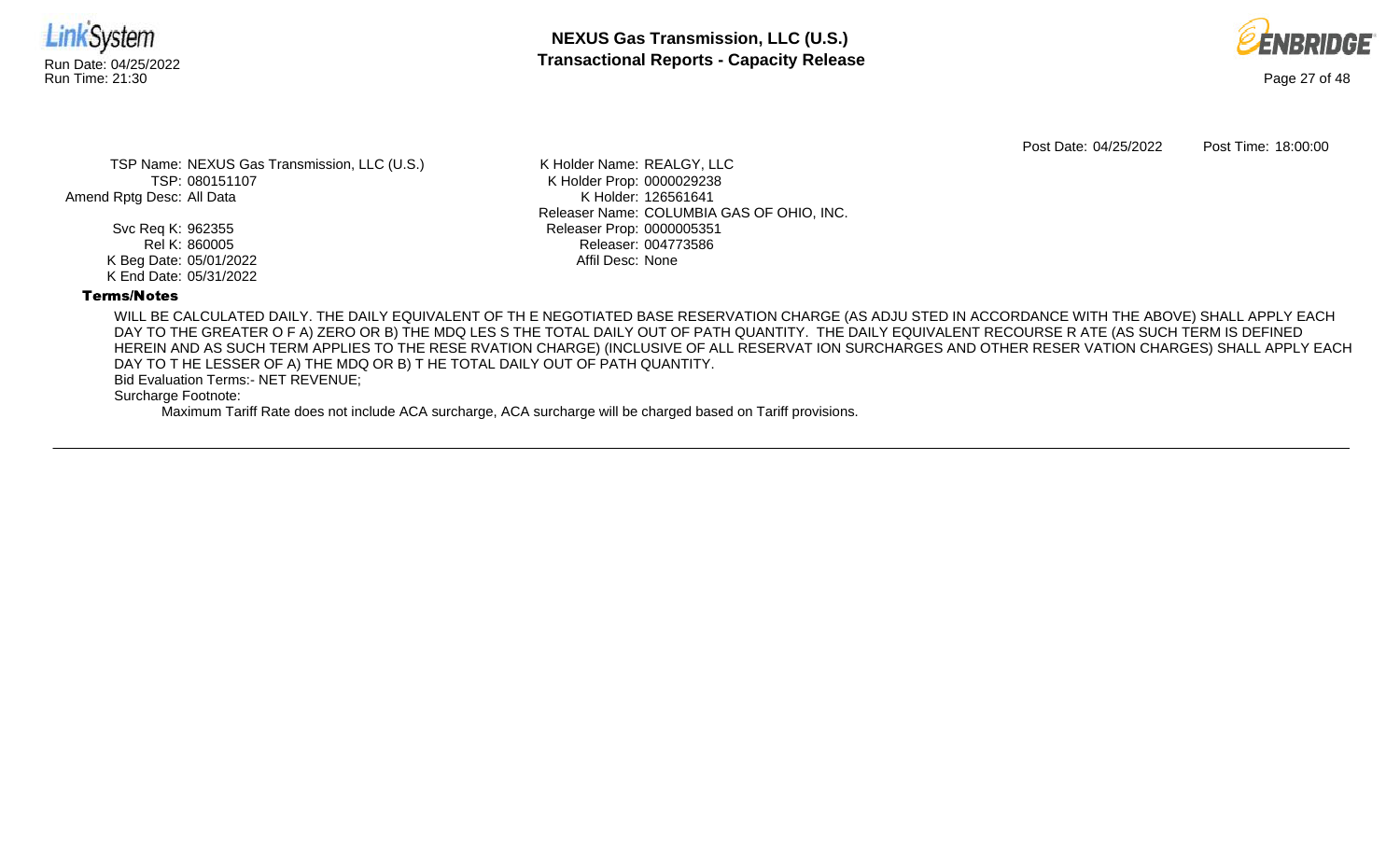



|                                                            |                                                                                      |                  |                                      | <b>Loc</b>                                |                                                                                                                    | <b>Seasni</b> Seasni K Ent Beg | K Ent End           |
|------------------------------------------------------------|--------------------------------------------------------------------------------------|------------------|--------------------------------------|-------------------------------------------|--------------------------------------------------------------------------------------------------------------------|--------------------------------|---------------------|
| 05/01/2022                                                 | 05/31/2022                                                                           |                  |                                      | 139                                       |                                                                                                                    |                                |                     |
| <b>K Ent Beg Date</b>                                      | <b>K Ent End Date</b>                                                                | <b>Seasnl St</b> | <b>Seasnl End</b>                    | K Qty - K                                 |                                                                                                                    |                                |                     |
|                                                            | IBR Ind: No - the release does not utilize index-based pricing for capacity release. |                  |                                      |                                           |                                                                                                                    |                                |                     |
| Recall/Reput Desc: Capacity recallable but not reputtable. |                                                                                      |                  |                                      |                                           |                                                                                                                    |                                |                     |
| Prearr Deal Desc: Offer is subject to a prearranged deal   |                                                                                      |                  |                                      |                                           | Surchg Ind Desc: Rate(s) stated include all applicable surcharges; no surcharge detail or surcharge total provided |                                |                     |
|                                                            | Perm Rel Desc: Capacity is not being permanently released                            |                  | Mkt Based Rate Ind: No               |                                           |                                                                                                                    |                                |                     |
| Repl SR Role Ind: Retail Choice                            |                                                                                      |                  | Ngtd Rate Ind Desc: Yes              |                                           |                                                                                                                    |                                |                     |
| All Re-rel Desc: Re-releasable                             |                                                                                      |                  |                                      |                                           | Bidder Bid Basis Desc: Non-Index-Based Release - Absolute dollars and cents per unit basis                         |                                |                     |
|                                                            | Recall Notif Timely: Yes                                                             |                  |                                      |                                           |                                                                                                                    |                                |                     |
| Bus Day Ind: No                                            | Recall Notif ID3: Yes                                                                |                  | Res Rate Basis Desc: Per day         |                                           |                                                                                                                    |                                |                     |
| Prev Rel: 2                                                | Recall Notif ID2: Yes                                                                |                  | Rate Sch: FT-1                       |                                           | K Stat Desc: New                                                                                                   |                                |                     |
| RAPP Desc: No                                              | Recall Notif ID1: Yes                                                                |                  |                                      |                                           |                                                                                                                    |                                |                     |
| SICR Ind: No                                               | <b>Recall Notif Eve: Yes</b>                                                         |                  | K Ent End Date: 05/31/2022           |                                           |                                                                                                                    |                                |                     |
| K Qty - K: 139                                             | Recall Notif EE: Yes                                                                 |                  | K Ent Beg Date: 05/01/2022           |                                           |                                                                                                                    |                                |                     |
| K End Date: 05/31/2022                                     |                                                                                      |                  |                                      |                                           |                                                                                                                    |                                |                     |
| K Beg Date: 05/01/2022                                     |                                                                                      |                  | Affil Desc: None                     |                                           |                                                                                                                    |                                |                     |
| Rel K: 860005                                              |                                                                                      |                  | Releaser: 004773586                  |                                           |                                                                                                                    |                                |                     |
| Svc Req K: 962343                                          |                                                                                      |                  | Releaser Prop: 0000005351            |                                           |                                                                                                                    |                                |                     |
| Amend Rptg Desc: All Data                                  |                                                                                      |                  | K Holder: 079228364                  | Releaser Name: COLUMBIA GAS OF OHIO, INC. |                                                                                                                    |                                |                     |
| TSP: 080151107                                             |                                                                                      |                  | K Holder Prop: 0000030690            |                                           |                                                                                                                    |                                |                     |
|                                                            | TSP Name: NEXUS Gas Transmission, LLC (U.S.)                                         |                  | K Holder Name: SFE ENERGY OHIO, INC. |                                           |                                                                                                                    |                                |                     |
|                                                            |                                                                                      |                  |                                      |                                           | Post Date: 04/25/2022                                                                                              |                                | Post Time: 14:30:00 |
|                                                            |                                                                                      |                  |                                      |                                           |                                                                                                                    |                                |                     |

| Loc   | Loc Name                                            | Ζn |     | K Qty - Loc Loc/QTI Desc   | End | <b>Date</b> | <b>Date</b> |
|-------|-----------------------------------------------------|----|-----|----------------------------|-----|-------------|-------------|
| N1003 | NEXUS/CPG                                           | M1 | 139 | Delivery point(s) quantity |     | 05/01/2022  | 05/31/2022  |
|       | N4714 DTE APPALACHIA GATHERING HIGH NOON            | SZ | 139 | Receipt point(s) quantity  |     | 05/01/2022  | 05/31/2022  |
| N4812 | MARKWEST UTICA EMG/TWP RD 240-BERNE, MONROE CO., OH |    | 139 | Receipt point(s) quantity  |     | 05/01/2022  | 05/31/2022  |

|                       |                            |           |     |                     |                |                |                     |                     |         | Rate           |
|-----------------------|----------------------------|-----------|-----|---------------------|----------------|----------------|---------------------|---------------------|---------|----------------|
|                       | <b>K Ent Beg K Ent End</b> | Rec       | Rec |                     |                | Del            |                     |                     | Max Trf | $Chqd -$       |
| <b>Date</b>           | <b>Date</b>                | Loc       | Zn  | <b>Rec Loc Name</b> | Del Loc Zn     |                | <b>Del Loc Name</b> | <b>Rate ID Desc</b> | Rate    | <b>Non-IBR</b> |
|                       | 05/01/2022 05/31/2022      | M1        | M1  | NXUS M1             | M1             | M <sub>1</sub> | NXUS M1             | Commodity           | 0.0057  | 0.0057         |
|                       | 05/01/2022 05/31/2022      | M1        | M1  | NXUS M1             | <b>SZ</b>      | <b>SZ</b>      | NXUS SZ             | Commodity           | 0.0057  | 0.0057         |
| 05/01/2022 05/31/2022 |                            | SZ        | .SZ | NXUS SZ             | M <sub>1</sub> | M <sub>1</sub> | NXUS M1             | Commodity           | 0.0057  | 0.0057         |
|                       | 05/01/2022 05/31/2022      | <b>SZ</b> | -SZ | NXUS SZ             | <b>SZ</b>      | <b>SZ</b>      | NXUS SZ             | Commodity           | 0.0000  | 0.0000         |
| 05/01/2022 05/31/2022 |                            | M1        | M1  | NXUS M1             | M <sub>1</sub> | M <sub>1</sub> | NXUS M1             | Reservation         | 0.8167  | 0.7500         |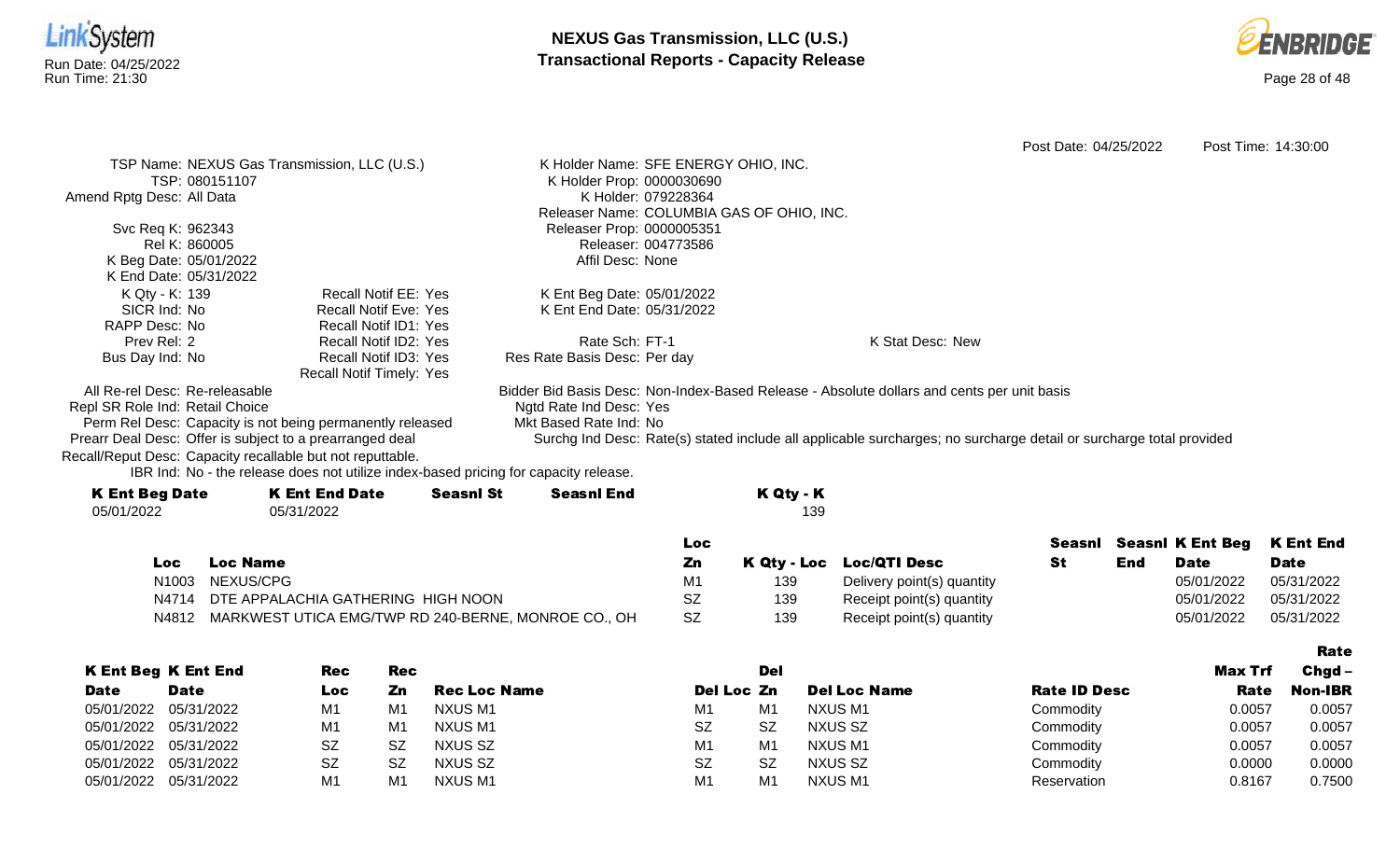



|                           |                                              |           |           |                     |                                           |           |                     | Post Date: 04/25/2022 | Post Time: 14:30:00 |          |
|---------------------------|----------------------------------------------|-----------|-----------|---------------------|-------------------------------------------|-----------|---------------------|-----------------------|---------------------|----------|
|                           | TSP Name: NEXUS Gas Transmission, LLC (U.S.) |           |           |                     | K Holder Name: SFE ENERGY OHIO, INC.      |           |                     |                       |                     |          |
|                           | TSP: 080151107                               |           |           |                     | K Holder Prop: 0000030690                 |           |                     |                       |                     |          |
| Amend Rptg Desc: All Data |                                              |           |           |                     | K Holder: 079228364                       |           |                     |                       |                     |          |
|                           |                                              |           |           |                     | Releaser Name: COLUMBIA GAS OF OHIO, INC. |           |                     |                       |                     |          |
|                           | Svc Req K: 962343                            |           |           |                     | Releaser Prop: 0000005351                 |           |                     |                       |                     |          |
|                           | Rel K: 860005                                |           |           |                     | Releaser: 004773586                       |           |                     |                       |                     |          |
|                           | K Beg Date: 05/01/2022                       |           |           |                     | Affil Desc: None                          |           |                     |                       |                     |          |
|                           | K End Date: 05/31/2022                       |           |           |                     |                                           |           |                     |                       |                     |          |
|                           |                                              |           |           |                     |                                           |           |                     |                       |                     | Rate     |
|                           | <b>K Ent Beg K Ent End</b>                   | Rec       | Rec       |                     |                                           | Del       |                     |                       | Max Trf             | $Chgd -$ |
|                           |                                              |           |           |                     |                                           |           |                     |                       |                     |          |
| <b>Date</b>               | <b>Date</b>                                  | Loc.      | Zn        | <b>Rec Loc Name</b> | Del Loc Zn                                |           | <b>Del Loc Name</b> | <b>Rate ID Desc</b>   | Rate                | Non-IBR  |
| 05/01/2022                | 05/31/2022                                   | <b>SZ</b> | <b>SZ</b> | <b>NXUS SZ</b>      | SZ.                                       | <b>SZ</b> | NXUS SZ             | Reservation           | 0.1498              | 0.0000   |
|                           |                                              |           |           |                     |                                           |           |                     |                       |                     |          |

RETAIL CHOICE RECALLABLE FOR ADMINISTRATIVE PURPOSES

# Terms/Notes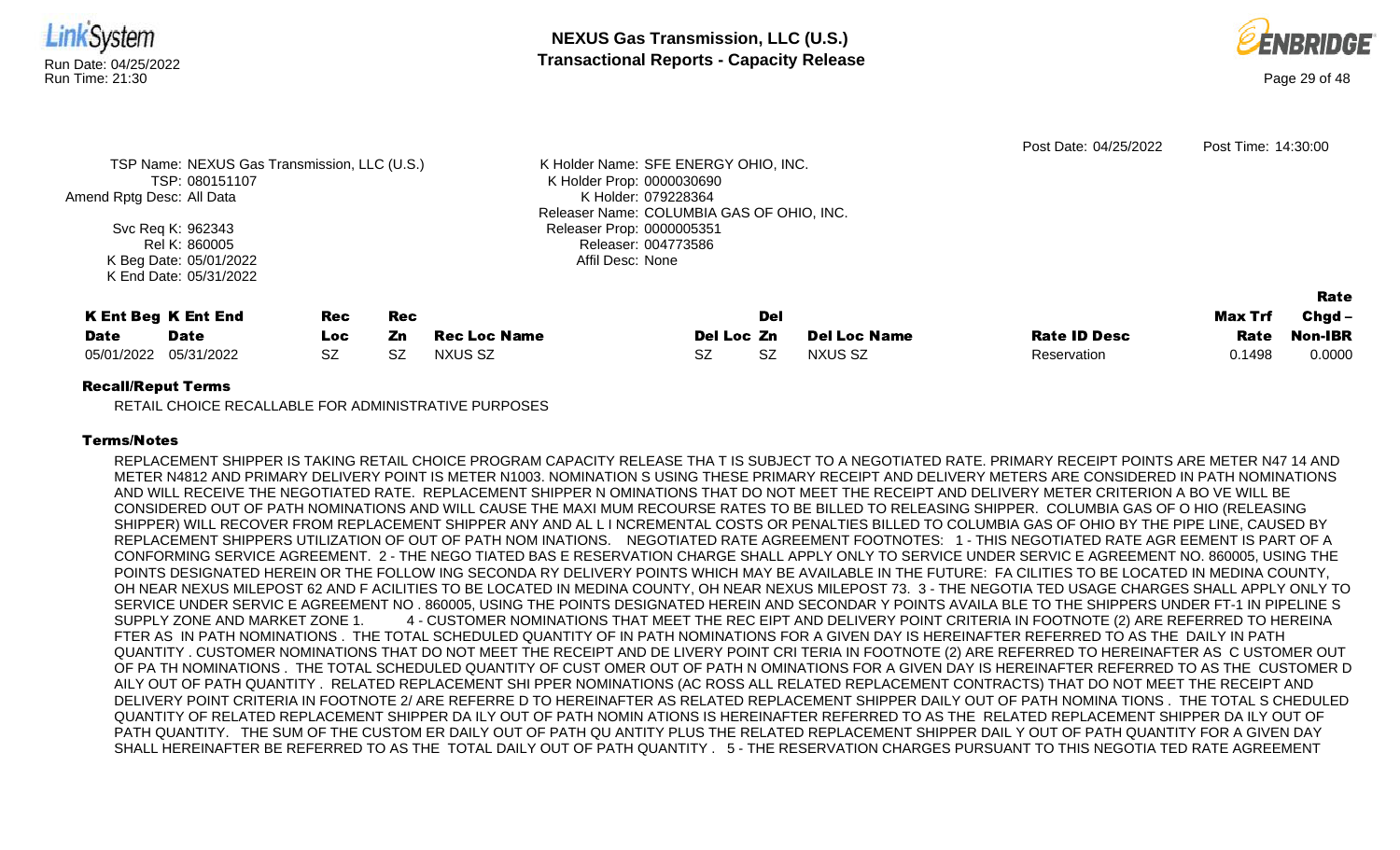



Post Date: 04/25/2022 Post Time: 14:30:00

TSP Name: NEXUS Gas Transmission, LLC (U.S.) TSP: 080151107 Amend Rptg Desc: All Data

> Svc Req K: 962343 Rel K: 860005 K Beg Date: 05/01/2022 K End Date: 05/31/2022

K Holder Name: SFE ENERGY OHIO, INC. K Holder Prop: 0000030690 K Holder: 079228364 Releaser Name: COLUMBIA GAS OF OHIO, INC. Releaser Prop: 0000005351 Releaser: 004773586 Affil Desc: None

# Terms/Notes

WILL BE CALCULATED DAILY. THE DAILY EQUIVALENT OF TH E NEGOTIATED BASE RESERVATION CHARGE (AS ADJU STED IN ACCORDANCE WITH THE ABOVE) SHALL APPLY EACH DAY TO THE GREATER O F A) ZERO OR B) THE MDQ LES S THE TOTAL DAILY OUT OF PATH QUANTITY. THE DAILY EQUIVALENT RECOURSE R ATE (AS SUCH TERM IS DEFINED HEREIN AND AS SUCH TERM APPLIES TO THE RESE RVATION CHARGE) (INCLUSIVE OF ALL RESERVAT ION SURCHARGES AND OTHER RESER VATION CHARGES) SHALL APPLY EACH DAY TO T HE LESSER OF A) THE MDQ OR B) T HE TOTAL DAILY OUT OF PATH QUANTITY.

Bid Evaluation Terms:- NET REVENUE;

Surcharge Footnote: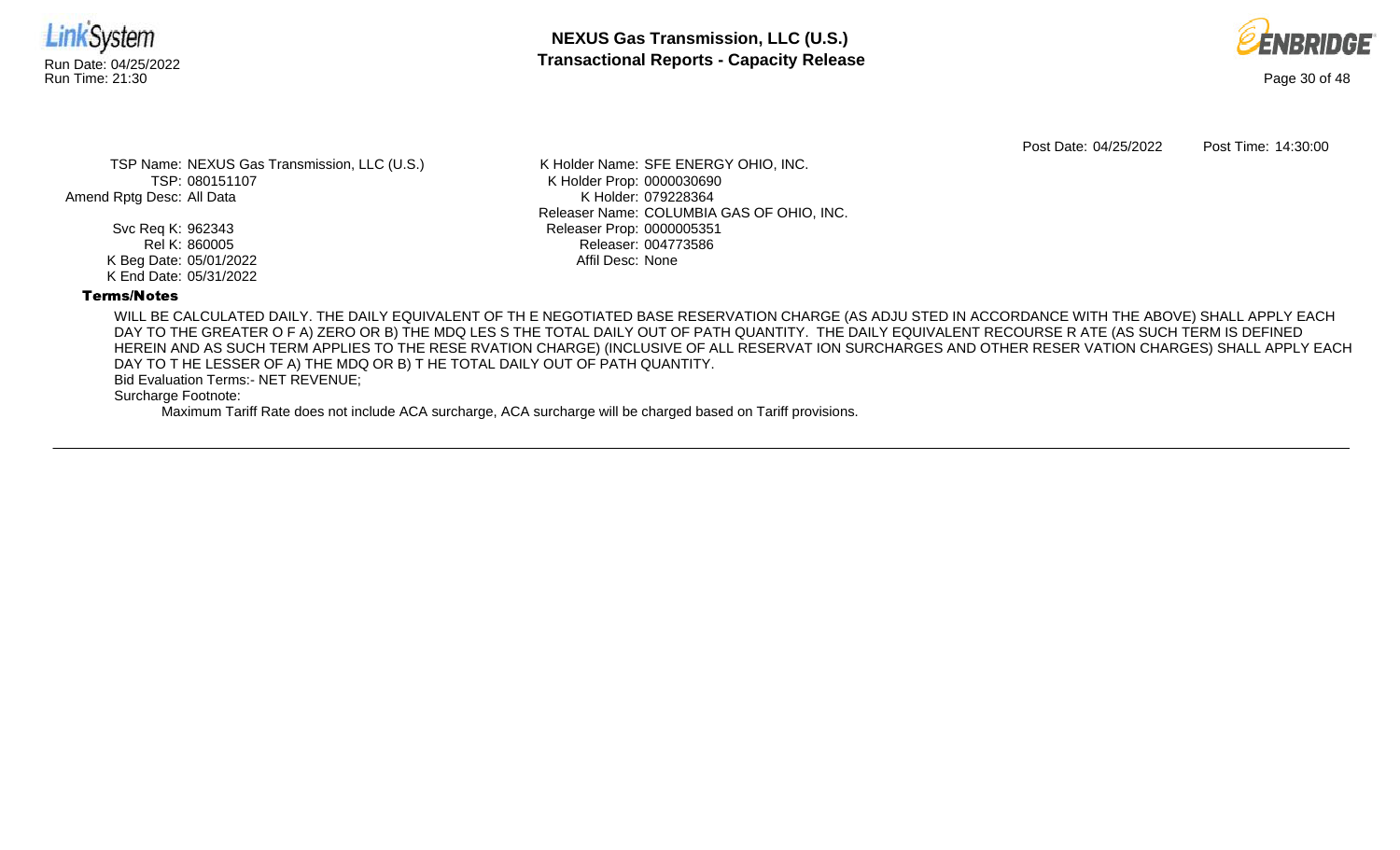

IBR Ind: No - the release does not utilize index-based pricing for capacity release.

| <b>K Ent Beg Date</b> | K Ent End Date | <b>Seasnl St</b> | <b>Seasnl End</b> | K Qty - K |
|-----------------------|----------------|------------------|-------------------|-----------|
| 05/01/2022            | 05/31/2022     |                  |                   | 103       |
|                       |                |                  |                   |           |

|     |                                                           | Loc       |     |                            |     | Seasni Seasni K Ent Beg K Ent End |             |
|-----|-----------------------------------------------------------|-----------|-----|----------------------------|-----|-----------------------------------|-------------|
| Loc | <b>Loc Name</b>                                           | Zn        |     | K Qty - Loc Loc/QTI Desc   | End | <b>Date</b>                       | <b>Date</b> |
|     | N1003 NEXUS/CPG                                           | M1        | 103 | Delivery point(s) quantity |     | 05/01/2022                        | 05/31/2022  |
|     | N4714 DTE APPALACHIA GATHERING HIGH NOON                  | SZ        | 103 | Receipt point(s) quantity  |     | 05/01/2022                        | 05/31/2022  |
|     | N4812 MARKWEST UTICA EMG/TWP RD 240-BERNE, MONROE CO., OH | <b>SZ</b> | 103 | Receipt point(s) quantity  |     | 05/01/2022                        | 05/31/2022  |

Rate

|                       | <b>K Ent Beg K Ent End</b> | Rec | Rec       |                     |                | Del            |                     |                     | <b>Max Trf</b> | $Chqd -$       |
|-----------------------|----------------------------|-----|-----------|---------------------|----------------|----------------|---------------------|---------------------|----------------|----------------|
| <b>Date</b>           | <b>Date</b>                | ⊥OC | Zn        | <b>Rec Loc Name</b> | Del Loc Zn     |                | <b>Del Loc Name</b> | <b>Rate ID Desc</b> | <b>Rate</b>    | <b>Non-IBR</b> |
| 05/01/2022            | 05/31/2022                 | M1  | M1        | NXUS M1             | M1             | M <sub>1</sub> | NXUS M1             | Commodity           | 0.0057         | 0.0057         |
| 05/01/2022 05/31/2022 |                            | M1  | M1        | NXUS M1             | <b>SZ</b>      | <b>SZ</b>      | NXUS SZ             | Commodity           | 0.0057         | 0.0057         |
| 05/01/2022 05/31/2022 |                            | SZ  | -SZ       | NXUS SZ             | M <sub>1</sub> | M <sub>1</sub> | NXUS M1             | Commodity           | 0.0057         | 0.0057         |
| 05/01/2022 05/31/2022 |                            | SZ  | <b>SZ</b> | NXUS SZ             | <b>SZ</b>      | <b>SZ</b>      | NXUS SZ             | Commodity           | 0.0000         | 0.0000         |
| 05/01/2022 05/31/2022 |                            | M1  |           | NXUS M1             | M <sub>1</sub> | M <sub>1</sub> | NXUS M1             | Reservation         | 0.8167         | 0.7500         |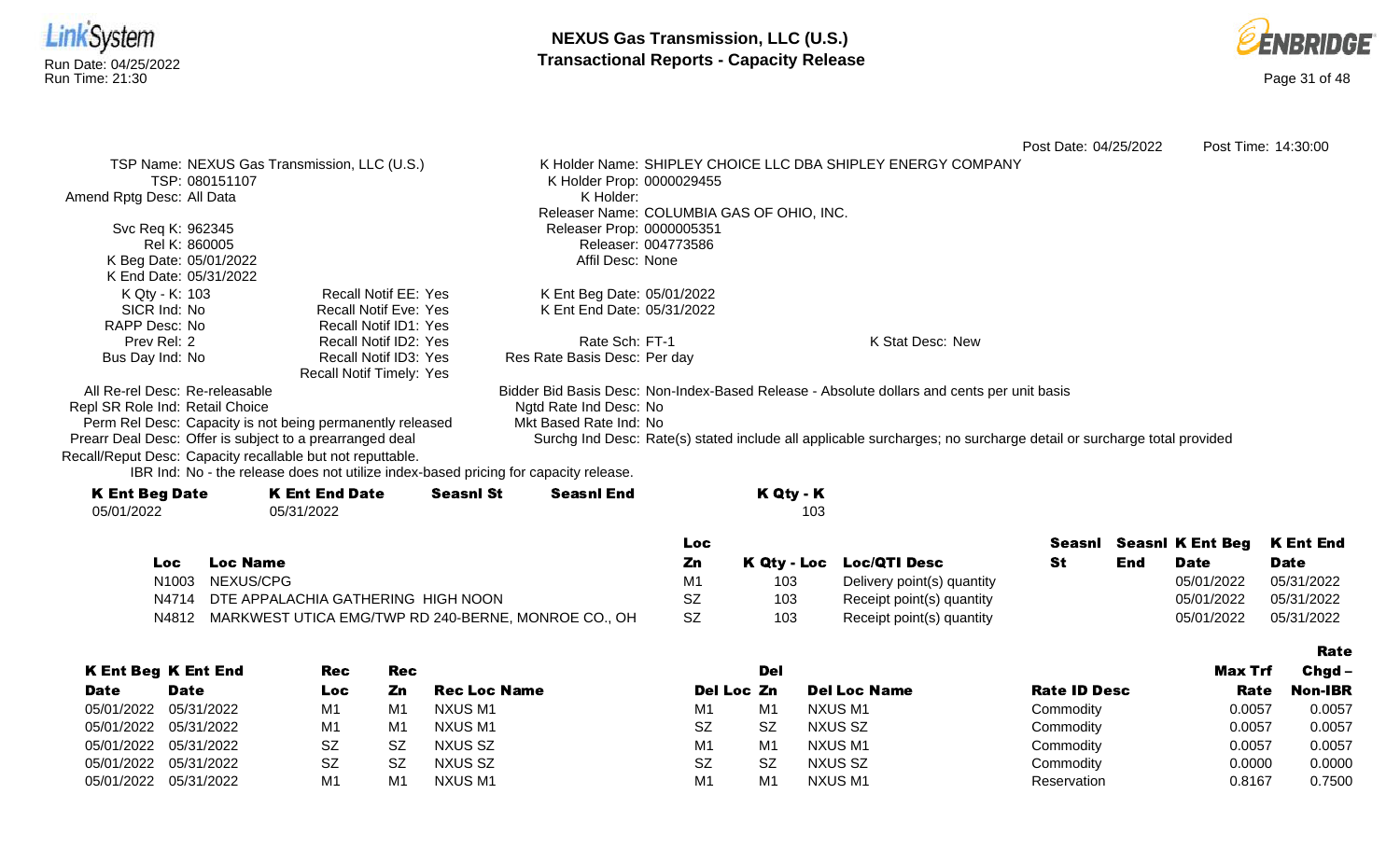| Run Date: 04/25/2022<br>Run Time: 21:30 |                                                  |           |            | <b>NEXUS Gas Transmission, LLC (U.S.)</b><br><b>Transactional Reports - Capacity Release</b> |                                           |                                                              |                     |                       |                     |                |
|-----------------------------------------|--------------------------------------------------|-----------|------------|----------------------------------------------------------------------------------------------|-------------------------------------------|--------------------------------------------------------------|---------------------|-----------------------|---------------------|----------------|
|                                         |                                                  |           |            |                                                                                              |                                           |                                                              |                     | Post Date: 04/25/2022 | Post Time: 14:30:00 |                |
|                                         | TSP Name: NEXUS Gas Transmission, LLC (U.S.)     |           |            |                                                                                              |                                           | K Holder Name: SHIPLEY CHOICE LLC DBA SHIPLEY ENERGY COMPANY |                     |                       |                     |                |
| Amend Rptg Desc: All Data               | TSP: 080151107                                   |           | K Holder:  | K Holder Prop: 0000029455                                                                    |                                           |                                                              |                     |                       |                     |                |
|                                         |                                                  |           |            |                                                                                              | Releaser Name: COLUMBIA GAS OF OHIO, INC. |                                                              |                     |                       |                     |                |
|                                         | Svc Req K: 962345                                |           |            |                                                                                              | Releaser Prop: 0000005351                 |                                                              |                     |                       |                     |                |
|                                         | Rel K: 860005                                    |           |            |                                                                                              | Releaser: 004773586                       |                                                              |                     |                       |                     |                |
|                                         | K Beg Date: 05/01/2022<br>K End Date: 05/31/2022 |           |            |                                                                                              | Affil Desc: None                          |                                                              |                     |                       |                     |                |
|                                         |                                                  |           |            |                                                                                              |                                           |                                                              |                     |                       |                     | Rate           |
|                                         | <b>K Ent Beg K Ent End</b>                       | Rec       | <b>Rec</b> |                                                                                              |                                           | Del                                                          |                     |                       | <b>Max Trf</b>      | $Chgd -$       |
| <b>Date</b>                             | <b>Date</b>                                      | Loc       | Zn         | <b>Rec Loc Name</b>                                                                          | Del Loc Zn                                |                                                              | <b>Del Loc Name</b> | <b>Rate ID Desc</b>   | Rate                | <b>Non-IBR</b> |
| 05/01/2022                              | 05/31/2022                                       | <b>SZ</b> | <b>SZ</b>  | NXUS SZ                                                                                      | <b>SZ</b>                                 | <b>SZ</b>                                                    | <b>NXUS SZ</b>      | Reservation           | 0.1498              | 0.0000         |
| <b>Recall/Reput Terms</b>               |                                                  |           |            |                                                                                              |                                           |                                                              |                     |                       |                     |                |

# Terms/Notes

RETAIL CHOICE RECALLABLE FOR ADMINISTRATIVE PURPOSES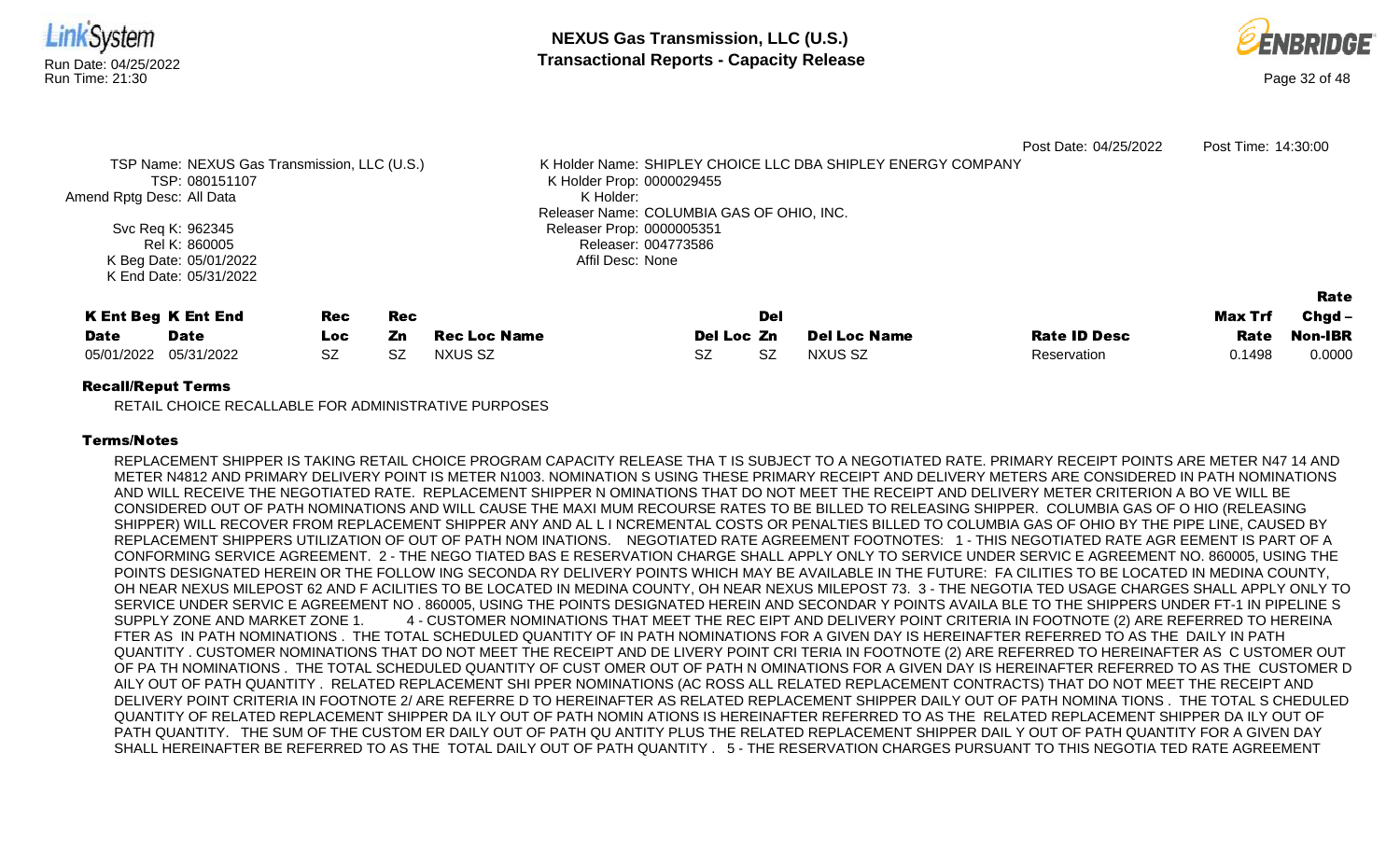



Post Date: 04/25/2022 Post Time: 14:30:00

TSP Name: NEXUS Gas Transmission, LLC (U.S.) TSP: 080151107 Amend Rptg Desc: All Data

> Svc Req K: 962345 Rel K: 860005 K Beg Date: 05/01/2022 K End Date: 05/31/2022

K Holder Name: SHIPLEY CHOICE LLC DBA SHIPLEY ENERGY COMPANY K Holder Prop: 0000029455 K Holder: Releaser Name: COLUMBIA GAS OF OHIO, INC. Releaser Prop: 0000005351 Releaser: 004773586 Affil Desc: None

# Terms/Notes

WILL BE CALCULATED DAILY. THE DAILY EQUIVALENT OF TH E NEGOTIATED BASE RESERVATION CHARGE (AS ADJU STED IN ACCORDANCE WITH THE ABOVE) SHALL APPLY EACH DAY TO THE GREATER O F A) ZERO OR B) THE MDQ LES S THE TOTAL DAILY OUT OF PATH QUANTITY. THE DAILY EQUIVALENT RECOURSE R ATE (AS SUCH TERM IS DEFINED HEREIN AND AS SUCH TERM APPLIES TO THE RESE RVATION CHARGE) (INCLUSIVE OF ALL RESERVAT ION SURCHARGES AND OTHER RESER VATION CHARGES) SHALL APPLY EACH DAY TO T HE LESSER OF A) THE MDQ OR B) T HE TOTAL DAILY OUT OF PATH QUANTITY.

Bid Evaluation Terms:- NET REVENUE;

Surcharge Footnote: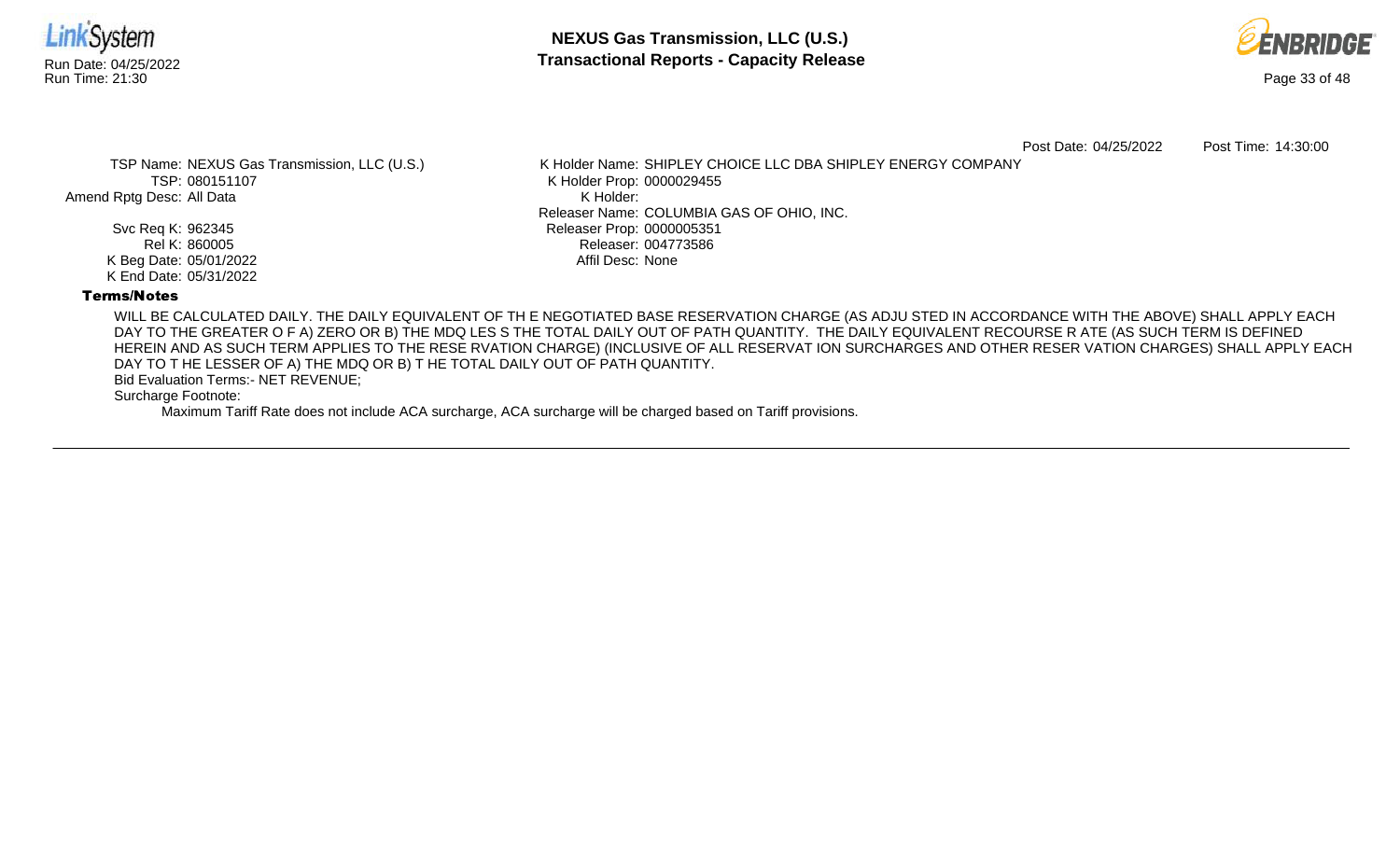



Rate

Post Date: 04/25/2022 Post Time: 14:30:00 TSP Name: NEXUS Gas Transmission, LLC (U.S.) TSP: 080151107 Amend Rptg Desc: All Data Svc Req K: 962344 Rel K: 860005 K Beg Date: 05/01/2022 K End Date: 05/31/2022 K Holder Name: STATEWISE ENERGY OHIO LLC K Holder Prop: 0000030602 K Holder: 080318709 Releaser Name: COLUMBIA GAS OF OHIO, INC. Releaser Prop: 0000005351 Releaser: 004773586 Affil Desc: None K Qty - K: 52 SICR Ind: No RAPP Desc: No Prev Rel: 2 Bus Day Ind: No Recall Notif EE: Yes Recall Notif Eve: Yes Recall Notif ID1: Yes Recall Notif ID2: Yes Recall Notif ID3: Yes Recall Notif Timely: Yes K Ent Beg Date: 05/01/2022 K Ent End Date: 05/31/2022 Rate Sch: FT-1 Res Rate Basis Desc: Per day K Stat Desc: New All Re-rel Desc: Re-releasable Repl SR Role Ind: Retail Choice Perm Rel Desc: Capacity is not being permanently released Prearr Deal Desc: Offer is subject to a prearranged deal Bidder Bid Basis Desc: Non-Index-Based Release - Absolute dollars and cents per unit basis Ngtd Rate Ind Desc: Yes Mkt Based Rate Ind: No Surchg Ind Desc: Rate(s) stated include all applicable surcharges; no surcharge detail or surcharge total provided Recall/Reput Desc: Capacity recallable but not reputtable.

IBR Ind: No - the release does not utilize index-based pricing for capacity release.

| <b>K Ent Beg Date</b> | <b>K Ent End Date</b> | Seasnl St | Seasnl End | K Qty - K |
|-----------------------|-----------------------|-----------|------------|-----------|
| 05/01/2022            | 05/31/2022            |           |            | -52       |
|                       |                       |           |            |           |

|     |                                                           | LOC. |    |                            |     | Seasni Seasni K Ent Beg K Ent End |             |
|-----|-----------------------------------------------------------|------|----|----------------------------|-----|-----------------------------------|-------------|
| Loc | <b>Loc Name</b>                                           | Ζn   |    | K Qty - Loc Loc/QTI Desc   | End | Date                              | <b>Date</b> |
|     | N1003 NEXUS/CPG                                           |      | 52 | Delivery point(s) quantity |     | 05/01/2022                        | 05/31/2022  |
|     | N4714 DTE APPALACHIA GATHERING HIGH NOON                  | SZ   | 52 | Receipt point(s) quantity  |     | 05/01/2022                        | 05/31/2022  |
|     | N4812 MARKWEST UTICA EMG/TWP RD 240-BERNE, MONROE CO., OH | SZ.  | 52 | Receipt point(s) quantity  |     | 05/01/2022                        | 05/31/2022  |

|             |                            |                |                |                     |                |           |                     |                     |         | --------       |
|-------------|----------------------------|----------------|----------------|---------------------|----------------|-----------|---------------------|---------------------|---------|----------------|
|             | <b>K Ent Beg K Ent End</b> | Rec            | <b>Rec</b>     |                     |                | Del       |                     |                     | Max Trf | $Chgd -$       |
| <b>Date</b> | <b>Date</b>                | Loc            | Zn             | <b>Rec Loc Name</b> | Del Loc Zn     |           | <b>Del Loc Name</b> | <b>Rate ID Desc</b> | Rate    | <b>Non-IBR</b> |
|             | 05/01/2022 05/31/2022      | M1             | M1             | NXUS M1             | M <sub>1</sub> | M1        | NXUS M1             | Commodity           | 0.0057  | 0.0057         |
|             | 05/01/2022 05/31/2022      | M1             | M <sub>1</sub> | NXUS M1             | <b>SZ</b>      | <b>SZ</b> | NXUS SZ             | Commodity           | 0.0057  | 0.0057         |
|             | 05/01/2022 05/31/2022      | SZ             | <b>SZ</b>      | NXUS SZ             | M1             | M1        | NXUS M1             | Commodity           | 0.0057  | 0.0057         |
|             | 05/01/2022 05/31/2022      | SZ             | <b>SZ</b>      | NXUS SZ             | <b>SZ</b>      | <b>SZ</b> | NXUS SZ             | Commodity           | 0.0000  | 0.0000         |
|             | 05/01/2022 05/31/2022      | M <sub>1</sub> | M <sub>1</sub> | NXUS M1             | M <sub>1</sub> | M1        | <b>NXUS M1</b>      | Reservation         | 0.8167  | 0.7500         |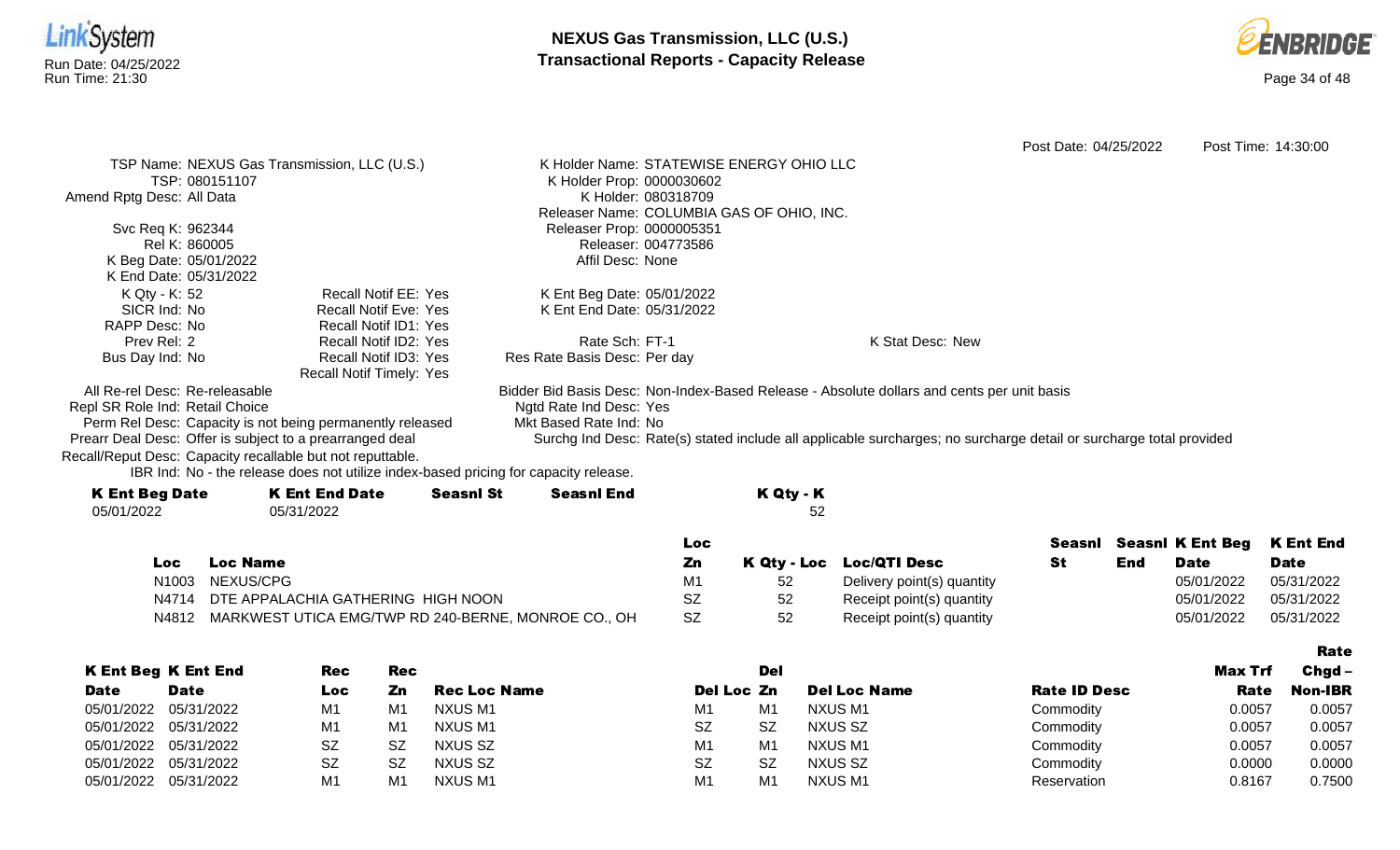



Post Date: 04/25/2022 Post Time: 14:30:00

|             |                                                                                             |                            |           |            |                                                                                              |                                           |     |                     | POSLUALE, 04/20/2022 | <b>POSL TIME. 14.30.00</b> |                |
|-------------|---------------------------------------------------------------------------------------------|----------------------------|-----------|------------|----------------------------------------------------------------------------------------------|-------------------------------------------|-----|---------------------|----------------------|----------------------------|----------------|
|             | TSP Name: NEXUS Gas Transmission, LLC (U.S.)<br>TSP: 080151107<br>Amend Rptg Desc: All Data |                            |           |            | K Holder Name: STATEWISE ENERGY OHIO LLC<br>K Holder Prop: 0000030602<br>K Holder: 080318709 |                                           |     |                     |                      |                            |                |
|             |                                                                                             |                            |           |            |                                                                                              | Releaser Name: COLUMBIA GAS OF OHIO, INC. |     |                     |                      |                            |                |
|             |                                                                                             | Svc Req K: 962344          |           |            |                                                                                              | Releaser Prop: 0000005351                 |     |                     |                      |                            |                |
|             |                                                                                             | Rel K: 860005              |           |            |                                                                                              | Releaser: 004773586                       |     |                     |                      |                            |                |
|             |                                                                                             | K Beg Date: 05/01/2022     |           |            |                                                                                              | Affil Desc: None                          |     |                     |                      |                            |                |
|             |                                                                                             | K End Date: 05/31/2022     |           |            |                                                                                              |                                           |     |                     |                      |                            |                |
|             |                                                                                             |                            |           |            |                                                                                              |                                           |     |                     |                      |                            | Rate           |
|             |                                                                                             | <b>K Ent Beg K Ent End</b> | Rec       | <b>Rec</b> |                                                                                              |                                           | Del |                     |                      | Max Trf                    | $Chgd -$       |
| <b>Date</b> |                                                                                             | <b>Date</b>                | Loc.      | Zn         | <b>Rec Loc Name</b>                                                                          | Del Loc Zn                                |     | <b>Del Loc Name</b> | <b>Rate ID Desc</b>  | Rate                       | <b>Non-IBR</b> |
|             |                                                                                             |                            |           |            |                                                                                              |                                           |     |                     |                      |                            | 0.0000         |
|             | 05/01/2022                                                                                  | 05/31/2022                 | <b>SZ</b> | SZ         | NXUS SZ                                                                                      | <b>SZ</b>                                 | SZ. | NXUS SZ             | Reservation          | 0.1498                     |                |

# Recall/Reput Terms

RETAIL CHOICE RECALLABLE FOR ADMINISTRATIVE PURPOSES

# Terms/Notes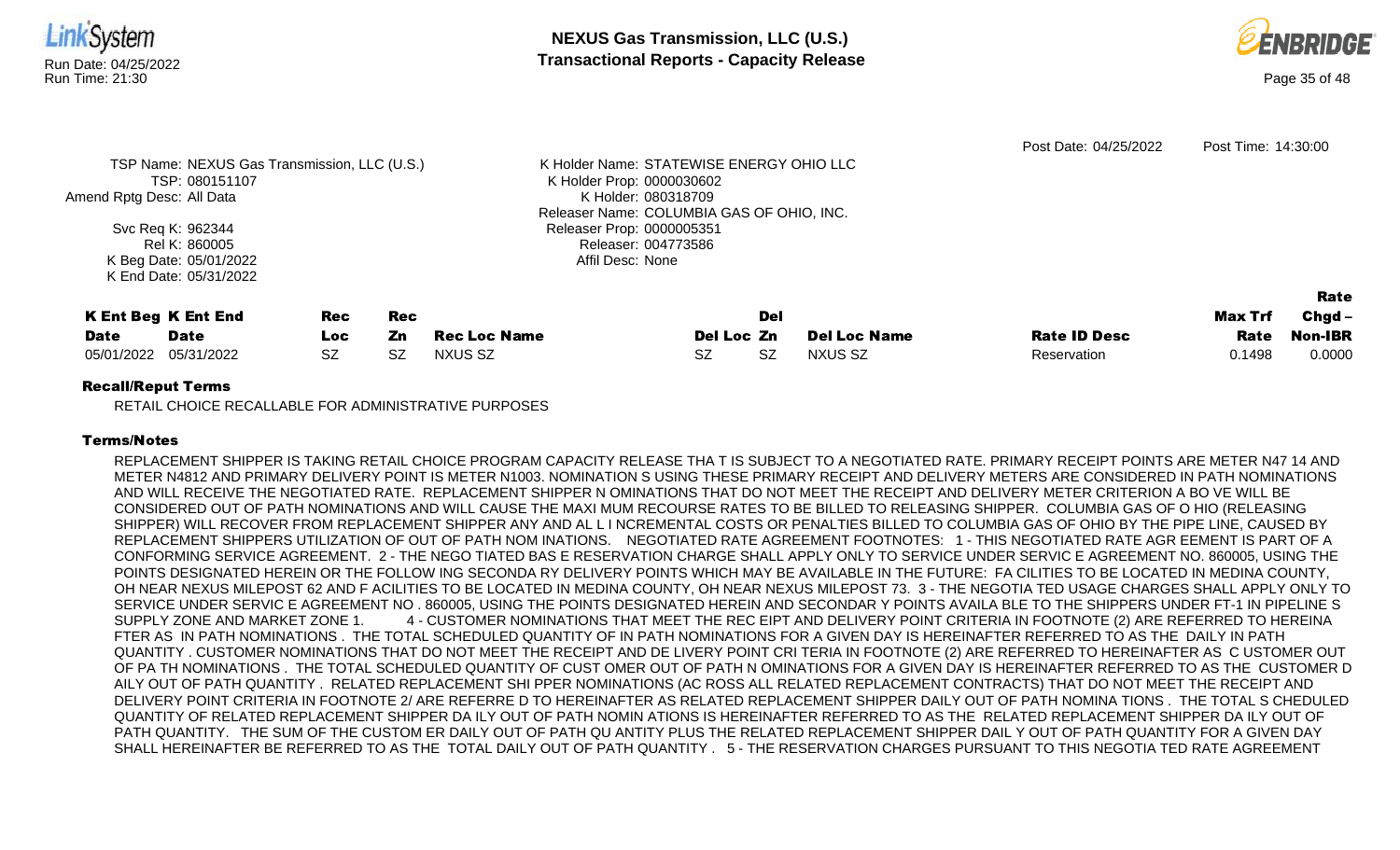



Post Date: 04/25/2022 Post Time: 14:30:00

TSP Name: NEXUS Gas Transmission, LLC (U.S.) TSP: 080151107 Amend Rptg Desc: All Data

> Svc Req K: 962344 Rel K: 860005 K Beg Date: 05/01/2022 K End Date: 05/31/2022

K Holder Name: STATEWISE ENERGY OHIO LLC K Holder Prop: 0000030602 K Holder: 080318709 Releaser Name: COLUMBIA GAS OF OHIO, INC. Releaser Prop: 0000005351 Releaser: 004773586 Affil Desc: None

# Terms/Notes

WILL BE CALCULATED DAILY. THE DAILY EQUIVALENT OF TH E NEGOTIATED BASE RESERVATION CHARGE (AS ADJU STED IN ACCORDANCE WITH THE ABOVE) SHALL APPLY EACH DAY TO THE GREATER O F A) ZERO OR B) THE MDQ LES S THE TOTAL DAILY OUT OF PATH QUANTITY. THE DAILY EQUIVALENT RECOURSE R ATE (AS SUCH TERM IS DEFINED HEREIN AND AS SUCH TERM APPLIES TO THE RESE RVATION CHARGE) (INCLUSIVE OF ALL RESERVAT ION SURCHARGES AND OTHER RESER VATION CHARGES) SHALL APPLY EACH DAY TO T HE LESSER OF A) THE MDQ OR B) T HE TOTAL DAILY OUT OF PATH QUANTITY.

Bid Evaluation Terms:- NET REVENUE;

Surcharge Footnote: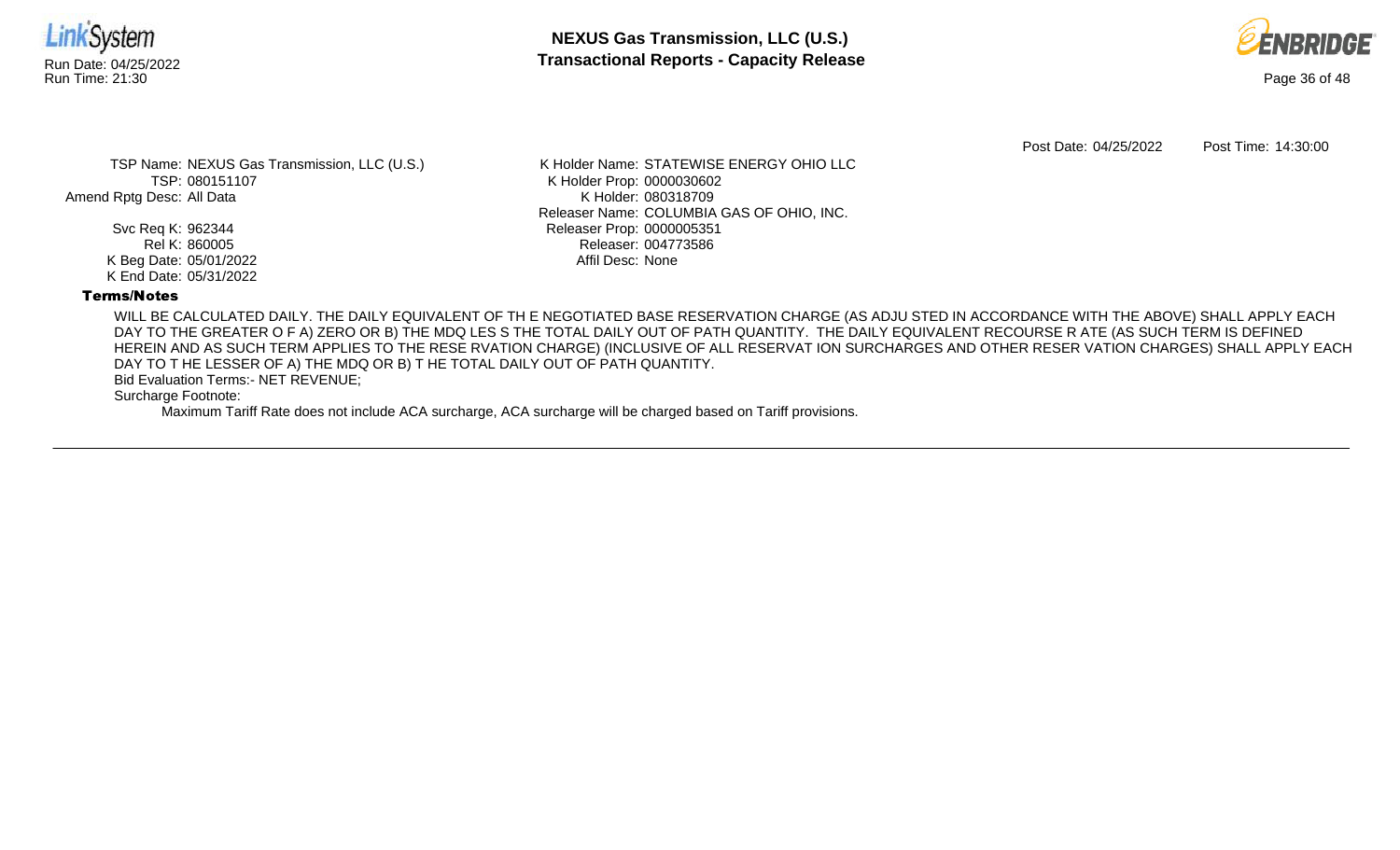



|                                 |                 |                                                                                      |                  |                              |                     |                                           |                                                                                                                    | Post Date: 04/25/2022 |     |                         | Post Time: 18:00:00 |
|---------------------------------|-----------------|--------------------------------------------------------------------------------------|------------------|------------------------------|---------------------|-------------------------------------------|--------------------------------------------------------------------------------------------------------------------|-----------------------|-----|-------------------------|---------------------|
|                                 |                 | TSP Name: NEXUS Gas Transmission, LLC (U.S.)                                         |                  |                              |                     |                                           | K Holder Name: TWIN EAGLE RESOURCE MANAGEMENT, LLC                                                                 |                       |     |                         |                     |
|                                 | TSP: 080151107  |                                                                                      |                  | K Holder Prop: 0000029365    |                     |                                           |                                                                                                                    |                       |     |                         |                     |
| Amend Rptg Desc: All Data       |                 |                                                                                      |                  |                              | K Holder: 965177889 |                                           |                                                                                                                    |                       |     |                         |                     |
|                                 |                 |                                                                                      |                  |                              |                     | Releaser Name: COLUMBIA GAS OF OHIO, INC. |                                                                                                                    |                       |     |                         |                     |
| Svc Req K: 962352               |                 |                                                                                      |                  | Releaser Prop: 0000005351    |                     |                                           |                                                                                                                    |                       |     |                         |                     |
|                                 | Rel K: 860005   |                                                                                      |                  |                              | Releaser: 004773586 |                                           |                                                                                                                    |                       |     |                         |                     |
| K Beg Date: 05/01/2022          |                 |                                                                                      |                  | Affil Desc: None             |                     |                                           |                                                                                                                    |                       |     |                         |                     |
| K End Date: 05/31/2022          |                 |                                                                                      |                  |                              |                     |                                           |                                                                                                                    |                       |     |                         |                     |
| K Qty - K: 285                  |                 | <b>Recall Notif EE: Yes</b>                                                          |                  | K Ent Beg Date: 05/01/2022   |                     |                                           |                                                                                                                    |                       |     |                         |                     |
| SICR Ind: No                    |                 | <b>Recall Notif Eve: Yes</b>                                                         |                  | K Ent End Date: 05/31/2022   |                     |                                           |                                                                                                                    |                       |     |                         |                     |
| RAPP Desc: No                   |                 | Recall Notif ID1: Yes                                                                |                  |                              |                     |                                           |                                                                                                                    |                       |     |                         |                     |
| Prev Rel: 2                     |                 | Recall Notif ID2: Yes                                                                |                  | Rate Sch: FT-1               |                     |                                           | K Stat Desc: New                                                                                                   |                       |     |                         |                     |
| Bus Day Ind: No                 |                 | Recall Notif ID3: Yes                                                                |                  | Res Rate Basis Desc: Per day |                     |                                           |                                                                                                                    |                       |     |                         |                     |
|                                 |                 | Recall Notif Timely: Yes                                                             |                  |                              |                     |                                           |                                                                                                                    |                       |     |                         |                     |
| All Re-rel Desc: Re-releasable  |                 |                                                                                      |                  |                              |                     |                                           | Bidder Bid Basis Desc: Non-Index-Based Release - Absolute dollars and cents per unit basis                         |                       |     |                         |                     |
| Repl SR Role Ind: Retail Choice |                 |                                                                                      |                  | Ngtd Rate Ind Desc: No       |                     |                                           |                                                                                                                    |                       |     |                         |                     |
|                                 |                 | Perm Rel Desc: Capacity is not being permanently released                            |                  | Mkt Based Rate Ind: No       |                     |                                           |                                                                                                                    |                       |     |                         |                     |
|                                 |                 | Prearr Deal Desc: Offer is subject to a prearranged deal                             |                  |                              |                     |                                           | Surchg Ind Desc: Rate(s) stated include all applicable surcharges; no surcharge detail or surcharge total provided |                       |     |                         |                     |
|                                 |                 | Recall/Reput Desc: Capacity recallable but not reputtable.                           |                  |                              |                     |                                           |                                                                                                                    |                       |     |                         |                     |
|                                 |                 | IBR Ind: No - the release does not utilize index-based pricing for capacity release. |                  |                              |                     |                                           |                                                                                                                    |                       |     |                         |                     |
| <b>K Ent Beg Date</b>           |                 | <b>K Ent End Date</b>                                                                | <b>Seasnl St</b> | <b>Seasnl End</b>            |                     | K Qty - K                                 |                                                                                                                    |                       |     |                         |                     |
| 05/01/2022                      |                 | 05/31/2022                                                                           |                  |                              |                     | 285                                       |                                                                                                                    |                       |     |                         |                     |
|                                 |                 |                                                                                      |                  |                              |                     |                                           |                                                                                                                    |                       |     |                         |                     |
|                                 |                 |                                                                                      |                  |                              | <b>Loc</b>          |                                           |                                                                                                                    | Seasnl                |     | <b>Seasnl K Ent Beg</b> | <b>K Ent End</b>    |
| Loc                             | <b>Loc Name</b> |                                                                                      |                  |                              | Zn                  |                                           | K Qty - Loc Loc/QTI Desc                                                                                           | St                    | End | <b>Date</b>             | <b>Date</b>         |

| Loc   | Loc Name                                            | Zn |     | K Qty - Loc Loc/QTI Desc   | End | <b>Date</b> | <b>Date</b> |
|-------|-----------------------------------------------------|----|-----|----------------------------|-----|-------------|-------------|
| N1003 | NEXUS/CPG                                           | M1 | 285 | Delivery point(s) quantity |     | 05/01/2022  | 05/31/2022  |
|       | N4714 DTE APPALACHIA GATHERING HIGH NOON            | SZ | 285 | Receipt point(s) quantity  |     | 05/01/2022  | 05/31/2022  |
| N4812 | MARKWEST UTICA EMG/TWP RD 240-BERNE, MONROE CO., OH |    | 285 | Receipt point(s) quantity  |     | 05/01/2022  | 05/31/2022  |

|             |                            |            |     |              |                |           |                     |                     |         | Rate           |
|-------------|----------------------------|------------|-----|--------------|----------------|-----------|---------------------|---------------------|---------|----------------|
|             | <b>K Ent Beg K Ent End</b> | <b>Rec</b> | Rec |              |                | Del       |                     |                     | Max Trf | $Chgd -$       |
| <b>Date</b> | <b>Date</b>                | Loc.       | Zn  | Rec Loc Name | Del Loc Zn     |           | <b>Del Loc Name</b> | <b>Rate ID Desc</b> | Rate    | <b>Non-IBR</b> |
| 05/01/2022  | 05/31/2022                 | M1         | M1  | NXUS M1      | M <sub>1</sub> | M1        | NXUS M1             | Commodity           | 0.0057  | 0.0057         |
|             | 05/01/2022 05/31/2022      | M1         | M1  | NXUS M1      | <b>SZ</b>      | <b>SZ</b> | NXUS SZ             | Commodity           | 0.0057  | 0.0057         |
|             | 05/01/2022 05/31/2022      | <b>SZ</b>  | SZ  | NXUS SZ      | M <sub>1</sub> | M1        | NXUS M1             | Commodity           | 0.0057  | 0.0057         |
|             | 05/01/2022 05/31/2022      | <b>SZ</b>  | SZ  | NXUS SZ      | <b>SZ</b>      | <b>SZ</b> | NXUS SZ             | Commodity           | 0.0000  | 0.0000         |
|             | 05/01/2022 05/31/2022      | M1         | M1  | NXUS M1      | M <sub>1</sub> | M1        | NXUS M1             | Reservation         | 0.8167  | 0.7500         |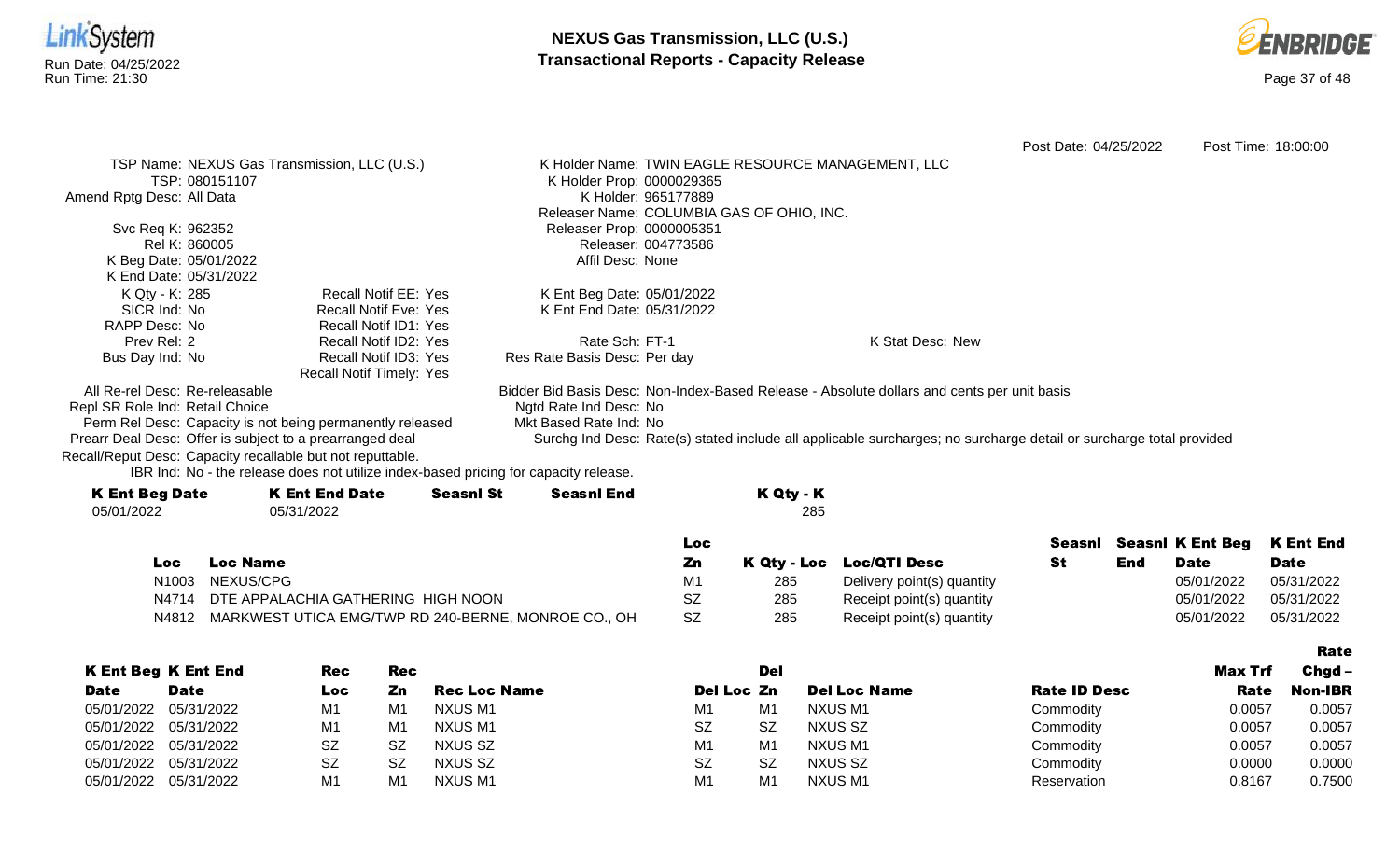

RETAIL CHOICE RECALLABLE FOR ADMINISTRATIVE PURPOSES

# Terms/Notes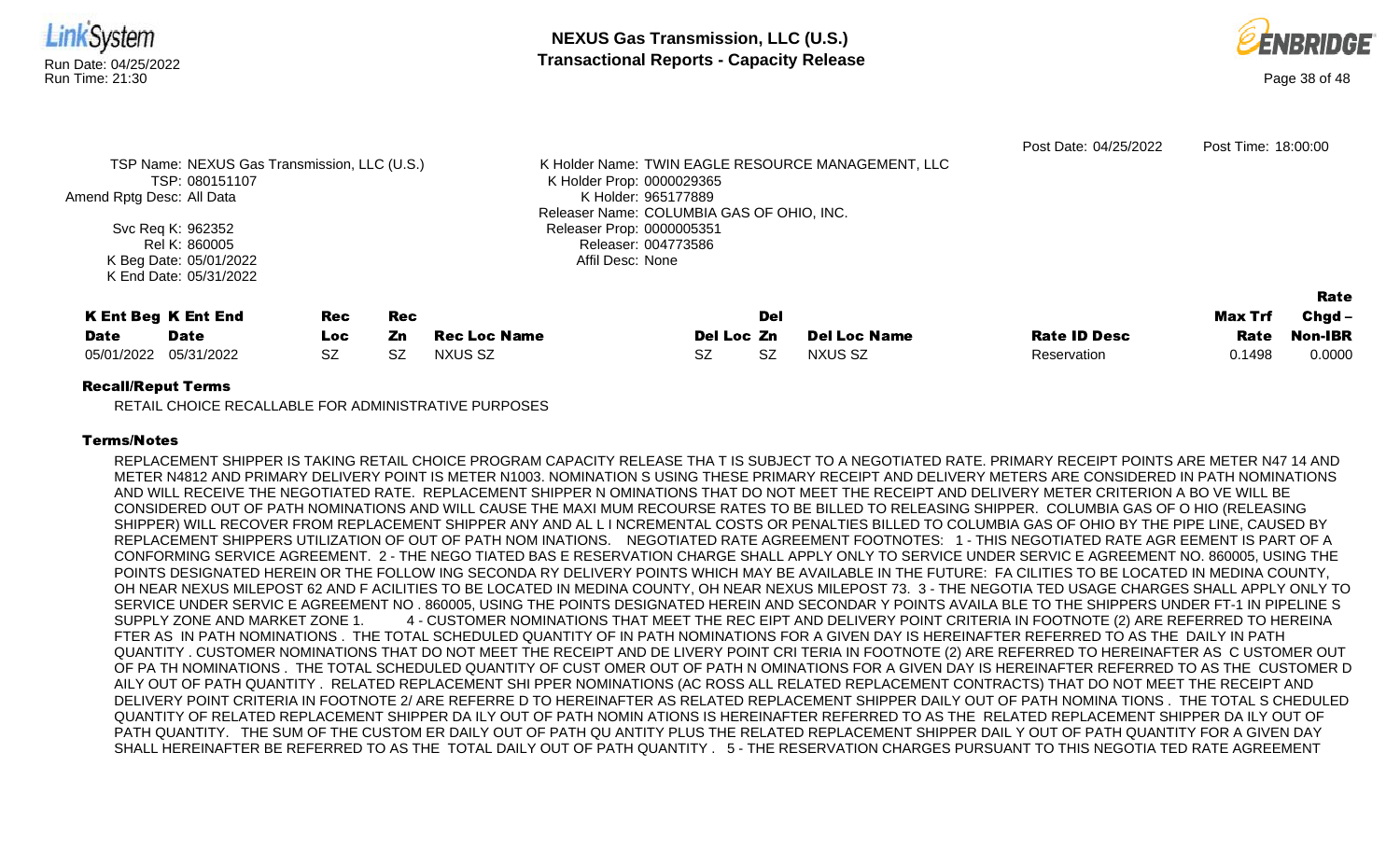



Post Date: 04/25/2022 Post Time: 18:00:00

TSP Name: NEXUS Gas Transmission, LLC (U.S.) TSP: 080151107 Amend Rptg Desc: All Data

> Svc Req K: 962352 Rel K: 860005 K Beg Date: 05/01/2022 K End Date: 05/31/2022

K Holder Name: TWIN EAGLE RESOURCE MANAGEMENT, LLC K Holder Prop: 0000029365 K Holder: 965177889 Releaser Name: COLUMBIA GAS OF OHIO, INC. Releaser Prop: 0000005351 Releaser: 004773586 Affil Desc: None

# Terms/Notes

WILL BE CALCULATED DAILY. THE DAILY EQUIVALENT OF TH E NEGOTIATED BASE RESERVATION CHARGE (AS ADJU STED IN ACCORDANCE WITH THE ABOVE) SHALL APPLY EACH DAY TO THE GREATER O F A) ZERO OR B) THE MDQ LES S THE TOTAL DAILY OUT OF PATH QUANTITY. THE DAILY EQUIVALENT RECOURSE R ATE (AS SUCH TERM IS DEFINED HEREIN AND AS SUCH TERM APPLIES TO THE RESE RVATION CHARGE) (INCLUSIVE OF ALL RESERVAT ION SURCHARGES AND OTHER RESER VATION CHARGES) SHALL APPLY EACH DAY TO T HE LESSER OF A) THE MDQ OR B) T HE TOTAL DAILY OUT OF PATH QUANTITY.

Bid Evaluation Terms:- NET REVENUE;

Surcharge Footnote: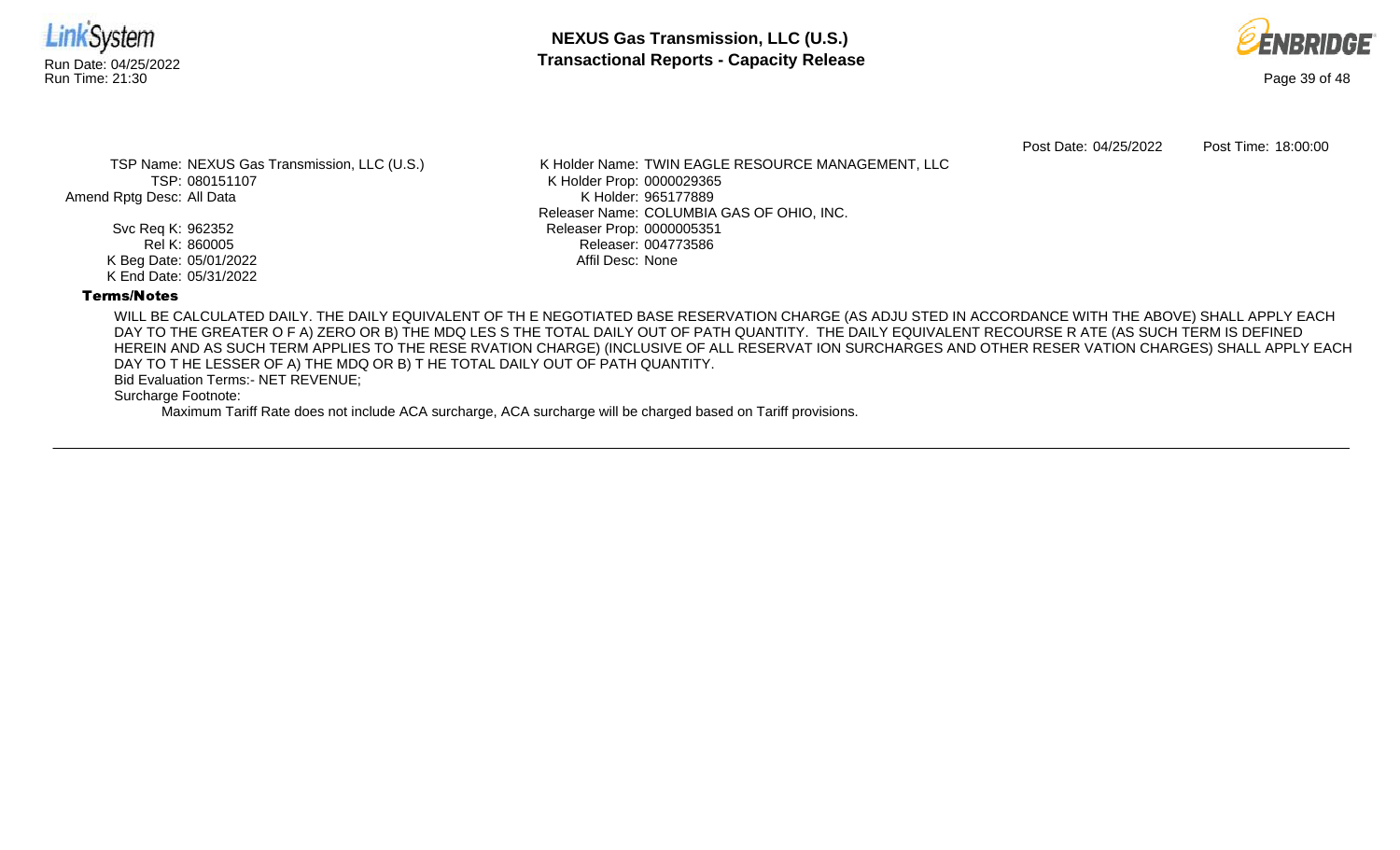



| <b>K</b> Ent Beg Date                                      | <b>K Ent End Date</b><br><b>Seasnl St</b>                                            | <b>Seasnl End</b>            | K Qty - K                                                                                                          |                       |                     |
|------------------------------------------------------------|--------------------------------------------------------------------------------------|------------------------------|--------------------------------------------------------------------------------------------------------------------|-----------------------|---------------------|
| Recall/Reput Desc: Capacity recallable but not reputtable. | IBR Ind: No - the release does not utilize index-based pricing for capacity release. |                              |                                                                                                                    |                       |                     |
|                                                            |                                                                                      |                              |                                                                                                                    |                       |                     |
| Prearr Deal Desc: Offer is subject to a prearranged deal   |                                                                                      |                              | Surchg Ind Desc: Rate(s) stated include all applicable surcharges; no surcharge detail or surcharge total provided |                       |                     |
|                                                            | Perm Rel Desc: Capacity is not being permanently released                            | Mkt Based Rate Ind: No       |                                                                                                                    |                       |                     |
| Repl SR Role Ind: Retail Choice                            |                                                                                      | Ngtd Rate Ind Desc: No       |                                                                                                                    |                       |                     |
| All Re-rel Desc: Re-releasable                             |                                                                                      |                              | Bidder Bid Basis Desc: Non-Index-Based Release - Absolute dollars and cents per unit basis                         |                       |                     |
|                                                            | Recall Notif Timely: Yes                                                             |                              |                                                                                                                    |                       |                     |
| Bus Day Ind: No                                            | Recall Notif ID3: Yes                                                                | Res Rate Basis Desc: Per day |                                                                                                                    |                       |                     |
| Prev Rel: 2                                                | Recall Notif ID2: Yes                                                                | Rate Sch: FT-1               | K Stat Desc: New                                                                                                   |                       |                     |
| RAPP Desc: No                                              | Recall Notif ID1: Yes                                                                |                              |                                                                                                                    |                       |                     |
| SICR Ind: No                                               | <b>Recall Notif Eve: Yes</b>                                                         | K Ent End Date: 05/31/2022   |                                                                                                                    |                       |                     |
| K Qty - K: 241                                             | Recall Notif EE: Yes                                                                 | K Ent Beg Date: 05/01/2022   |                                                                                                                    |                       |                     |
| K End Date: 05/31/2022                                     |                                                                                      |                              |                                                                                                                    |                       |                     |
| K Beg Date: 05/01/2022                                     |                                                                                      | Affil Desc: None             |                                                                                                                    |                       |                     |
| Rel K: 860005                                              |                                                                                      | Releaser: 004773586          |                                                                                                                    |                       |                     |
| Svc Req K: 962353                                          |                                                                                      | Releaser Prop: 0000005351    |                                                                                                                    |                       |                     |
|                                                            |                                                                                      |                              | Releaser Name: COLUMBIA GAS OF OHIO, INC.                                                                          |                       |                     |
| Amend Rptg Desc: All Data                                  |                                                                                      | K Holder: 965177889          |                                                                                                                    |                       |                     |
| TSP: 080151107                                             |                                                                                      | K Holder Prop: 0000029365    |                                                                                                                    |                       |                     |
|                                                            | TSP Name: NEXUS Gas Transmission, LLC (U.S.)                                         |                              | K Holder Name: TWIN EAGLE RESOURCE MANAGEMENT, LLC                                                                 |                       |                     |
|                                                            |                                                                                      |                              |                                                                                                                    | Post Date: 04/25/2022 | Post Time: 18:00:00 |

| 05/01/2022 | 05/31/2022 | 241 |
|------------|------------|-----|
|            |            |     |

|            |                                                           | LOC       |     |                            |     | Seasni Seasni K Ent Beg K Ent End |             |
|------------|-----------------------------------------------------------|-----------|-----|----------------------------|-----|-----------------------------------|-------------|
| <b>Loc</b> | <b>Loc Name</b>                                           | Zn        |     | K Qty - Loc Loc/QTI Desc   | End | Date                              | <b>Date</b> |
|            | N1003 NEXUS/CPG                                           |           | 241 | Delivery point(s) quantity |     | 05/01/2022                        | 05/31/2022  |
|            | N4714 DTE APPALACHIA GATHERING HIGH NOON                  | SZ        | 241 | Receipt point(s) quantity  |     | 05/01/2022                        | 05/31/2022  |
|            | N4812 MARKWEST UTICA EMG/TWP RD 240-BERNE, MONROE CO., OH | <b>SZ</b> | 241 | Receipt point(s) quantity  |     | 05/01/2022                        | 05/31/2022  |

|             |                            |            |           |                     |                |                |                     |                     |         | Rate           |
|-------------|----------------------------|------------|-----------|---------------------|----------------|----------------|---------------------|---------------------|---------|----------------|
|             | <b>K Ent Beg K Ent End</b> | <b>Rec</b> | Rec       |                     |                | Del            |                     |                     | Max Trf | $Chgd -$       |
| <b>Date</b> | <b>Date</b>                | Loc        | Zn        | <b>Rec Loc Name</b> | Del Loc Zn     |                | <b>Del Loc Name</b> | <b>Rate ID Desc</b> | Rate    | <b>Non-IBR</b> |
|             | 05/01/2022 05/31/2022      | M1         | M1        | NXUS M1             | M <sub>1</sub> | M <sub>1</sub> | NXUS M1             | Commodity           | 0.0057  | 0.0057         |
|             | 05/01/2022 05/31/2022      | M1         | M1        | NXUS M1             | <b>SZ</b>      | <b>SZ</b>      | NXUS SZ             | Commodity           | 0.0057  | 0.0057         |
|             | 05/01/2022 05/31/2022      | <b>SZ</b>  | <b>SZ</b> | NXUS SZ             | M <sub>1</sub> | M <sub>1</sub> | NXUS M1             | Commodity           | 0.0057  | 0.0057         |
|             | 05/01/2022 05/31/2022      | <b>SZ</b>  | SZ        | NXUS SZ             | <b>SZ</b>      | <b>SZ</b>      | NXUS SZ             | Commodity           | 0.0000  | 0.0000         |
| 05/01/2022  | 05/31/2022                 | M1         | M1        | NXUS M1             | M1             | M1             | <b>NXUS M1</b>      | Reservation         | 0.8167  | 0.7500         |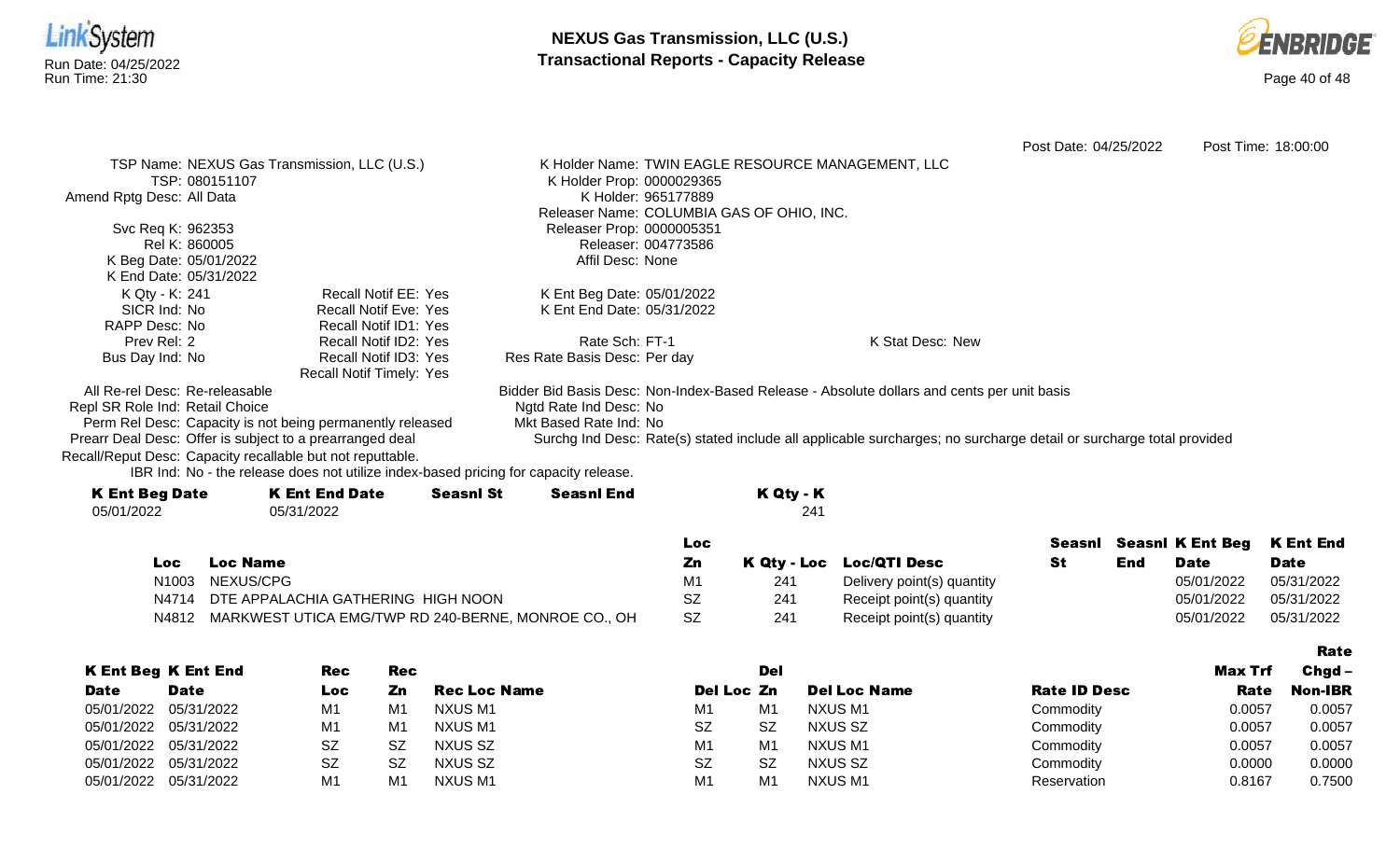

RETAIL CHOICE RECALLABLE FOR ADMINISTRATIVE PURPOSES

# Terms/Notes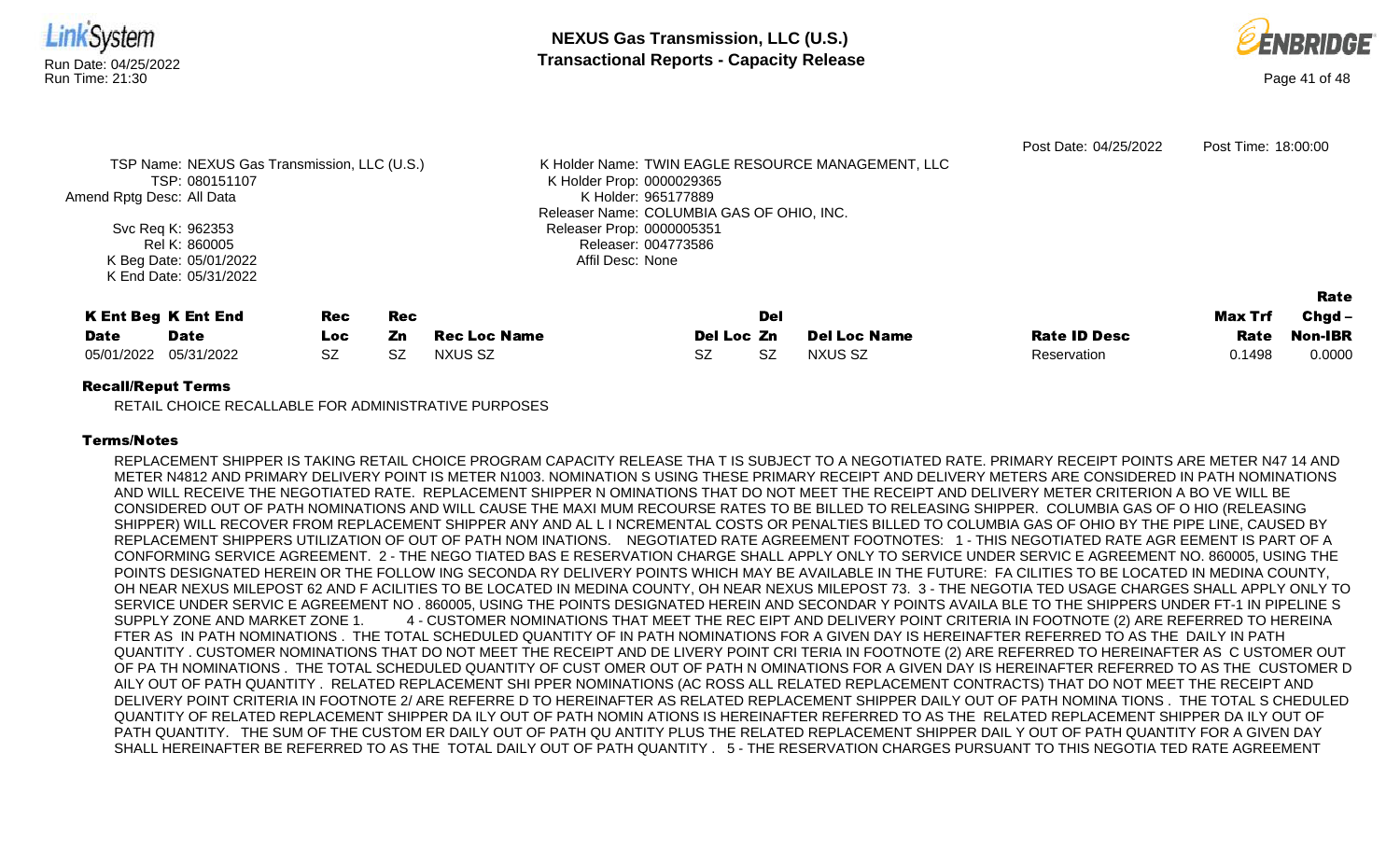



Post Date: 04/25/2022 Post Time: 18:00:00

TSP Name: NEXUS Gas Transmission, LLC (U.S.) TSP: 080151107 Amend Rptg Desc: All Data

> Svc Req K: 962353 Rel K: 860005 K Beg Date: 05/01/2022 K End Date: 05/31/2022

K Holder Name: TWIN EAGLE RESOURCE MANAGEMENT, LLC K Holder Prop: 0000029365 K Holder: 965177889 Releaser Name: COLUMBIA GAS OF OHIO, INC. Releaser Prop: 0000005351 Releaser: 004773586 Affil Desc: None

# Terms/Notes

WILL BE CALCULATED DAILY. THE DAILY EQUIVALENT OF TH E NEGOTIATED BASE RESERVATION CHARGE (AS ADJU STED IN ACCORDANCE WITH THE ABOVE) SHALL APPLY EACH DAY TO THE GREATER O F A) ZERO OR B) THE MDQ LES S THE TOTAL DAILY OUT OF PATH QUANTITY. THE DAILY EQUIVALENT RECOURSE R ATE (AS SUCH TERM IS DEFINED HEREIN AND AS SUCH TERM APPLIES TO THE RESE RVATION CHARGE) (INCLUSIVE OF ALL RESERVAT ION SURCHARGES AND OTHER RESER VATION CHARGES) SHALL APPLY EACH DAY TO T HE LESSER OF A) THE MDQ OR B) T HE TOTAL DAILY OUT OF PATH QUANTITY.

Bid Evaluation Terms:- NET REVENUE;

Surcharge Footnote: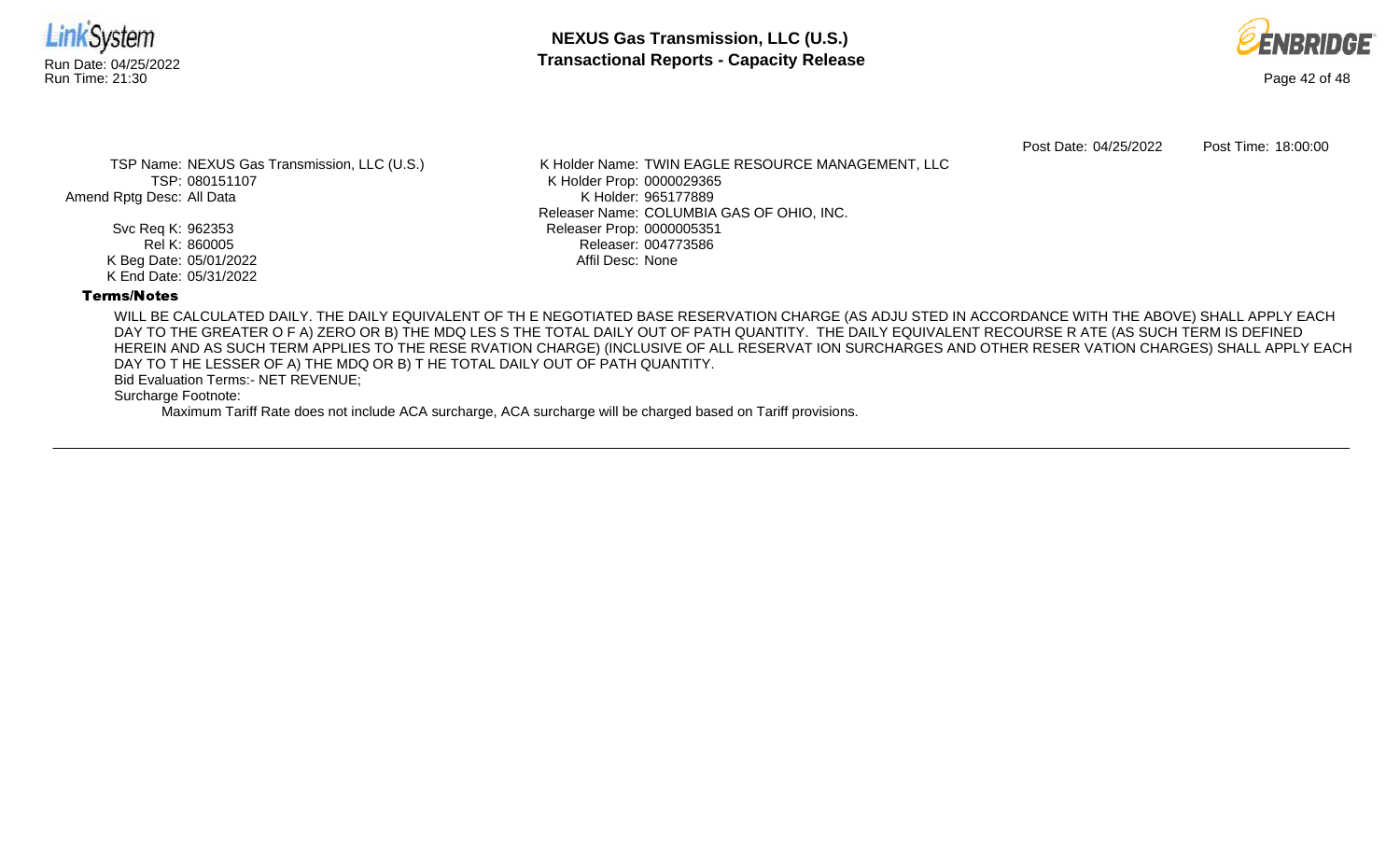



|                                                            |                                                                                            |                                           | Post Date: 04/25/2022                                                                                              | Post Time: 18:00:00 |
|------------------------------------------------------------|--------------------------------------------------------------------------------------------|-------------------------------------------|--------------------------------------------------------------------------------------------------------------------|---------------------|
|                                                            | TSP Name: NEXUS Gas Transmission, LLC (U.S.)                                               | K Holder Name: UGI ENERGY SERVICES, LLC   |                                                                                                                    |                     |
| TSP: 080151107                                             |                                                                                            | K Holder Prop: 0000030427                 |                                                                                                                    |                     |
| Amend Rptg Desc: All Data                                  |                                                                                            | K Holder: 883504581                       |                                                                                                                    |                     |
|                                                            |                                                                                            | Releaser Name: COLUMBIA GAS OF OHIO, INC. |                                                                                                                    |                     |
| Svc Req K: 962354                                          |                                                                                            | Releaser Prop: 0000005351                 |                                                                                                                    |                     |
| Rel K: 860005                                              |                                                                                            | Releaser: 004773586                       |                                                                                                                    |                     |
| K Beg Date: 05/01/2022                                     |                                                                                            | Affil Desc: None                          |                                                                                                                    |                     |
| K End Date: 05/31/2022                                     |                                                                                            |                                           |                                                                                                                    |                     |
| K Qty - K: 30                                              | Recall Notif EE: Yes                                                                       | K Ent Beg Date: 05/01/2022                |                                                                                                                    |                     |
| SICR Ind: No                                               | Recall Notif Eve: Yes                                                                      | K Ent End Date: 05/31/2022                |                                                                                                                    |                     |
| RAPP Desc: No                                              | Recall Notif ID1: Yes                                                                      |                                           |                                                                                                                    |                     |
| Prev Rel: 2                                                | Recall Notif ID2: Yes                                                                      | Rate Sch: FT-1                            | K Stat Desc: New                                                                                                   |                     |
| Bus Day Ind: No                                            | Recall Notif ID3: Yes                                                                      | Res Rate Basis Desc: Per day              |                                                                                                                    |                     |
|                                                            | <b>Recall Notif Timely: Yes</b>                                                            |                                           |                                                                                                                    |                     |
| All Re-rel Desc: Re-releasable                             |                                                                                            |                                           | Bidder Bid Basis Desc: Non-Index-Based Release - Absolute dollars and cents per unit basis                         |                     |
| Repl SR Role Ind: Retail Choice                            |                                                                                            | Ngtd Rate Ind Desc: Yes                   |                                                                                                                    |                     |
|                                                            | Perm Rel Desc: Capacity is not being permanently released                                  | Mkt Based Rate Ind: No                    |                                                                                                                    |                     |
| Prearr Deal Desc: Offer is subject to a prearranged deal   |                                                                                            |                                           | Surchg Ind Desc: Rate(s) stated include all applicable surcharges; no surcharge detail or surcharge total provided |                     |
| Recall/Reput Desc: Capacity recallable but not reputtable. |                                                                                            |                                           |                                                                                                                    |                     |
|                                                            | IBR Ind: No - the release does not utilize index-based pricing for capacity release.       |                                           |                                                                                                                    |                     |
|                                                            | $\mathbf{u} = \mathbf{u} + \mathbf{u} + \mathbf{u}$ . The set of $\mathbf{u} = \mathbf{u}$ |                                           | <i><b>II A</b>l</i> I <i>I</i>                                                                                     |                     |

| <b>K Ent Beg Date</b> | <b>K Ent End Date</b> | <b>Seasnl St</b> | <b>Seasnl End</b> | K Qty - K     |  |
|-----------------------|-----------------------|------------------|-------------------|---------------|--|
| 05/01/2022            | 05/31/2022            |                  |                   | 30            |  |
|                       |                       |                  |                   | $\sim$ $\sim$ |  |

|       |                                                     | <b>Loc</b> |    |                            |     | Seasni Seasni K Ent Beg K Ent End |             |
|-------|-----------------------------------------------------|------------|----|----------------------------|-----|-----------------------------------|-------------|
| Loc   | <b>Loc Name</b>                                     | Zn         |    | K Qty - Loc Loc/QTI Desc   | End | Date                              | <b>Date</b> |
| N1003 | NEXUS/CPG                                           |            | 30 | Delivery point(s) quantity |     | 05/01/2022                        | 05/31/2022  |
|       | N4714 DTE APPALACHIA GATHERING HIGH NOON            |            | 30 | Receipt point(s) quantity  |     | 05/01/2022                        | 05/31/2022  |
| N4812 | MARKWEST UTICA EMG/TWP RD 240-BERNE, MONROE CO., OH |            | 30 | Receipt point(s) quantity  |     | 05/01/2022                        | 05/31/2022  |

|             |                            |           |            |                     |                |           |                     |                     |         | Rate           |
|-------------|----------------------------|-----------|------------|---------------------|----------------|-----------|---------------------|---------------------|---------|----------------|
|             | <b>K Ent Beg K Ent End</b> | Rec       | <b>Rec</b> |                     |                | Del       |                     |                     | Max Trf | $Chqd -$       |
| <b>Date</b> | <b>Date</b>                | Loc.      | Zn         | <b>Rec Loc Name</b> | Del Loc Zn     |           | <b>Del Loc Name</b> | <b>Rate ID Desc</b> | Rate    | <b>Non-IBR</b> |
|             | 05/01/2022 05/31/2022      | M1        | M1         | NXUS M1             | M <sub>1</sub> | M1        | NXUS M1             | Commodity           | 0.0057  | 0.0057         |
|             | 05/01/2022 05/31/2022      | M1        | M1         | NXUS M1             | <b>SZ</b>      | <b>SZ</b> | NXUS SZ             | Commodity           | 0.0057  | 0.0057         |
|             | 05/01/2022 05/31/2022      | <b>SZ</b> | <b>SZ</b>  | NXUS SZ             | M1             | M1        | NXUS M1             | Commodity           | 0.0057  | 0.0057         |
|             | 05/01/2022 05/31/2022      | <b>SZ</b> | <b>SZ</b>  | NXUS SZ             | <b>SZ</b>      | <b>SZ</b> | NXUS SZ             | Commodity           | 0.0000  | 0.0000         |
|             | 05/01/2022 05/31/2022      | M1        | M1         | NXUS M1             | M <sub>1</sub> | M1        | NXUS M1             | Reservation         | 0.8167  | 0.7500         |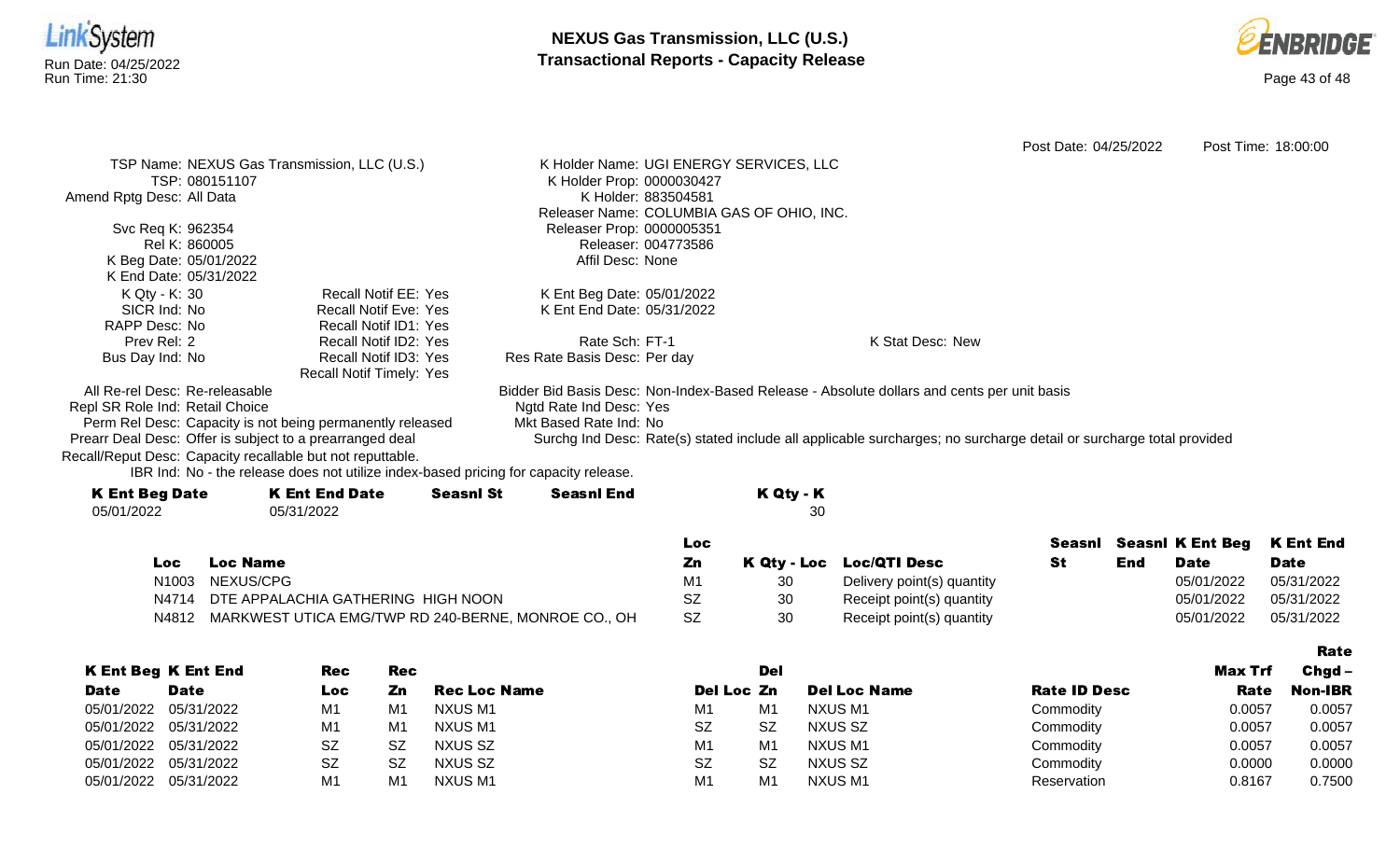



|                           |                                              |           |            |                     |                                           |           |                     | Post Date: 04/25/2022 | Post Time: 18:00:00 |          |
|---------------------------|----------------------------------------------|-----------|------------|---------------------|-------------------------------------------|-----------|---------------------|-----------------------|---------------------|----------|
|                           | TSP Name: NEXUS Gas Transmission, LLC (U.S.) |           |            |                     | K Holder Name: UGI ENERGY SERVICES, LLC   |           |                     |                       |                     |          |
|                           | TSP: 080151107                               |           |            |                     | K Holder Prop: 0000030427                 |           |                     |                       |                     |          |
| Amend Rptg Desc: All Data |                                              |           |            |                     | K Holder: 883504581                       |           |                     |                       |                     |          |
|                           |                                              |           |            |                     | Releaser Name: COLUMBIA GAS OF OHIO, INC. |           |                     |                       |                     |          |
|                           | Svc Req K: 962354                            |           |            |                     | Releaser Prop: 0000005351                 |           |                     |                       |                     |          |
|                           | Rel K: 860005                                |           |            |                     | Releaser: 004773586                       |           |                     |                       |                     |          |
|                           | K Beg Date: 05/01/2022                       |           |            |                     | Affil Desc: None                          |           |                     |                       |                     |          |
|                           | K End Date: 05/31/2022                       |           |            |                     |                                           |           |                     |                       |                     |          |
|                           |                                              |           |            |                     |                                           |           |                     |                       |                     | Rate     |
|                           | <b>K Ent Beg K Ent End</b>                   | Rec       | <b>Rec</b> |                     |                                           | Del       |                     |                       | Max Trf             | $Chgd -$ |
| <b>Date</b>               | <b>Date</b>                                  | Loc.      | Zn         | <b>Rec Loc Name</b> | Del Loc Zn                                |           | <b>Del Loc Name</b> | <b>Rate ID Desc</b>   | Rate                | Non-IBR  |
| 05/01/2022                | 05/31/2022                                   | <b>SZ</b> | <b>SZ</b>  | NXUS SZ             | <b>SZ</b>                                 | <b>SZ</b> | NXUS SZ             | Reservation           | 0.1498              | 0.0000   |
|                           |                                              |           |            |                     |                                           |           |                     |                       |                     |          |

RETAIL CHOICE RECALLABLE FOR ADMINISTRATIVE PURPOSES

# Terms/Notes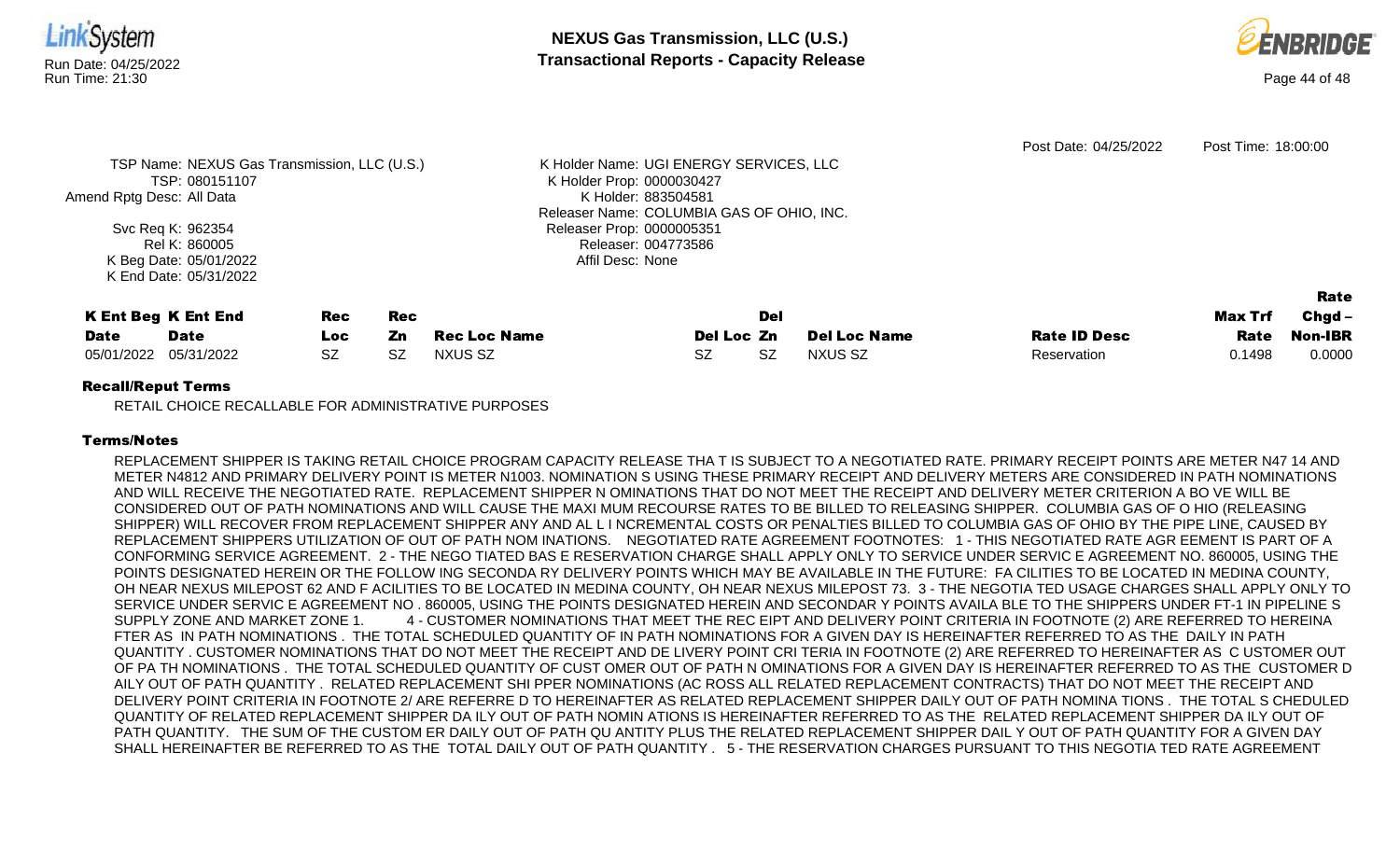



Post Date: 04/25/2022 Post Time: 18:00:00

TSP Name: NEXUS Gas Transmission, LLC (U.S.) TSP: 080151107 Amend Rptg Desc: All Data

> Svc Req K: 962354 Rel K: 860005 K Beg Date: 05/01/2022 K End Date: 05/31/2022

K Holder Name: UGI ENERGY SERVICES, LLC K Holder Prop: 0000030427 K Holder: 883504581 Releaser Name: COLUMBIA GAS OF OHIO, INC. Releaser Prop: 0000005351 Releaser: 004773586 Affil Desc: None

# Terms/Notes

WILL BE CALCULATED DAILY. THE DAILY EQUIVALENT OF TH E NEGOTIATED BASE RESERVATION CHARGE (AS ADJU STED IN ACCORDANCE WITH THE ABOVE) SHALL APPLY EACH DAY TO THE GREATER O F A) ZERO OR B) THE MDQ LES S THE TOTAL DAILY OUT OF PATH QUANTITY. THE DAILY EQUIVALENT RECOURSE R ATE (AS SUCH TERM IS DEFINED HEREIN AND AS SUCH TERM APPLIES TO THE RESE RVATION CHARGE) (INCLUSIVE OF ALL RESERVAT ION SURCHARGES AND OTHER RESER VATION CHARGES) SHALL APPLY EACH DAY TO T HE LESSER OF A) THE MDQ OR B) T HE TOTAL DAILY OUT OF PATH QUANTITY.

Bid Evaluation Terms:- NET REVENUE;

Surcharge Footnote: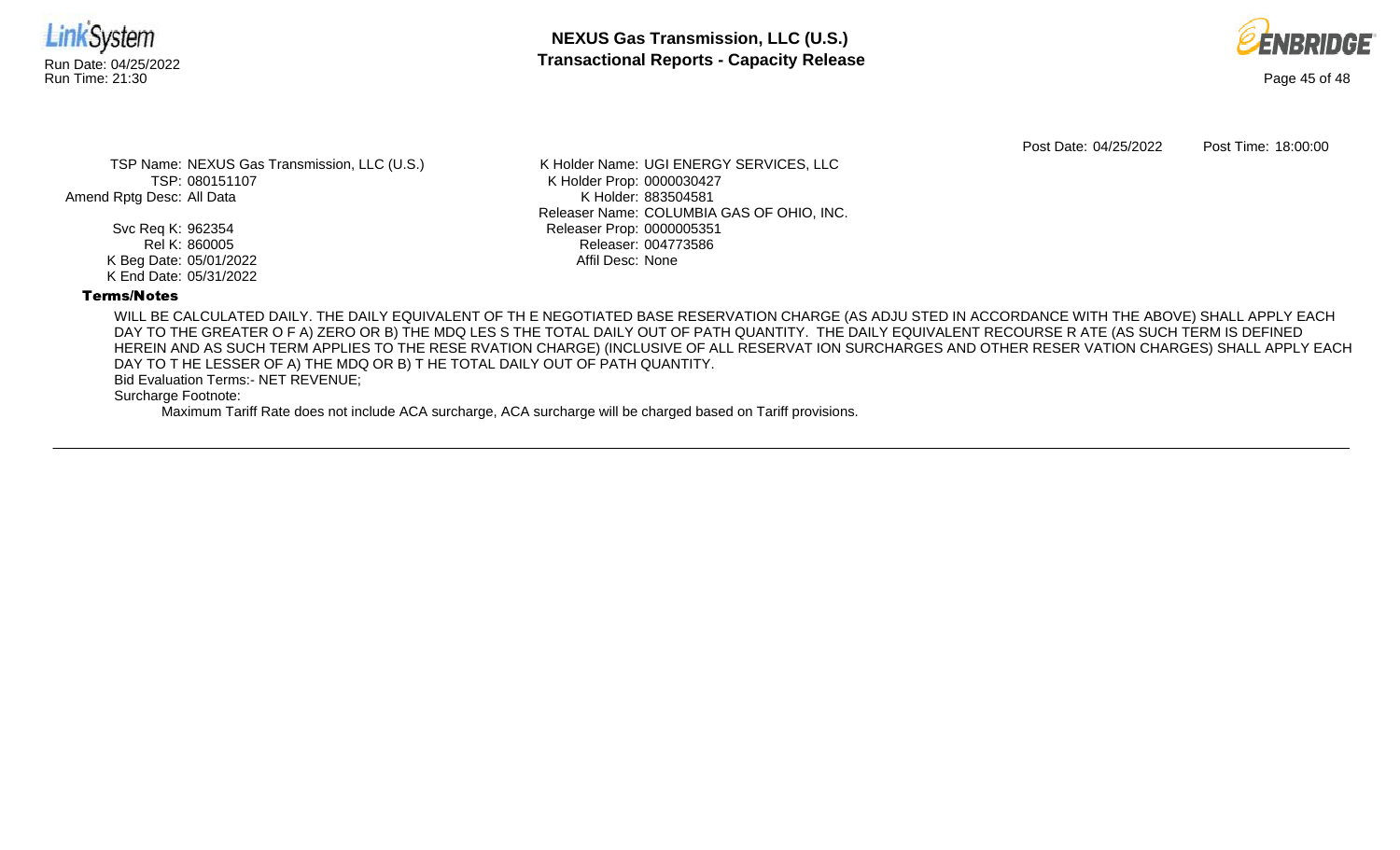



|                                                            |                                                                                      |                                           |                                                                                                                    | Post Date: 04/25/2022 | Post Time: 12:30:00 |
|------------------------------------------------------------|--------------------------------------------------------------------------------------|-------------------------------------------|--------------------------------------------------------------------------------------------------------------------|-----------------------|---------------------|
|                                                            | TSP Name: NEXUS Gas Transmission, LLC (U.S.)                                         | K Holder Name: UNITED ENERGY TRADING, LLC |                                                                                                                    |                       |                     |
| TSP: 080151107                                             |                                                                                      | K Holder Prop: 0000027417                 |                                                                                                                    |                       |                     |
| Amend Rptg Desc: All Data                                  |                                                                                      | K Holder: 119162860                       |                                                                                                                    |                       |                     |
|                                                            |                                                                                      | Releaser Name: COLUMBIA GAS OF OHIO, INC. |                                                                                                                    |                       |                     |
| Svc Req K: 962342                                          |                                                                                      | Releaser Prop: 0000005351                 |                                                                                                                    |                       |                     |
| Rel K: 860005                                              |                                                                                      | Releaser: 004773586                       |                                                                                                                    |                       |                     |
| K Beg Date: 05/01/2022                                     |                                                                                      | Affil Desc: None                          |                                                                                                                    |                       |                     |
| K End Date: 05/31/2022                                     |                                                                                      |                                           |                                                                                                                    |                       |                     |
| K Qty - K: 4046                                            | Recall Notif EE: Yes                                                                 | K Ent Beg Date: 05/01/2022                |                                                                                                                    |                       |                     |
| SICR Ind: No                                               | <b>Recall Notif Eve: Yes</b>                                                         | K Ent End Date: 05/31/2022                |                                                                                                                    |                       |                     |
| RAPP Desc: No                                              | Recall Notif ID1: Yes                                                                |                                           |                                                                                                                    |                       |                     |
| Prev Rel: 2                                                | Recall Notif ID2: Yes                                                                | Rate Sch: FT-1                            | K Stat Desc: New                                                                                                   |                       |                     |
| Bus Day Ind: No                                            | Recall Notif ID3: Yes                                                                | Res Rate Basis Desc: Per day              |                                                                                                                    |                       |                     |
|                                                            | <b>Recall Notif Timely: Yes</b>                                                      |                                           |                                                                                                                    |                       |                     |
| All Re-rel Desc: Re-releasable                             |                                                                                      |                                           | Bidder Bid Basis Desc: Non-Index-Based Release - Absolute dollars and cents per unit basis                         |                       |                     |
| Repl SR Role Ind: Retail Choice                            |                                                                                      | Ngtd Rate Ind Desc: No                    |                                                                                                                    |                       |                     |
|                                                            | Perm Rel Desc: Capacity is not being permanently released                            | Mkt Based Rate Ind: No                    |                                                                                                                    |                       |                     |
| Prearr Deal Desc: Offer is subject to a prearranged deal   |                                                                                      |                                           | Surchg Ind Desc: Rate(s) stated include all applicable surcharges; no surcharge detail or surcharge total provided |                       |                     |
| Recall/Reput Desc: Capacity recallable but not reputtable. |                                                                                      |                                           |                                                                                                                    |                       |                     |
|                                                            | IBR Ind: No - the release does not utilize index-based pricing for capacity release. |                                           |                                                                                                                    |                       |                     |

| <b>K Ent Beg Date</b> | <b>K Ent End Date</b> | <b>Seasnl St</b> | <b>Seasnl End</b> | K Qty - K |
|-----------------------|-----------------------|------------------|-------------------|-----------|
| 05/01/2022            | 05/31/2022            |                  |                   | 4.046     |
|                       |                       |                  |                   |           |

|     |                                                           | Loc.      |       |                            |     | Seasni Seasni K Ent Beg K Ent End |             |
|-----|-----------------------------------------------------------|-----------|-------|----------------------------|-----|-----------------------------------|-------------|
| Loc | <b>Loc Name</b>                                           | Zn        |       | K Qty - Loc Loc/QTI Desc   | End | Date                              | <b>Date</b> |
|     | N1003 NEXUS/CPG                                           | M1        | 4.046 | Delivery point(s) quantity |     | 05/01/2022                        | 05/31/2022  |
|     | N4714 DTE APPALACHIA GATHERING HIGH NOON                  | SZ        | 4,046 | Receipt point(s) quantity  |     | 05/01/2022                        | 05/31/2022  |
|     | N4812 MARKWEST UTICA EMG/TWP RD 240-BERNE, MONROE CO., OH | <b>SZ</b> | 4.046 | Receipt point(s) quantity  |     | 05/01/2022                        | 05/31/2022  |

|                       |                            |            |     |                     |                |           |                     |                     |         | Rate           |
|-----------------------|----------------------------|------------|-----|---------------------|----------------|-----------|---------------------|---------------------|---------|----------------|
|                       | <b>K Ent Beg K Ent End</b> | <b>Rec</b> | Rec |                     |                | Del       |                     |                     | Max Trf | $Chgd -$       |
| <b>Date</b>           | <b>Date</b>                | Loc        | Zn. | <b>Rec Loc Name</b> | Del Loc Zn     |           | <b>Del Loc Name</b> | <b>Rate ID Desc</b> | Rate    | <b>Non-IBR</b> |
| 05/01/2022 05/31/2022 |                            | M1         | M1  | NXUS M1             | M1             | M1        | NXUS M1             | Commodity           | 0.0057  | 0.0057         |
| 05/01/2022 05/31/2022 |                            | M1         | M1  | NXUS M1             | <b>SZ</b>      | -SZ       | NXUS SZ             | Commodity           | 0.0057  | 0.0057         |
| 05/01/2022 05/31/2022 |                            | SZ         | SZ  | NXUS SZ             | M <sub>1</sub> | M1        | NXUS M1             | Commodity           | 0.0057  | 0.0057         |
| 05/01/2022 05/31/2022 |                            | <b>SZ</b>  | SZ  | NXUS SZ             | <b>SZ</b>      | <b>SZ</b> | NXUS SZ             | Commodity           | 0.0000  | 0.0000         |
| 05/01/2022 05/31/2022 |                            | M1         | M1  | NXUS M1             | M1             | M1        | NXUS M1             | Reservation         | 0.8167  | 0.7500         |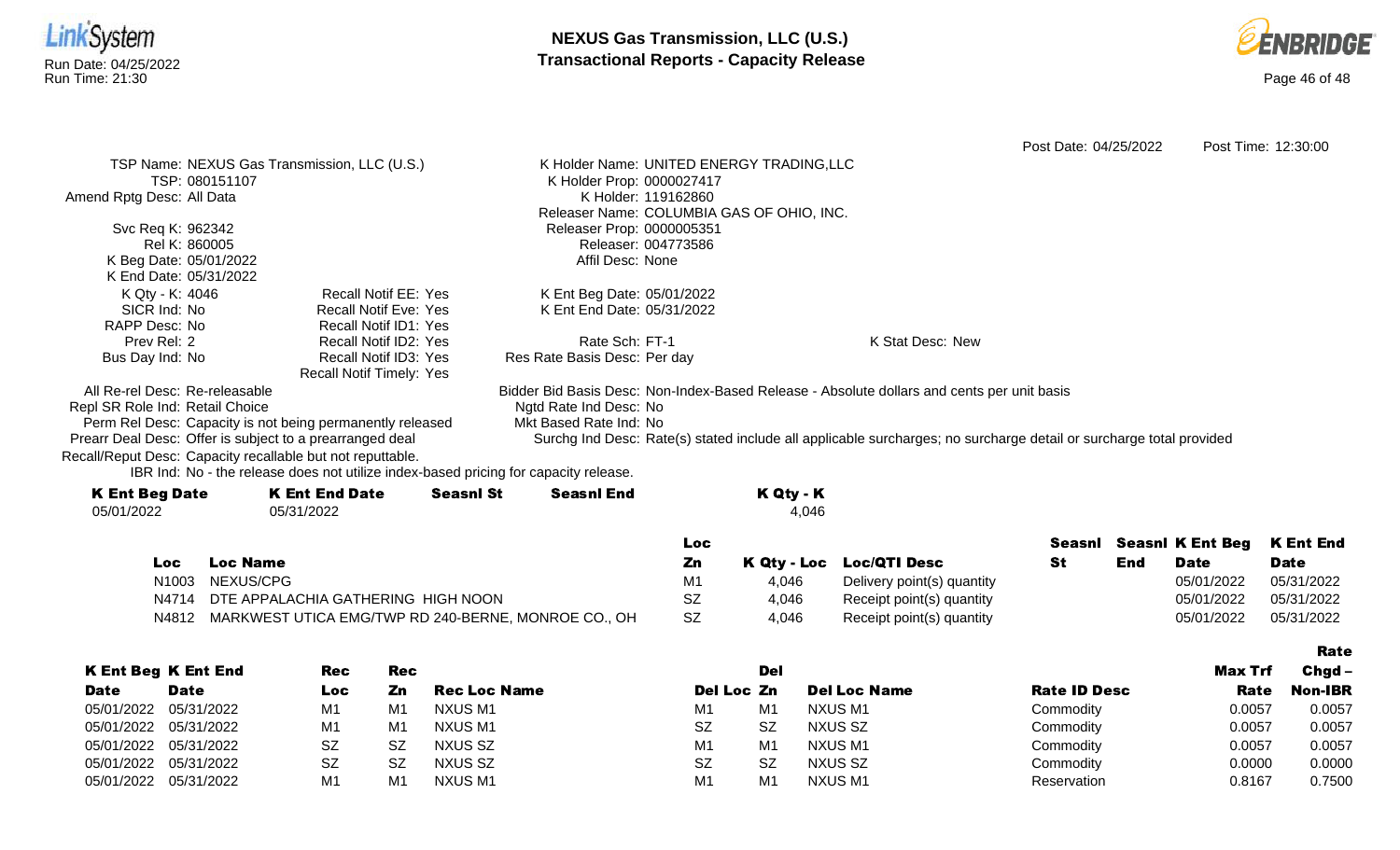



|                           |                                              |           |            |                     |                                           |     |                     | Post Date: 04/25/2022 | Post Time: 12:30:00 |                |
|---------------------------|----------------------------------------------|-----------|------------|---------------------|-------------------------------------------|-----|---------------------|-----------------------|---------------------|----------------|
|                           | TSP Name: NEXUS Gas Transmission, LLC (U.S.) |           |            |                     | K Holder Name: UNITED ENERGY TRADING, LLC |     |                     |                       |                     |                |
|                           | TSP: 080151107                               |           |            |                     | K Holder Prop: 0000027417                 |     |                     |                       |                     |                |
| Amend Rptg Desc: All Data |                                              |           |            |                     | K Holder: 119162860                       |     |                     |                       |                     |                |
|                           |                                              |           |            |                     | Releaser Name: COLUMBIA GAS OF OHIO, INC. |     |                     |                       |                     |                |
|                           | Svc Req K: 962342                            |           |            |                     | Releaser Prop: 0000005351                 |     |                     |                       |                     |                |
| Rel K: 860005             |                                              |           |            |                     | Releaser: 004773586                       |     |                     |                       |                     |                |
|                           | K Beg Date: 05/01/2022                       |           |            |                     | Affil Desc: None                          |     |                     |                       |                     |                |
|                           | K End Date: 05/31/2022                       |           |            |                     |                                           |     |                     |                       |                     |                |
|                           |                                              |           |            |                     |                                           |     |                     |                       |                     | Rate           |
|                           | <b>K Ent Beg K Ent End</b>                   | Rec       | <b>Rec</b> |                     |                                           | Del |                     |                       | Max Trf             | Chgd -         |
| <b>Date</b>               | <b>Date</b>                                  | Loc.      | Zn         | <b>Rec Loc Name</b> | Del Loc Zn                                |     | <b>Del Loc Name</b> | <b>Rate ID Desc</b>   | Rate                | <b>Non-IBR</b> |
| 05/01/2022                | 05/31/2022                                   | <b>SZ</b> | <b>SZ</b>  | NXUS SZ             | <b>SZ</b>                                 | SZ  | NXUS SZ             | Reservation           | 0.1498              | 0.0000         |
|                           |                                              |           |            |                     |                                           |     |                     |                       |                     |                |

RETAIL CHOICE RECALLABLE FOR ADMINISTRATIVE PURPOSES

# Terms/Notes